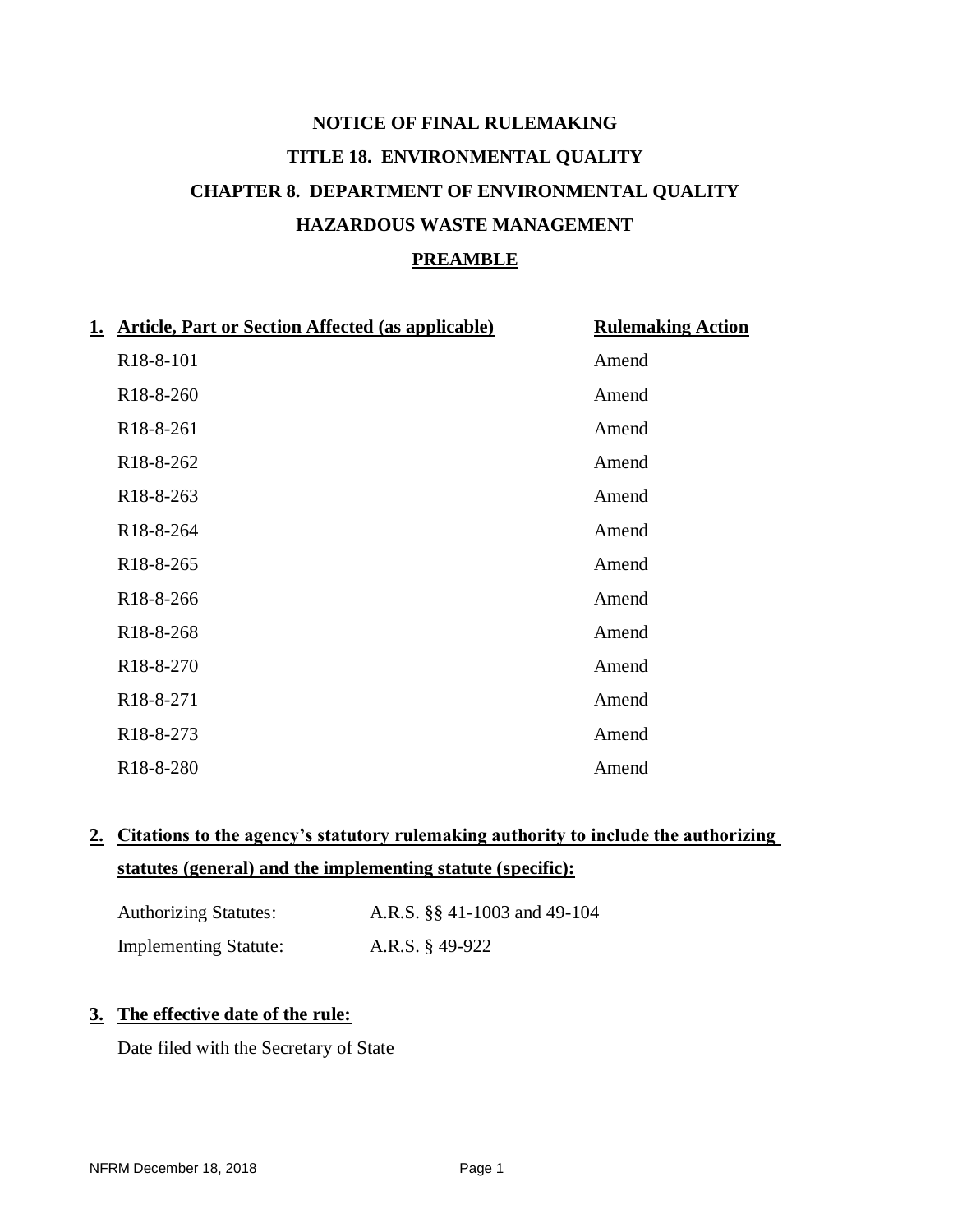# **a. If the agency selected a date earlier than the 60 day effective date as specified in A.R.S. § 41-1032(A), include the earlier date and state the reason or reasons the agency selected the earlier effective date as provided in A.R.S. § 41-1032(A)(1) through (5):**

Immediate. The elimination of the annual report to ADEQ is less stringent and would otherwise have been due March 1, 2019.

A.R.S. § 41-1032(A)(5): To adopt a rule that is less stringent than the rule that is currently in effect and that does not have an impact on the public health, safety, welfare or environment, or that does not affect the public involvement and public participation process.

# **b. If the agency selected a date later than the 60 day effective date as specified in A.R.S. § 41-1032(A), include the later date and state the reason or reasons the agency selected the later effective date as provided in A.R.S. § 41-1032(B):**

Not applicable

## **4. Citations to all related notices published in the** *Register* **as specified in R1-1-409(A) that pertain to the record of the final rules:**

Notice of Rulemaking Docket Opening: 24 A.A.R. 1587, May 25, 2018 Notice of Proposed Rulemaking: 24 A.A.R. 3146, November 9, 2018

### **5. The agency's contact person who can answer questions about the rulemaking:**

| Name:      | Mark Lewandowski                                                 |
|------------|------------------------------------------------------------------|
| Address:   | Arizona Department of Environmental Quality                      |
|            | <b>Waste Programs Division</b>                                   |
|            | 1110 W. Washington St.                                           |
|            | Phoenix, Arizona 85007                                           |
| Telephone: | (602) 771-2230, or (800) 234-5677, enter 771-2230 (Arizona only) |
| Fax:       | $(602)$ 771-4272                                                 |
| E-mail:    | lewandowski.mark@azdeq.gov                                       |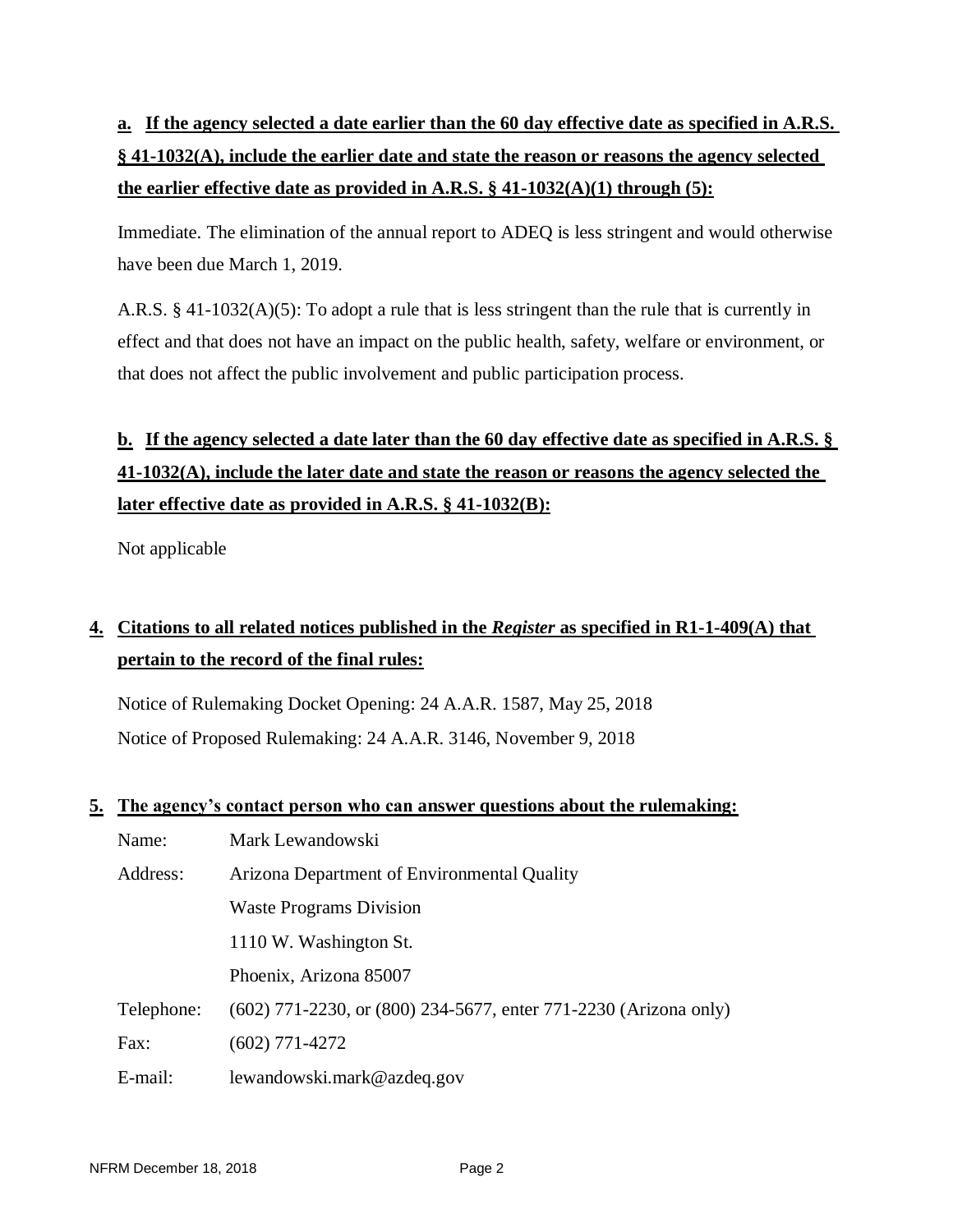## **6. An agency's justification and reason why a rule should be made, amended, repealed or renumbered, to include an explanation about the rulemaking:**

Summary. The Arizona Department of Environmental Quality (ADEQ) is amending the state's hazardous waste rules to incorporate changes in federal regulations implementing Subtitle C of the Resource Conservation and Recovery Act (RCRA), as amended by the Hazardous and Solid Waste Amendments of 1984 (HSWA). The amendments in this rule adopt changes to federal regulations that were in effect as of July 1, 2018 and update the general incorporation date in Arizona hazardous waste rules from July 1, 2013 to July 1, 2018. ADEQ-initiated technical corrections and procedural changes are also included. EPA's 2008, 2015 and 2018 regulations relating to the definition of solid waste are not incorporated in this rulemaking.

Background. Congress passed RCRA in 1976 to establish a national "cradle to grave" regulatory system to control the generation, transportation, treatment, storage and disposal of hazardous wastes. Similar to other national environmental laws, states are encouraged to assume most of the responsibility for the program and become "authorized" to implement RCRA and its underlying regulations. This process ensures national consistency and minimum standards while providing flexibility to states to implement the national standards with state and local solutions.

The requirements for state hazardous waste program authorization are found in 40 CFR 271. Federal hazardous waste regulations change from year to year, so states with authorization such as Arizona have a continuing obligation to revise their programs to keep up with federal changes and remain authorized states.  $[40 \text{ CFR } 271.21(e)(1)]$ 

Arizona's hazardous waste rules are found in 18 A.A.C. 8, Article 2 and have been in effect since 1984. EPA first granted "final" authorization to Arizona in 1985, to operate its hazardous waste program in Arizona in lieu of the federal hazardous waste program, subject to the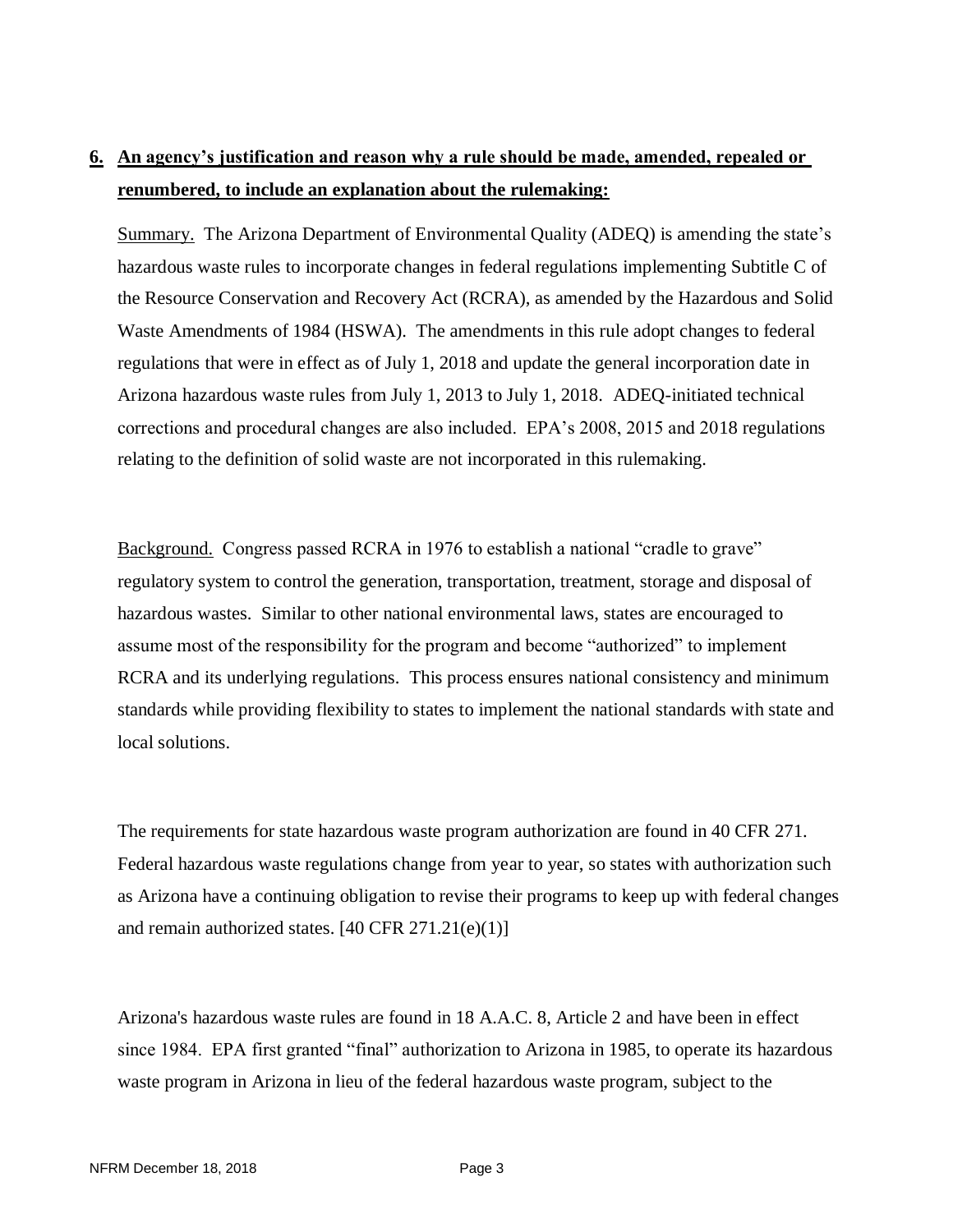limitations imposed by HSWA (see 50 FR 47736, November 20, 1985). EPA last authorized revisions to Arizona's hazardous waste program on December 21, 2017. (82 FR 60550) Due largely to federal and Arizona requirements mandating equivalency with federal regulations (see 42 U.S.C. 6926(b) and A.R.S. § 49-922(A)), Arizona's hazardous waste rules incorporate the federal hazardous waste regulations by reference and are mostly identical to the federal regulations. ADEQ regularly compares Arizona's hazardous waste rules to the federal regulations and amends the Arizona rules, as necessary, to comply with state statute and to facilitate continued authorization. Without continued authorization, EPA, rather than ADEQ, would administer parts of the hazardous waste program in Arizona. ADEQ's objective with this rulemaking is to continue administering the federal hazardous waste program in Arizona in place of EPA. ADEQ believes that regular incorporation of changes and additions to federal language into Arizona rules simplifies and facilitates continued authorization.

#### Background to this Notice of Final Rulemaking

ADEQ is using a new rulemaking model which significantly expands stakeholder dialogue prior to the formal proposed rule when compared to previous ADEQ rulemakings. From June through September, 2018, ADEQ held a number of public stakeholder meetings and Webex seminars related to EPA's e-Manifest and generator improvements rules, as well as ADEQ's plans for the proposed rule. The meetings were well attended and were extremely helpful in answering many early questions stakeholders had, especially in relation to the details of the e-Manifest system.

Effective date of rule amendments. ADEQ requested the Governor's Regulatory Review Council (GRRC) for an immediate effective date for these rules so that they became effective immediately upon filing with the Office of the Secretary of State pursuant to A.R.S. § 41- 1032(A)(5). This statute provides that a rule may be effective immediately if the rule is less stringent than the rule that is currently in effect and does not have an impact on the public health, safety, welfare or environment, and does not affect the public involvement and public participation process. The elimination of the annual report to ADEQ is less stringent and would otherwise have been due March 1, 2019. The request was granted.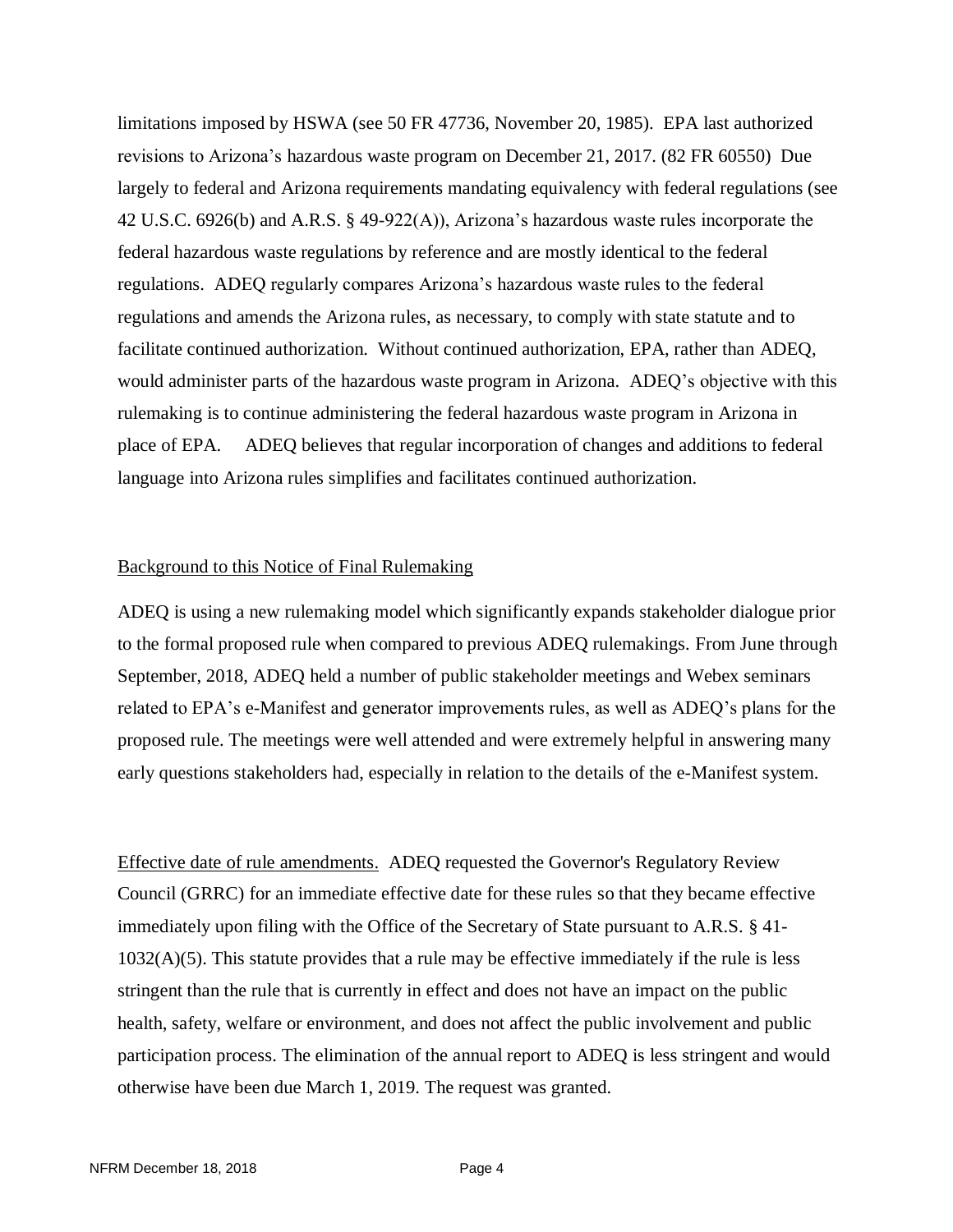Subsections not amended listed as "No change". In the proposed rule, ADEQ made use of the option in  $R1-1-502(B)(18)(f)$  to list some of the subsections not amended as "No change" rather than showing long sections of text that are not being changed. Certain subsections of unchanged text were shown to provide context for nearby proposed changes. No comments were received on these subsections.

#### What EPA regulations are incorporated into Arizona rules?

The following is a list of changes in federal hazardous waste regulations that were effective as federal law as of July 1, 2018 and that are incorporated into Arizona rules. They are discussed more fully later in this preamble.

• Conditional Exclusion for Carbon Dioxide (CO<sub>2</sub>) Streams in Geologic Sequestration Activities; 79 FR 350, January 3, 2014.

• Modification of the Hazardous Waste Manifest System; Electronic Manifests (e-Manifests I); 79 FR 7518, February 7, 2014.

- Revisions to the Export Provisions of the Cathode Ray Tube (CRT) Rule; 79 FR 36220, June 26, 2014.
- Disposal of Coal Combustion Residuals From Electric Utilities; 80 FR 21302, April 17, 2015.
- Hazardous Waste Export-Import Revisions; 81 FR 85696, November 28, 2016.
- Hazardous Waste Generator Improvements Rule; 81 FR 85732, November 28, 2016.
- Confidentiality Determinations for Hazardous Waste Export and Import Documents; 82 FR 60894, December 26, 2017.
- User Fees for the Electronic Hazardous Waste Manifest System and Amendments to Manifest Regulations (e-Manifests II); 83 FR 420, January 3, 2018.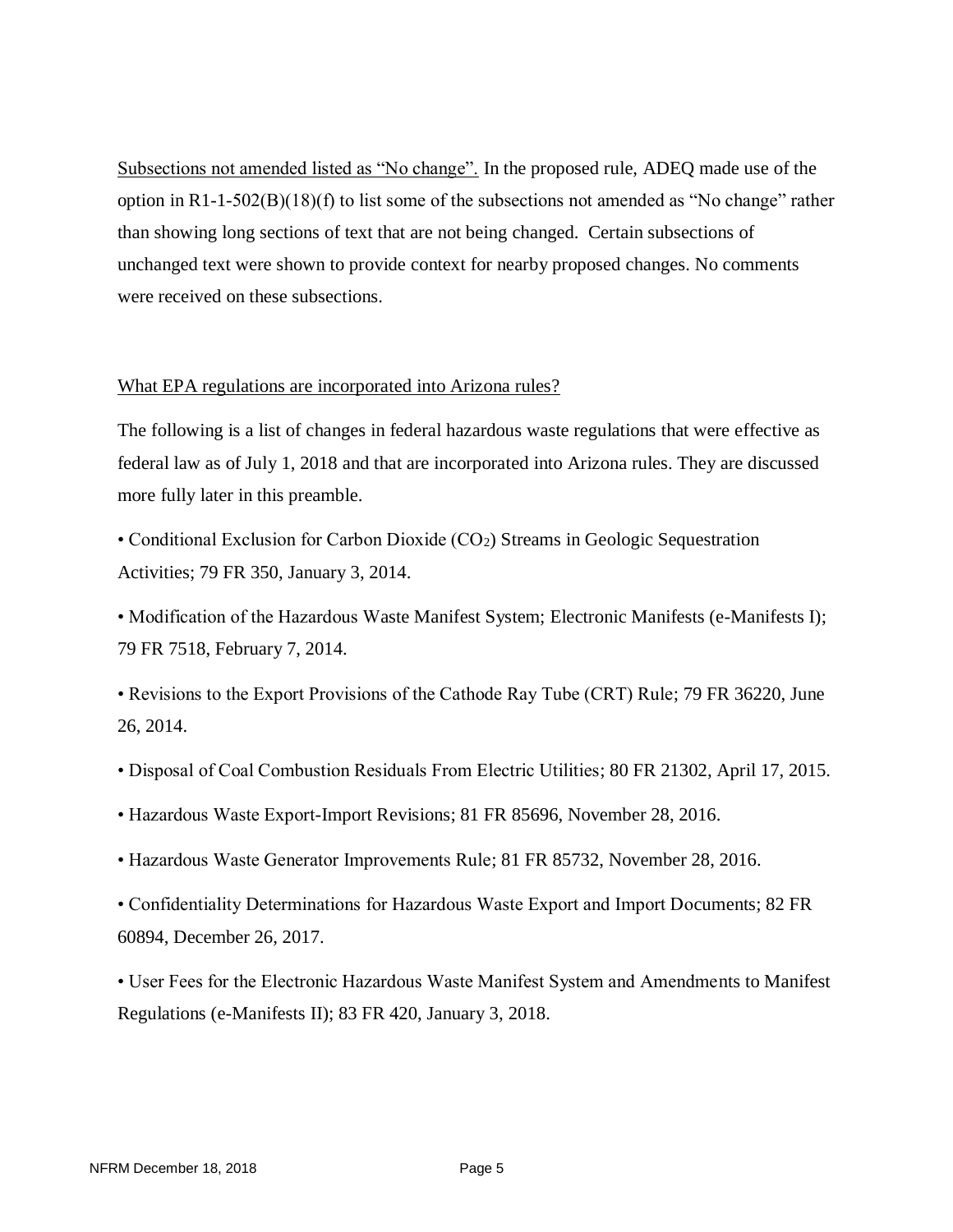One EPA rule that became final after July 1, 2013 was incorporated by ADEQ in its last hazardous waste rulemaking: Conditional Exclusions from Solid Waste and Hazardous Waste for Solvent-Contaminated Wipes (eff. January 31, 2014). For that reason it is not included in this rulemaking. ADEQ's last hazardous waste rulemaking was published at 21 A.A.R. 1246, September 5, 2015.

#### Descriptions of EPA regulations incorporated

• Conditional Exclusion for Carbon Dioxide (CO2) Streams in Geologic Sequestration Activities; 79 FR 350, January 3, 2014. In this action, EPA revised its hazardous waste management regulations under RCRA to conditionally exclude carbon dioxide  $(CO<sub>2</sub>)$  streams that are hazardous from the definition of hazardous waste, provided these hazardous  $CO<sub>2</sub>$ streams are captured from emission sources, are injected into Underground Injection Control (UIC) Class VI wells for purposes of geologic sequestration, and meet certain other conditions. EPA considers the exclusion to be less stringent than the current federal program and therefore states are not required to adopt this provision. The EPA rulemaking amended 40 CFR Parts 9, 260 and 261. In this rulemaking, ADEQ has incorporated into state rule all of the amendments to 260 and 261, without modification.

EPA notes that when such a conditionally excluded waste is transported interstate, the exclusion must be must be active in the state where it is generated, any states that it passes through, and the state where the Class VI injection well is located.

• Modification of the Hazardous Waste Manifest System; Electronic Manifests (e-Manifests I); 79 FR 7518, February 7, 2014. In this rule, EPA established electronic manifests (or e-Manifests) as a means to track offsite shipments of hazardous waste from a generator's site to the site of the receipt and disposition of the hazardous waste. The rule also implemented certain provisions of the Hazardous Waste Electronic Manifest Establishment Act, Public Law 112– 195, which directed EPA to establish a national e-Manifest system, and to impose reasonable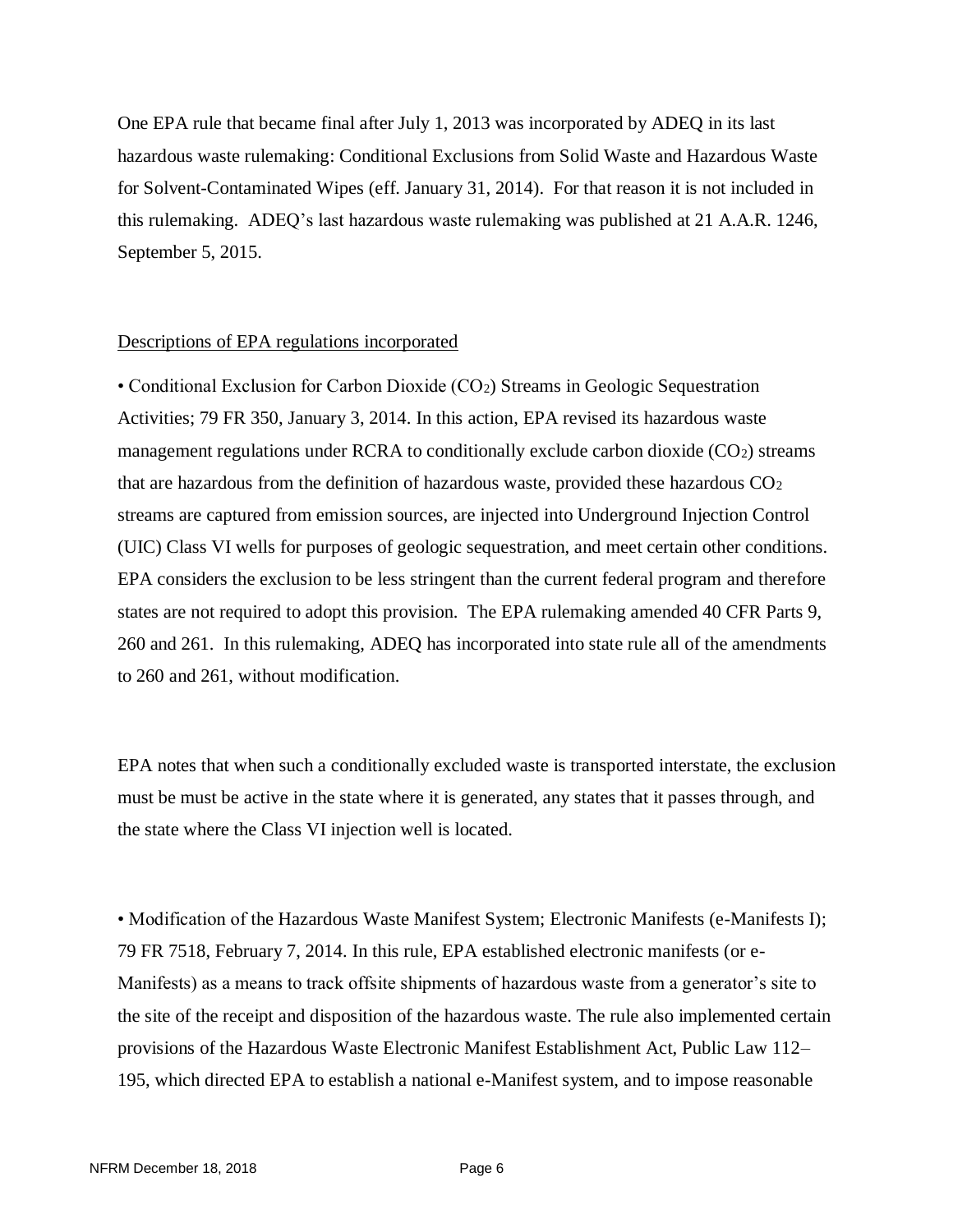user service fees as a means to fund the development and operation of the e-Manifest system. It described procedures for users who elect to opt out of the e-Manifest system and specified how issues of public access to manifest information will be addressed when manifest data are submitted and processed electronically. The rule announced that final electronic manifest requirements will be implemented in all states on the same effective date for the national e-Manifest system. (June 30, 2018, as announced in e-Manifests II, also incorporated, see below)

Authorized states must adopt program revisions equivalent to and consistent with the federal requirements, but EPA will implement these electronic manifest regulations until the states are fully authorized to implement them in lieu of EPA. EPA made changes to 40 CFR Parts 260, 262, 263, 264, 265, and 271. ADEQ has adopted all of the changes in this rule, except as modified by the second e-Manifest rule.

• Revisions to the Export Provisions of the Cathode Ray Tube (CRT) Rule; 79 FR 36220, June 26, 2014. In this rule, EPA revised certain export provisions of the CRT final rule published on July 28, 2006. The revisions were intended to allow EPA to better track exports of CRTs for reuse and recycling in order to ensure safe management of these materials. Although EPA does not authorize states to administer federal import/export functions in any section of the RCRA hazardous waste regulations, state programs are still required to adopt provisions in this rule that are more stringent than existing federal requirements to maintain their equivalency with the federal program. The final rule contained amendments to §§ 261.39 and 261.41 that were more stringent than previous federal law. Therefore, states that had adopted these provisions, such as Arizona, are required to adopt these amendments. In this rule, EPA made changes to 40 CFR 260 and 261. ADEQ has adopted all the changes without modification.

• Disposal of Coal Combustion Residuals From Electric Utilities; 80 FR 21302, April 17, 2015. In this rule EPA made the determination to regulate the disposal of coal combustion residuals (CCR) as solid waste under subtitle D of RCRA rather than subtitle C as hazardous waste. The rule listed a new set of exclusions under 40 CFR 261.4(b)(4). Almost all of the rule established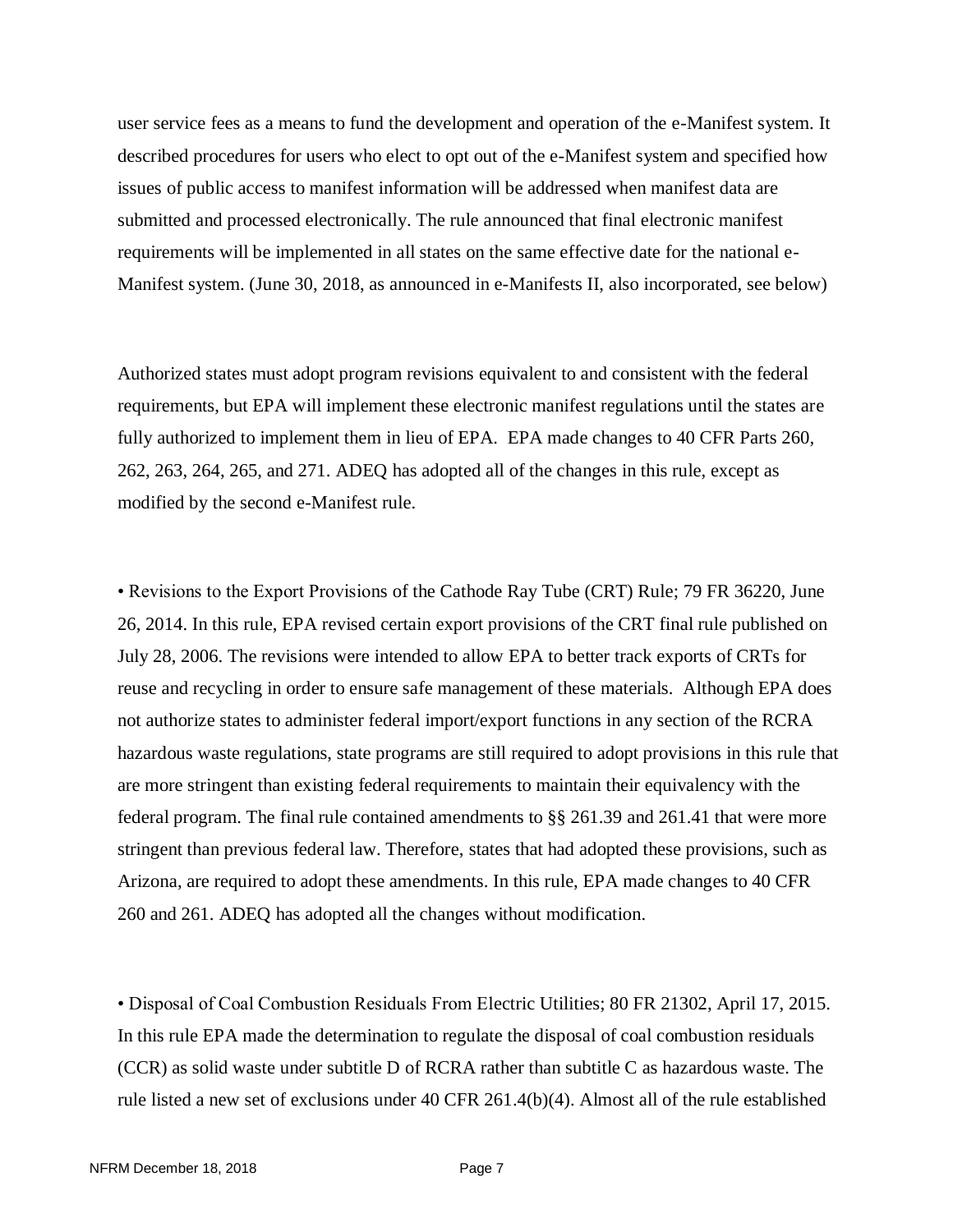new requirements for CCR units in 40 CFR 257. ADEQ has adopted the changes to 40 CFR 261 without modification.

• Hazardous Waste Export-Import Revisions; 81 FR 85696, November 28, 2016.

EPA amended existing regulations regarding the export and import of hazardous wastes from and into the United States. EPA made these changes to: 1) make existing export and import related requirements more consistent with the current import-export requirements for shipments between members of the Organization for Economic Cooperation and Development (OECD); 2) enable electronic submittal to EPA of all export and import-related documents (e.g., export notices, export annual reports); and 3) enable electronic validation of consent in the Automated Export System (AES) for export shipments subject to RCRA export consent requirements prior to exit.

Although states do not receive authorization to administer EPA's export-import regulations, state programs are required to adopt these provision to maintain equivalency with the federal program. 40 CFR 271.10(e). ADEQ has adopted all of the regulation's amendments without modification, except for the changes related to EPA's Standardized Permit in Part 267.

• Hazardous Waste Generator Improvements Rule; 81 FR 85732, November 28, 2016.

In this action, EPA revised the RCRA hazardous waste generator regulatory program to: 1) reorganize the hazardous waste generator regulations to make them more user-friendly and improve their usability by the regulated community; 2) provide a better understanding of how the RCRA hazardous waste generator regulatory program works; 3) address gaps in the existing regulations to strengthen environmental protection; and 4) provide greater flexibility for hazardous waste generators to manage their hazardous waste in a cost-effective and protective manner.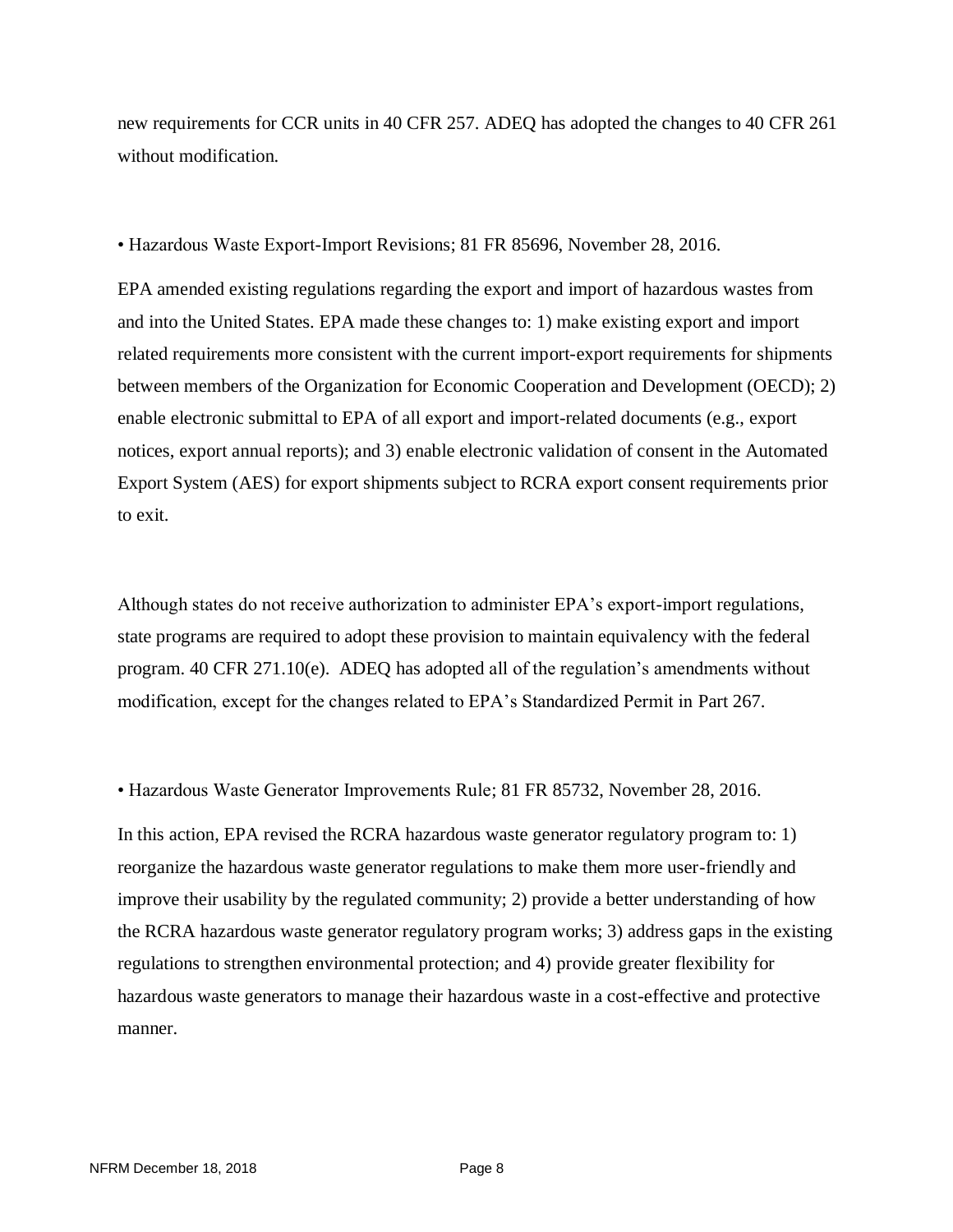This rule amended certain sections of the hazardous waste generator regulations in Parts 260 through 265, 268, 270, 273, and 279, and contains provisions that were both more and less stringent than current federal hazardous waste regulations. ADEQ is required to adopt those that are more stringent to maintain authorization, but has adopted all of the changes without modification, except for the changes to Part 279. Part 279 is incorporated by reference in statute in A.R.S. § 49-802(A).

• Confidentiality Determinations for Hazardous Waste Export and Import Documents; 82 FR 60894, December 26, 2017.

In this rule, EPA amended hazardous waste export-import regulations so that confidential business information (CBI) claims cannot be made for documents related to the export, import, and transit of hazardous waste, and export of excluded cathode ray tubes (CRTs). EPA noted that this is consistent with the categorical determination it made in its e-Manifest rule that individual manifested records and aggregate data are essentially public information and not subject to CBI claims. Although states do not receive authorization to administer EPA's exportimport regulations, state programs are required to adopt these provision to maintain equivalency with the federal program.  $40 \text{ CFR } 271.10(e)$ . EPA amended Parts 260, 261, and 262. ADEQ has adopted all of these changes without modification.

• User Fees for the Electronic Hazardous Waste Manifest System and Amendments to Manifest Regulations (e-Manifests II); 83 FR 420, January 3, 2018.

In this rule, EPA modified and added to its 2014 e-Manifest rule by 1) establishing the methodology it will use to determine and revise the user fees applicable to the electronic and paper manifests to be submitted to the national e-Manifest system; 2) announcing the date (June 30, 2018) when EPA expected the system to be operational and available to users; 3) allowing changes to the transporters designated on a manifest while the shipment is en route; 4) describing how data corrections may be made to existing manifest records in the system; and 5) amending the previous e-Manifest regulation to allow the use, in certain instances, of a mixed paper and electronic manifest to track a hazardous waste shipment.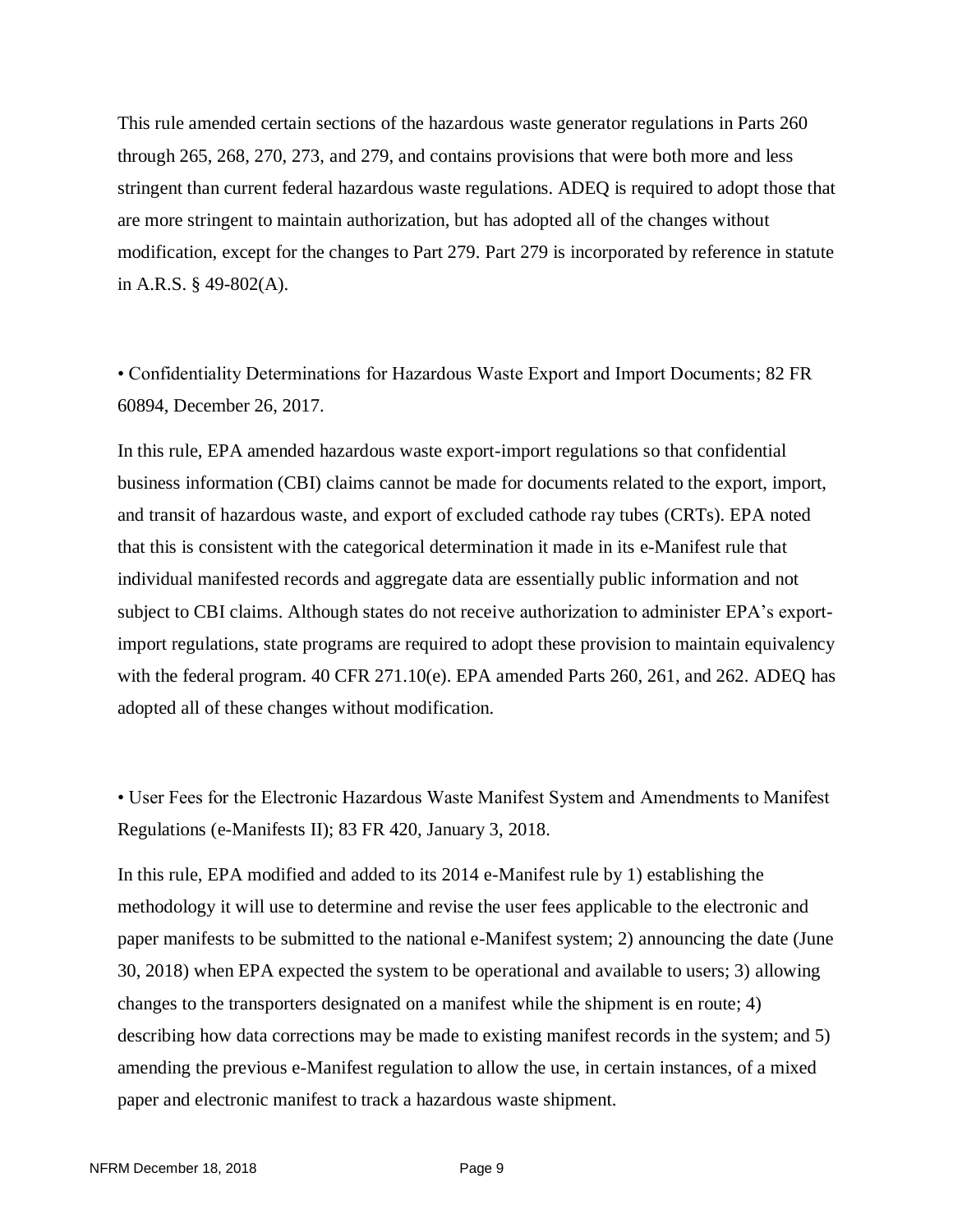#### What regulations are not being incorporated in this rule?

• Standardized Permit Rule; 70 FR 53419, September 8, 2005. In this rule, EPA finalized revisions to the RCRA hazardous waste permitting program to allow for a "standardized permit". In the past several hazardous waste rulemakings, ADEQ discussed but did not propose to incorporate the Standardized Permit rule. No facilities have thus far indicated an interest in a standardized permit. At this time, ADEQ has decided to continue with this position, and not burden the hazardous waste rules with an extra set of procedures for a class of permits no one is interested in.

• EPA Revisions to the Solid Waste Definition; 73 FR 64668, October 30, 2008; 80 FR 1694, January 13, 2015; and 83 FR 24664, May 30, 2018. EPA first revised the definition of solid waste to exclude certain hazardous secondary materials from regulation under Subtitle C of RCRA effective December 29, 2008. Litigation followed and EPA issued a revised rule on January 13, 2015. Follow-up court action resulted in a 'vacatur' rule issued on May 30, 2018.

Due to the continuing litigation, ADEQ did not request permission from the Governor, under Executive Order 2018-2, to adopt EPA's Definition of Solid Waste (DSW) rules in this rulemaking at the time ADEQ requested permission in March of 2018. ADEQ is also aware that a Petition for Review was filed in the U.S. Court of Appeals for the District of Columbia Circuit in June challenging EPA's 2018 rule revisions on DSW mandated by the court. ADEQ anticipates including DSW in a future hazardous waste rulemaking once the litigation concludes.

#### What other changes were made to Arizona hazardous waste rules?

Technical corrections. ADEQ has removed more than 200 occurrences of "as incorporated by" in the hazardous waste rules and replace them with a comprehensive universal declaration in R18-8-260(A). ADEQ believes this will make the rules easier to read while insuring that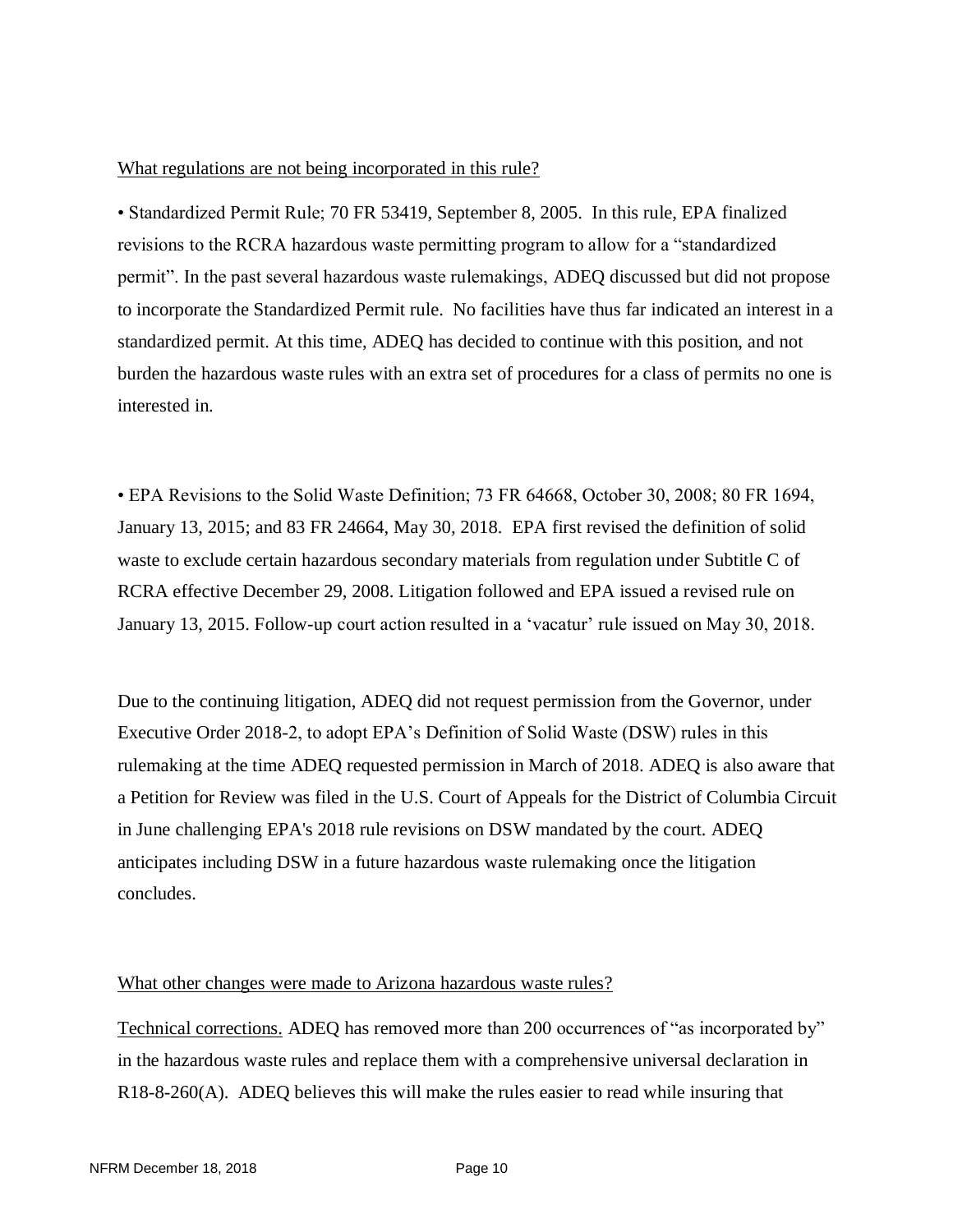appropriate legal text preserves the concept that every federal citation refers only to the incorporated version.

ADEQ has removed the remaining performance track language in its rules. EPA terminated its Performance Track program on May 14, 2009 (74 FR 22741) but failed to remove all of the remaining pieces from its rules. ADEQ has since used those remaining pieces as part of its Arizona Performance Track Program. The Arizona Performance Track Program has now been superseded by ADEQ's Voluntary Environmental Stewardship Program, which is implemented outside of rules.

ADEQ has restored the phrase "kilogram, an inhalation LC 50 toxicity (rat) of less than 2 milligrams per" in the current  $R18-8-261(K)$ , which was apparently deleted by mistake at some point in time after 1990. That oral LD 50 toxicity would not be expressed in units of milligrams per liter is the key indicator that this was not an intentional change.

EPA, Region IX reviewed the August 20<sup>th</sup> draft proposed rule sent by ADEQ to stakeholders and made a number of technical comments reflected in many of the changes throughout this final rule, especially in R18-8-260 and R18-8-262. EPA also pointed out an opportunity for states to fix internal drafting errors that EPA made in their Import Export and Generator Improvements regulations. Although ADEQ stated it would not make these types of corrections in the preamble to the proposed rule, ADEQ has reconsidered and elected to fix the erroneous EPA citations in added subsections or in regulatory text in the Arizona rules. ADEQ believes that this will be helpful since otherwise some incorporated EPA regulations will refer to other sections of the regulations that EPA removed. Once EPA corrects these incorrect citations, which they occasionally do through a 'Technical Corrections' rulemaking, ADEQ will remove these corrections from the ADEQ rules in a regular rulemaking.

These corrections to EPA regulations were made at the following places in this final rule: the definition of "final closure" in R18-8-260(F), R18-8-261(D), R18-8-261(F) in paragraph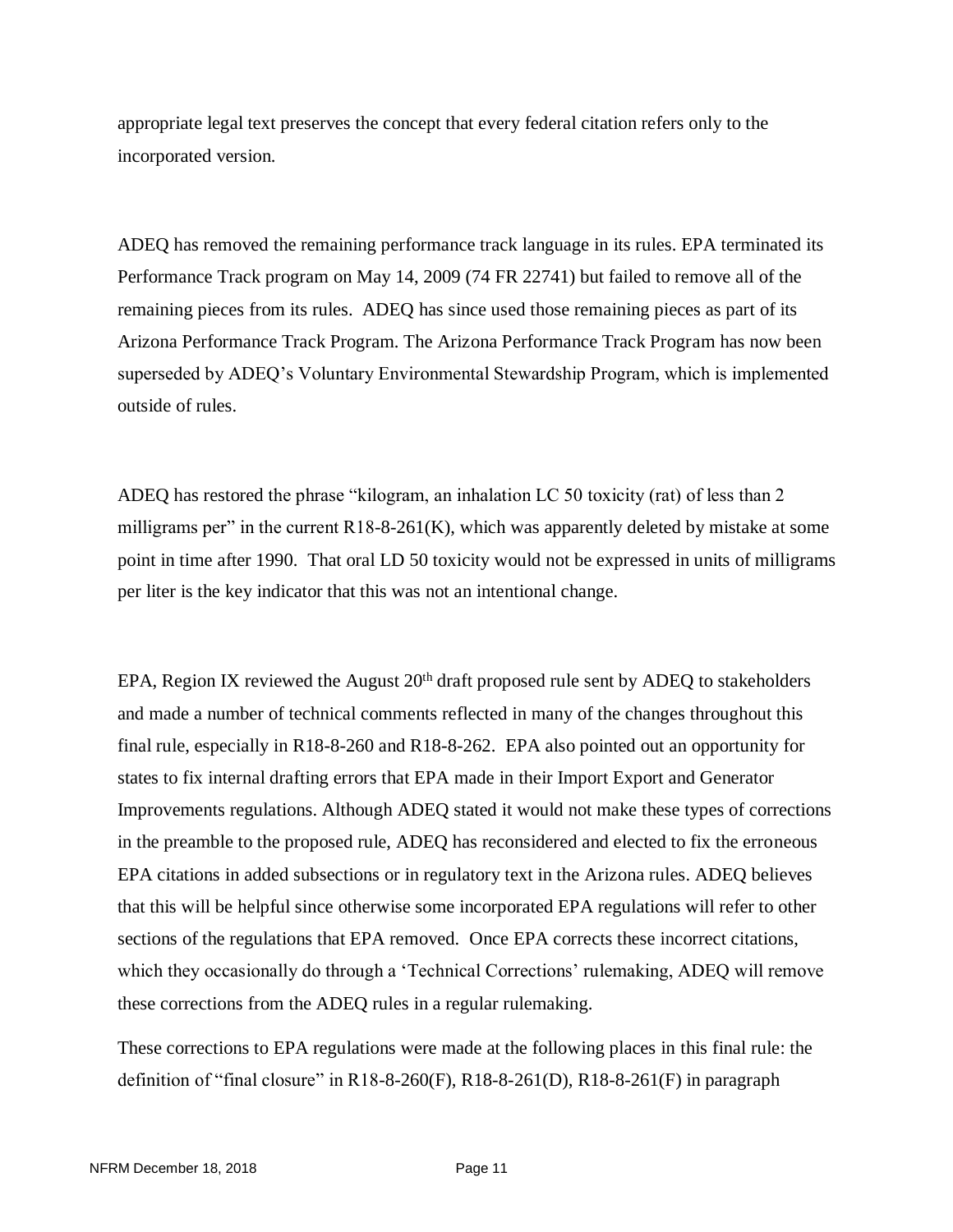$(a)(3)(i)(A)$ , R18-8-261(H) and (I), R18-8-262(J) and (K), R18-8-264(M) and (N), R18-8-265(G), R18-8-266(B) in paragraph (c)(3), R18-8-266(C), and R18-8-273(B) and (C).

### Procedural changes.

• ADEQ has eliminated its longstanding requirement that certain generators and TSD facilities submit annual reports, compared to the EPA requirement for biennial reports. ADEQ eliminated this requirement at the following previous rule locations: R18-8-261(J), R18-8-262(H), R18-8- 264(I) and R18-8-265(I). ADEQ will access the reports sent to EPA by Arizona entities as needed.

In addition, ADEQ made other clarifying and minor procedural changes in this rule, as authorized under A.R.S. § 49-922(A):

• In R18-8-260(M), ADEQ clarifies that the small quantity generator fee provided for in A.R.S. § 49-931 will apply to those very small quantity generators who become small quantity generators by reason of EPA's new episodic event procedures.

• At several other locations, ADEQ is requiring that certain submissions and registrations are required to be submitted through ADEQ's online portal, myDEQ. These changes are at R18-8- 260(M), R18-8-262(I), R18-8-263(B), R18-8-264(D), and R18-8-265(D).

• In R18-8-270(G)(7) and (8), ADEQ has removed permit fee appeal language leading to a hearing under R18-1-202, which was intentionally expired by ADEQ effective April 28, 2017. In its place, ADEQ has used language currently in the water permits rules at R18-14-106.

# **7. A reference to any study relevant to the rules that the agency reviewed and proposes either to rely on or not to rely on in its evaluation of or justification for the rules, where the public may obtain or review each study, all data underlying each study, and any analysis of each study and other supporting material:**

None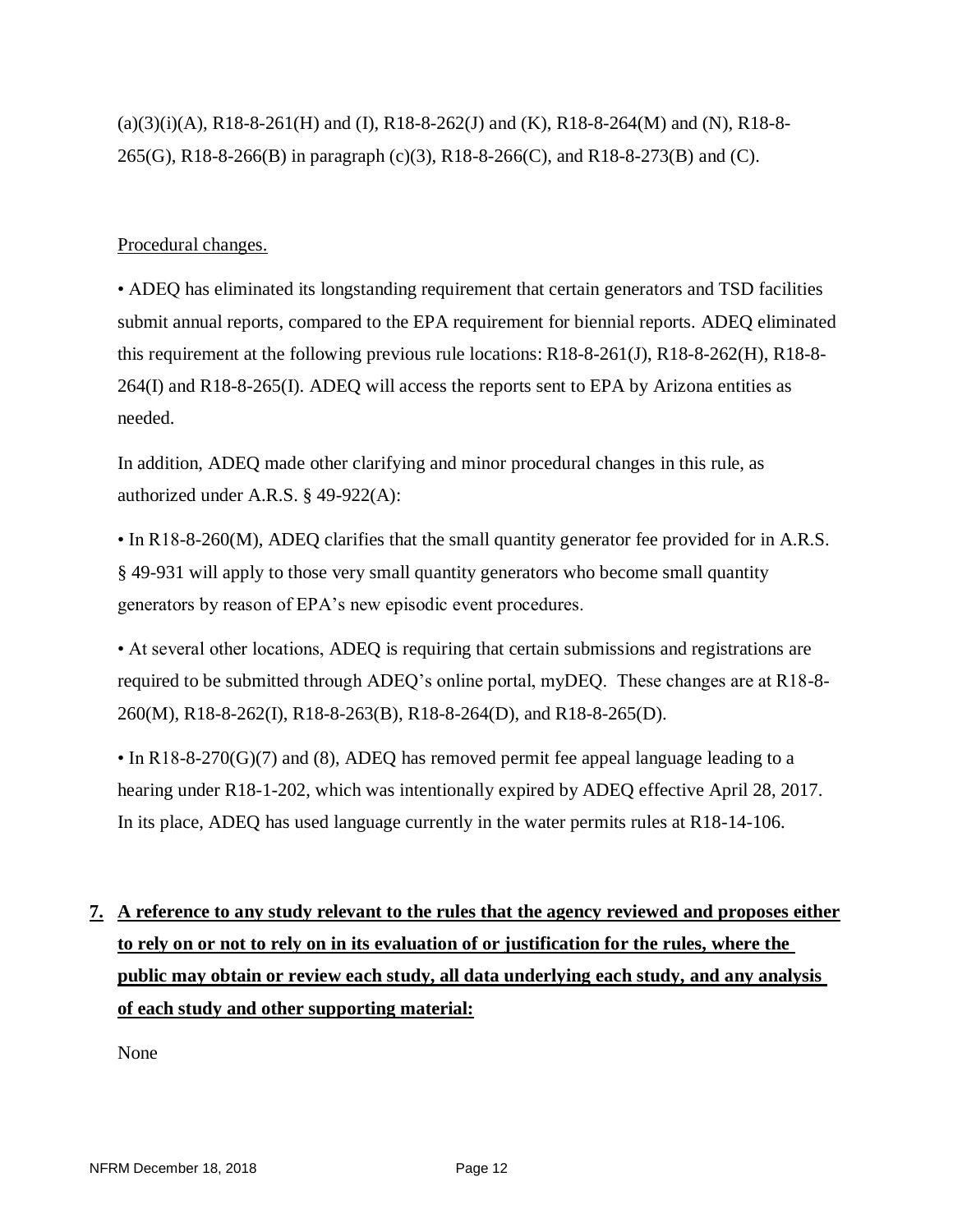# **8. A showing of good cause why the rule is necessary to promote a statewide interest if the rule will diminish a previous grant of authority of a political subdivision of this state:** Not applicable

### **9. A summary of the economic, small business and consumer impact:**

Identification of the rulemaking. 18 A.A.C. 8, Articles 1 and 2. This rulemaking impacts persons mainly in the areas of hazardous waste manifests and hazardous waste generator requirements. The impacts are primarily the result of 3 EPA regulations and one ADEQ deregulatory change. For further information, see Part 6 of the preamble.

Under A.R.S. § 49-922 and federal law, Arizona's Hazardous Waste Program is responsible for ensuring that all regulated hazardous waste in Arizona is stored, transported, and disposed of safely and properly. It is largely a preventative program to keep hazardous waste from entering the environment. The program maintains an inventory of hazardous waste generators, transporters and treatment, storage, and disposal (TSD) facilities in Arizona. Permits are issued, managed, and maintained for TSD facilities. This activity includes permit modifications, renewals, closure plans, and financial assurance reviews. Generators, transporters and TSD facilities are inspected periodically. Hazardous waste complaints are investigated. Compliance and hazardous waste generator data is collected and stored and hazardous waste is tracked from generation to disposal. Compliance assistance is provided, enforcement actions are pursued against significant violators, and oversight is provided for the remediation of contaminated sites.

ADEQ's Hazardous Waste Program regulates a universe of over 2700 active facilities, including metal platers, chemical manufacturers, laboratories, explosive and munition manufacturers, pesticide manufacturers, hazardous waste TSD facilities, and military installations. There are currently 13 permitted TSD facilities, 338 large quantity generators, 644 small quantity generators, 1372 very small quantity generators, and 314 transporters in Arizona. An unknown fraction of these are small businesses. ADEQ records show that over 40,000 tons of hazardous waste were generated in Arizona in 2017. Until June 30, 2018, ADEQ received and processed over 35,000 manifests tracking this waste annually. Under EPA's new e-Manifest system, which ADEQ has incorporated in this rulemaking, these manifests are no longer sent to ADEQ, and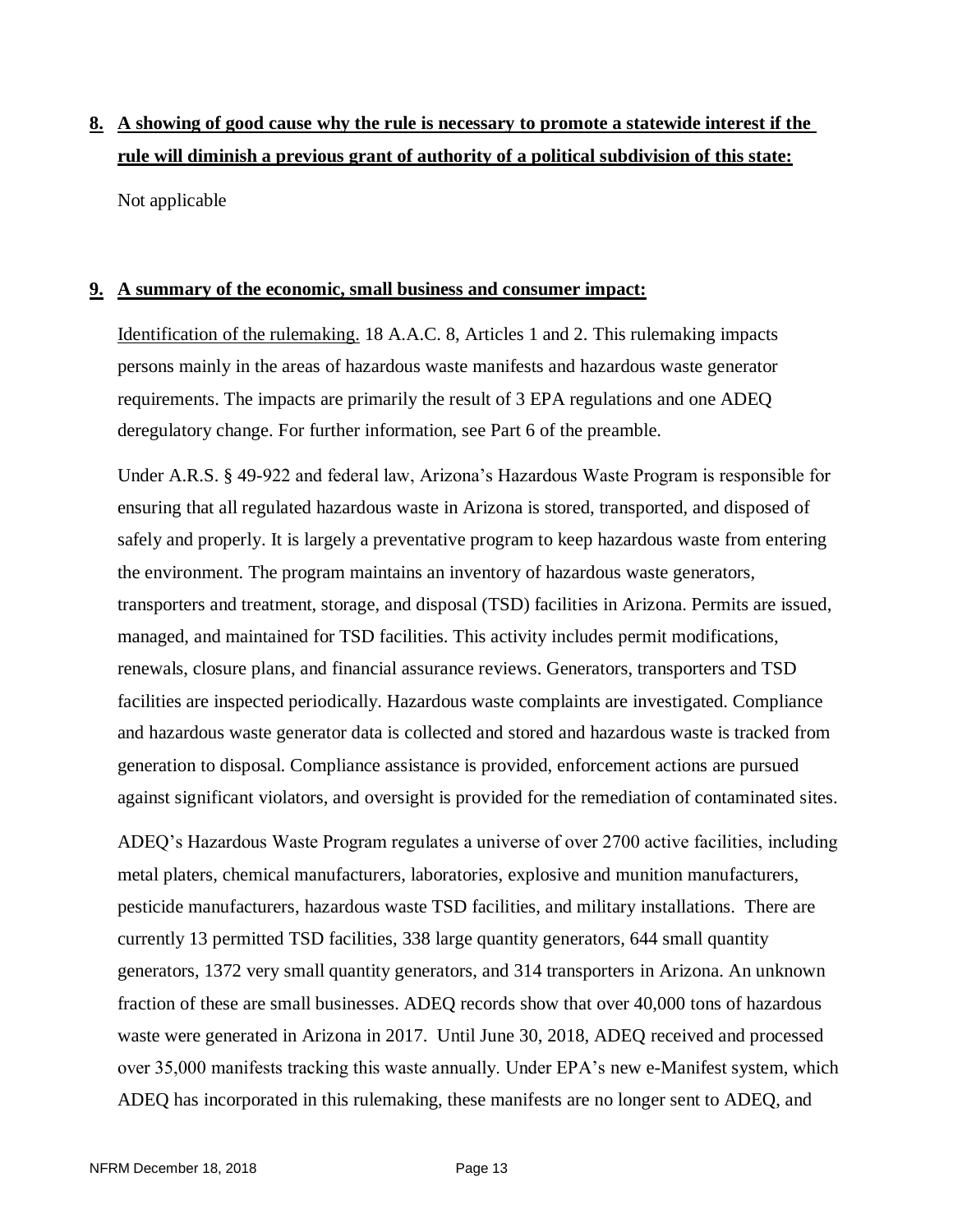ADEQ is not processing them. ADEQ now has access to these manifests through the e-Manifest system.

Impact of EPA regulations incorporated by reference. Overall, this final rule incorporated by reference eight separate federal regulations, spanning five years through July 1, 2018. ADEQ believes that three of the eight EPA rules will have the most economic impact in Arizona because they affect virtually the entire community of hazardous waste handlers: generators, transporters, and TSD facilities. These three rules are the Generator Improvements rule and the two e-Manifest rules. These rules impact the more than 2700 Arizona hazardous waste handlers. Although the potential impact is considerable due to the number of affected entities, ADEQ believes that the actual economic impact of these federal rules will be a mixture of minor positive and negative impacts, with a relatively low net impact.

With EPA's new e-Manifest rules, the most noticeable new impact is the new EPA fee for filing each manifest, whether using the e-Manifest or a paper manifest. Prior to June 30, 2018, when the EPA fees became effective nationwide, there was no manifest fee payable to either EPA or ADEQ for manifests filed. The new EPA fees are initially \$15 for a paper manifest and \$5 for an electronic manifest (the fees are for year 1, the fees can be adjusted later). For simplicity and other reasons, EPA determined that these fees would be paid by the hazardous waste "receiving facilities", otherwise known as TSD facilities. EPA assumed that these facilities could and would pass these fees through to their generator customers.

EPA's e-Manifest rules did not change who had to manifest hazardous waste shipments. The rules merely authorized the use of electronic manifests as equivalent to paper manifests and added the fees for each type of manifest a facility may choose to use. Generators of hazardous waste may either participate in the electronic manifest system through the involvement of the transporters or facilities that service their wastes, or, they will continue to use paper manifests. Likewise, transporters and TSD facilities may elect to continue to use paper manifests, although there could be competitive pressure on those small transporters or facilities that continue to supply paper manifests to their customers.

Through June 30, 2018, ADEQ received paper manifests at the rate of approximately 35,000 per year. Based on the most recent information, the Department believes that the majority of manifest filers are now using e-Manifest. If all 35,000 paper manifests were replaced by e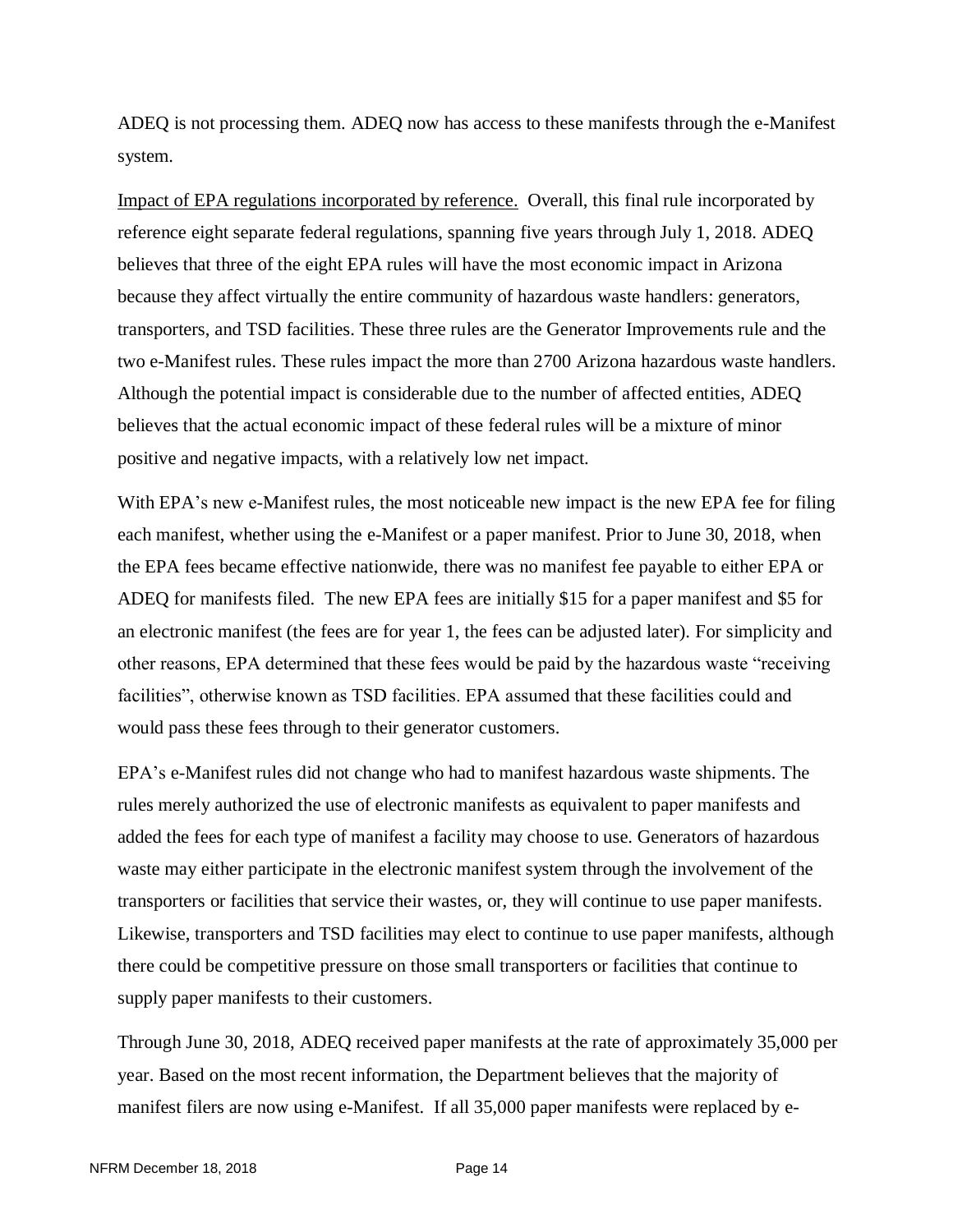Manifests, there would be a hypothetical new cost distributed to Arizona 2700 hazardous waste handlers of \$175,000, or an average of about \$65 per entity per year. It is not clear that all entities were able to make the switch to the less costly e-Manifest on June  $30<sup>th</sup>$ , but the cost differential provides some incentive for all but the smallest filers to do so reasonably soon. In addition, e-Manifests also save filers money because the e-Manifests can normally be processed more cheaply and efficiently, with no paper related costs such as purchase of the forms, filing and storage, and mailing to ADEQ. The fee revenue is paid to EPA to compensate for the costs of developing, operating and maintaining the e-Manifest system.

An additional substantial positive impact of the e-Manifest system will be savings for ADEQ. ADEQ's tracking of hazardous waste activity previously included entering complete manifests into ADEQ's database, ARID (Arizona RCRA Information Database). ADEQ estimates that approximately 1750 hours per year of manifest processing labor has been eliminated by the e-Manifest system. ADEQ will still be able to track hazardous waste activity by accessing manifests through the EPA database.

EPA's Generator Improvements rule also affects Arizona's 2700+ hazardous waste handlers. The impacts of incorporating this rule are based on the content of the EPA regulation itself and a significant deregulatory change in reporting requirements that ADEQ has made in response.

EPA prepared an economic impact statement assessing impacts of this rule nationally. ADEQ believes that the impacts in Arizona will be similar but proportionally smaller. EPA estimated the national costs to industry to comply with the more stringent provisions of the new rule at between \$5.9 and \$13.3 million. EPA also calculated the cost savings or benefits for facilities opting to take advantage of two voluntary programs created under the new rule as slightly higher than the costs (e.g., consolidation of very small quantity generator waste by large quantity generators under the same ownership, and generators who would not be required to change generator status as a result of an episodic event). ADEQ believes that in Arizona the average per facility costs of the EPA regulation will be initially more than the average per facility cost savings, since the more stringent changes outnumber the less stringent changes, and since the more stringent changes had to be complied with on the effective date of the rule. Nevertheless, ADEQ believes that the net average per facility impact of the EPA regulation will be minimal.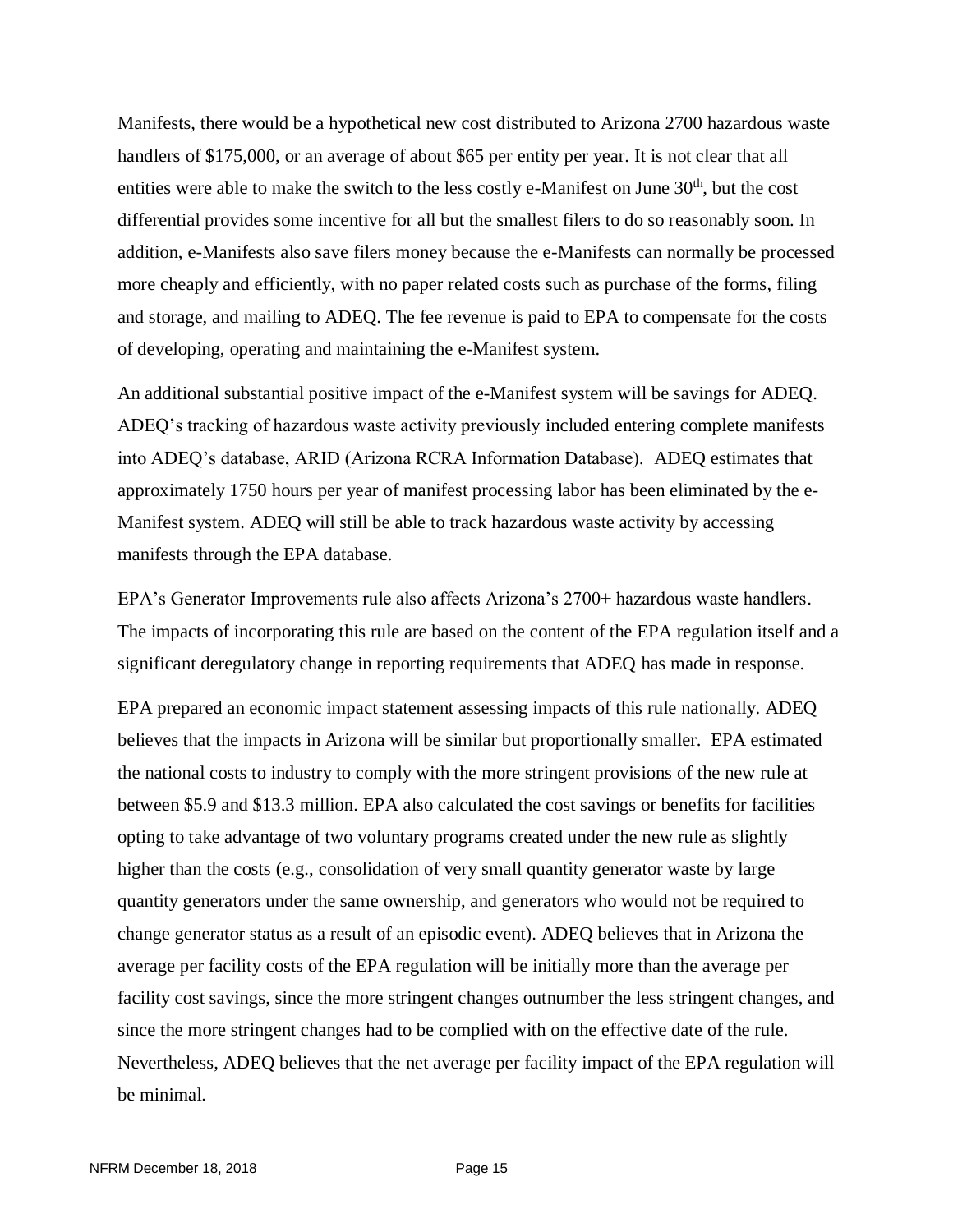In conjunction with the incorporation of EPA's Generator Improvements rule, ADEQ has eliminated the annual reporting requirement that has existed in Arizona rules since the beginning of the program in the 1980's. Only EPA's biennial reporting requirement remains. ADEQ believes that the improved recordkeeping and reporting infrastructure created by the Generator Improvements rule in combination with the e-Manifests rule will allow this relaxation in ADEQ rules without compromising program authorization. ADEQ notes that its three decades of experience in the hazardous waste area and the current full staffing of hazardous waste inspectors is also helpful in allowing this change. Generators and TSD facilities will experience significant savings through not having to create and process these reports to ADEQ. There will be moderate savings for ADEQ through not having to upload these reports to EPA's database.

In the proposed rule, ADEQ requested information from generators and TSD facilities regarding the savings they could expect through the switch from annual to biennial reports. ADEQ's preliminary estimate of the impact used a report preparation cost of \$1000. No information was received on the cost of these reports. Using this amount as an example, if the extra reports are eliminated for 200 facilities, reports would only have to be filed with EPA every other year. The estimated annual savings would be \$200,000 every other year, or an average of \$500 per facility per year.

Looking at the rest of the eight EPA rules incorporated by reference, ADEQ believes the following three EPA rules will have minimal direct impact in Arizona:

Imports and Exports of Hazardous Waste. This EPA rule harmonized EPA's export and import provisions with Organization for Economic Cooperation and Development (OECD) procedures, and enabled electronic submittals and electronic validation of consent for these hazardous waste shipments. States are required to adopt these rules for consistency but have no role in implementing them. EPA estimated quantifiable national industry costs for this rule at less than \$2 million per year, but also listed certain benefits that could not be quantified, such as "increased efficiency and convenience of electronic submission, enhanced tracking of hazardous waste transportation recognized trader activities, increased regulatory efficiency, consistency with trade requirements for OECD countries, reduction of risks associated with the treatment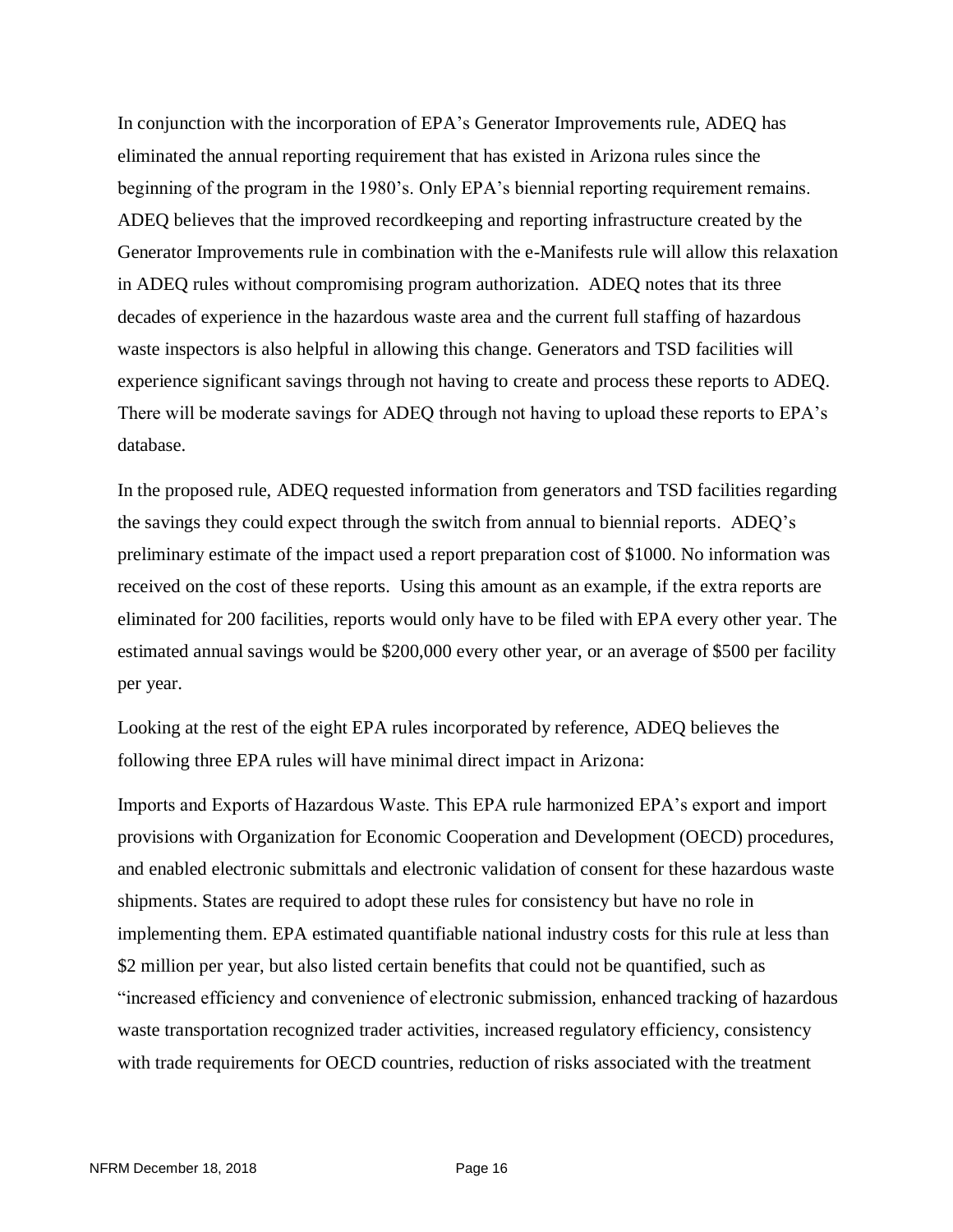and disposal of hazardous wastes, and improved ability to acquire information regarding exports and imports of hazardous waste."

Disposal of Coal Combustion Residuals (CCR) from Electric Utilities: The 2015 EPA rule removed this waste from regulation as a hazardous waste in Part 261 and created new CCR solid waste regulations in Part 257. Incorporation of the hazardous waste rule portion of the rule in Part 261 by ADEQ was a necessary step in reducing potential hazardous waste costs by millions of dollars for affected facilities. The economic impacts of any ADEQ rulemaking related to the Part 257 regulations will be evaluated in a future ADEQ rulemaking in another Chapter of Title 18.

Revisions to the Export Provisions of the Cathode Ray Tube (CRT) Rule. ADEQ is not aware of any CRT exporters in Arizona. EPA estimated annual costs to CRT exporters and EPA for the reporting and recordkeeping requirements to be from \$9,777 to \$17,362 per year. Additionally, CRT exporters were estimated to incur a one-time cost of \$42,904 in the first year following promulgation of the rule to familiarize themselves with the new CRT rule requirements.

The following 2 rules are predicted to have little or no direct impact on Arizona businesses:

CO<sup>2</sup> Geologic Sequestration. ADEQ is not aware of activities planned in Arizona in this area.

Confidentiality Determinations for Hazardous Waste Export and Import Documents. ADEQ believes the economic impact of not allowing confidential business information claims for documents related to the export, import and transportation of hazardous waste and export of excluded CRTs is somewhat subjective, and case-specific. EPA observed that it has only received 4 requests for these nationally, the earliest one going back to 1994, and noted that "there are no costs associated with this action".

### Impact of ADEQ Initiated Procedural changes

• In R18-8-260(M), ADEQ clarified that the small quantity generator fee provided for in A.R.S. § 49-931 will apply to those very small quantity generators (VSQGs) who become small quantity generators by reason of EPA's new episodic event procedures. Arizona has an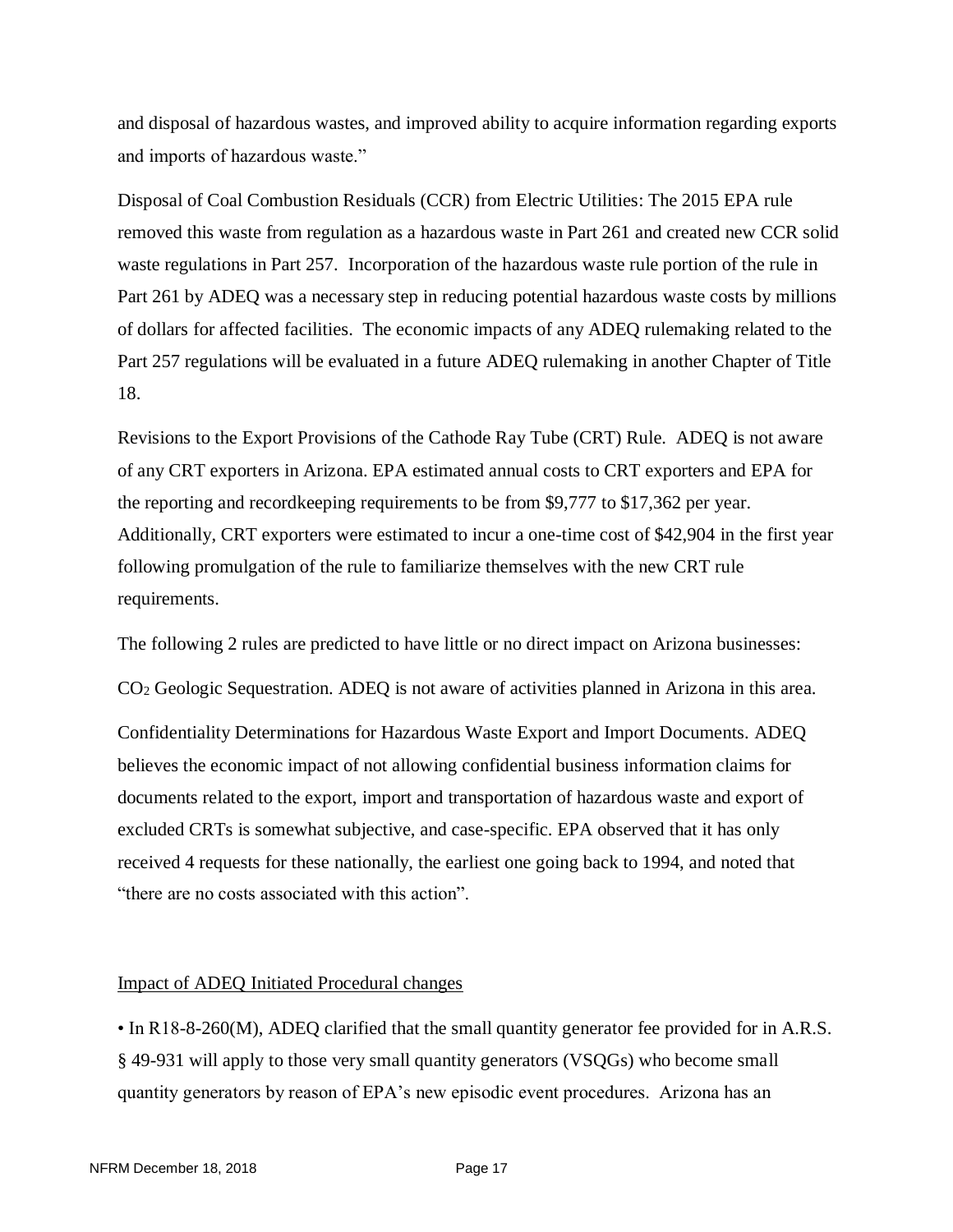estimated 1372 VSQGs. For purposes of impact analysis, ADEQ estimates that 5% of these will have episodic events, and that in one half of these cases the VSQG will fail to meet conditions that would prevent it from being classified for the year as a SQG. Approximately 34 VSQGs would become SQGs and be subject to the rule's language clarifying that they will be subject to the small quantity generator fee of \$67.50 per ton of hazardous waste generated. At an estimated average of 2 tons generated annually for each of the 34 generators, the extra impact will average \$135 per generator for a total of \$4590.

• At several other locations, ADEQ is requiring that certain submissions and registrations will be required to be submitted through ADEQ's online portal, myDEQ. These changes are at R18- 8-260(M), R18-8-262(G), R18-8-263(B), R18-8-264(D), and R18-8-265(D). This requirement is designed to save processing time for ADEQ personnel, but it is unknown whether there will be any economic impact for regulated entities. ADEQ requested hazardous waste handlers to review their procedures and submit any additional anticipated costs to ADEQ. No information was received on this issue.

Reduction of Impact on Small Businesses. A.R.S. § 41-1035 requires state agencies to reduce the impact of a rulemaking on small businesses, if legal and feasible in meeting the statutory objectives of the rule. As discussed previously, ADEQ rules have to be as stringent as EPA's to be authorized to implement the hazardous waste program in Arizona. In addition, other than the elimination of the annual report to ADEQ that is already carried out by this rulemaking, ADEQ is not aware of any manifest or generator procedural requirements where ADEQ is more stringent than EPA that could be relaxed for small businesses. Those more stringent procedural requirements have been eliminated in this rulemaking and the changes are beneficial for large and small businesses alike. For similar reasons, the Department has determined there are no less intrusive or less costly methods of achieving the purposes of the rule.

This rulemaking will have no effect on state revenues. No existing fees are increased or reduced and no new fees are established.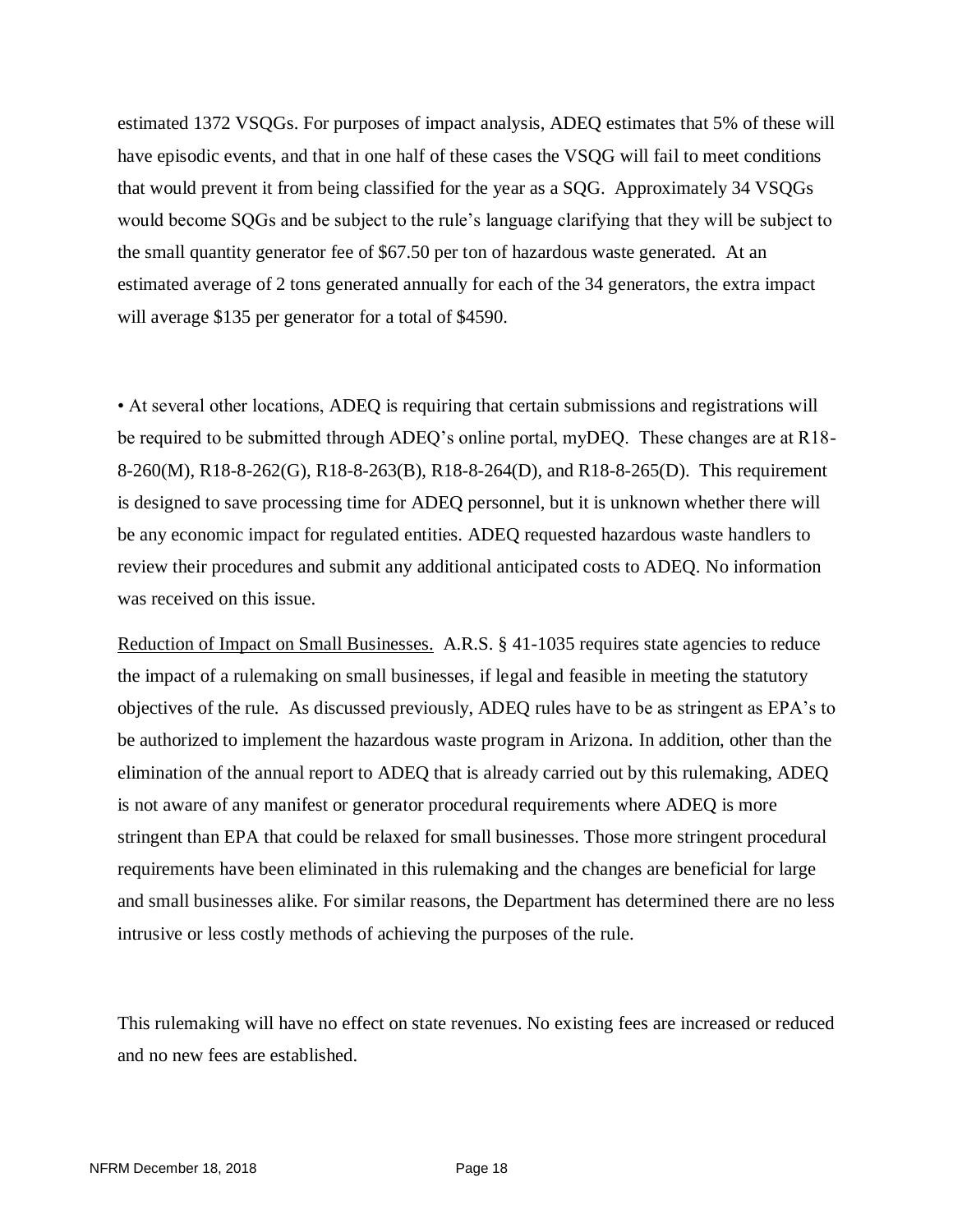### Cost/benefit analysis

In A.R.S. § 49-922(A), the legislature has given ADEQ twin directives regarding Arizona hazardous waste rules: 1) maintain program authorization by being consistent with and equivalent to the federal rules, including when changes to federal rules make them more stringent than the previous federal rules, and 2) Arizona hazardous waste rules should not conflict with or be more stringent than EPA in nonprocedural areas.

These directives express the general ongoing assumption of the legislature that the impacts of incorporating required federal rules will be less than the impact of not incorporating them and having EPA implement the hazardous waste program in Arizona. In the proposed rule, ADEQ provided a preliminary summary of the impacts on ADEQ and businesses of incorporating certain federal rules and making other changes as an aid to regulated entities and others in understanding the proposed rule revisions. ADEQ requested input on the accuracy of that summary. Information provided to ADEQ by regulated entities can help ADEQ make adjustments to the incorporated federal rules if such adjustments remain equivalent to and consistent with the federal program. No information or data was received and no adjustments were possible for this rulemaking.

The table below summarizes the impacts. Based on the table and the facts described in this rulemaking, ADEQ has concluded that the benefits of this rule are greater than the costs.

| Description of Affected<br>Groups      | Description of Effect                                                                 | Increased<br>Cost/Decreased<br>Revenue | Decreased<br>Cost/Increased<br>Revenue |  |
|----------------------------------------|---------------------------------------------------------------------------------------|----------------------------------------|----------------------------------------|--|
| A. State and Local Government Agencies |                                                                                       |                                        |                                        |  |
| <b>ADEQ</b>                            | Direct effect of incorporating<br>EPA rules: continued<br>implementation of the state |                                        |                                        |  |
|                                        | HW program by ADEQ. $---$<br>Direct effect: not processing                            | - - - Moderate - - - -                 | Significant                            |  |
|                                        | and uploading annual reports<br>Indirect effect: EPA rules                            |                                        | Moderate                               |  |
|                                        | eliminate manifest processing                                                         |                                        | Substantial                            |  |
|                                        | Staff learning time for new                                                           |                                        |                                        |  |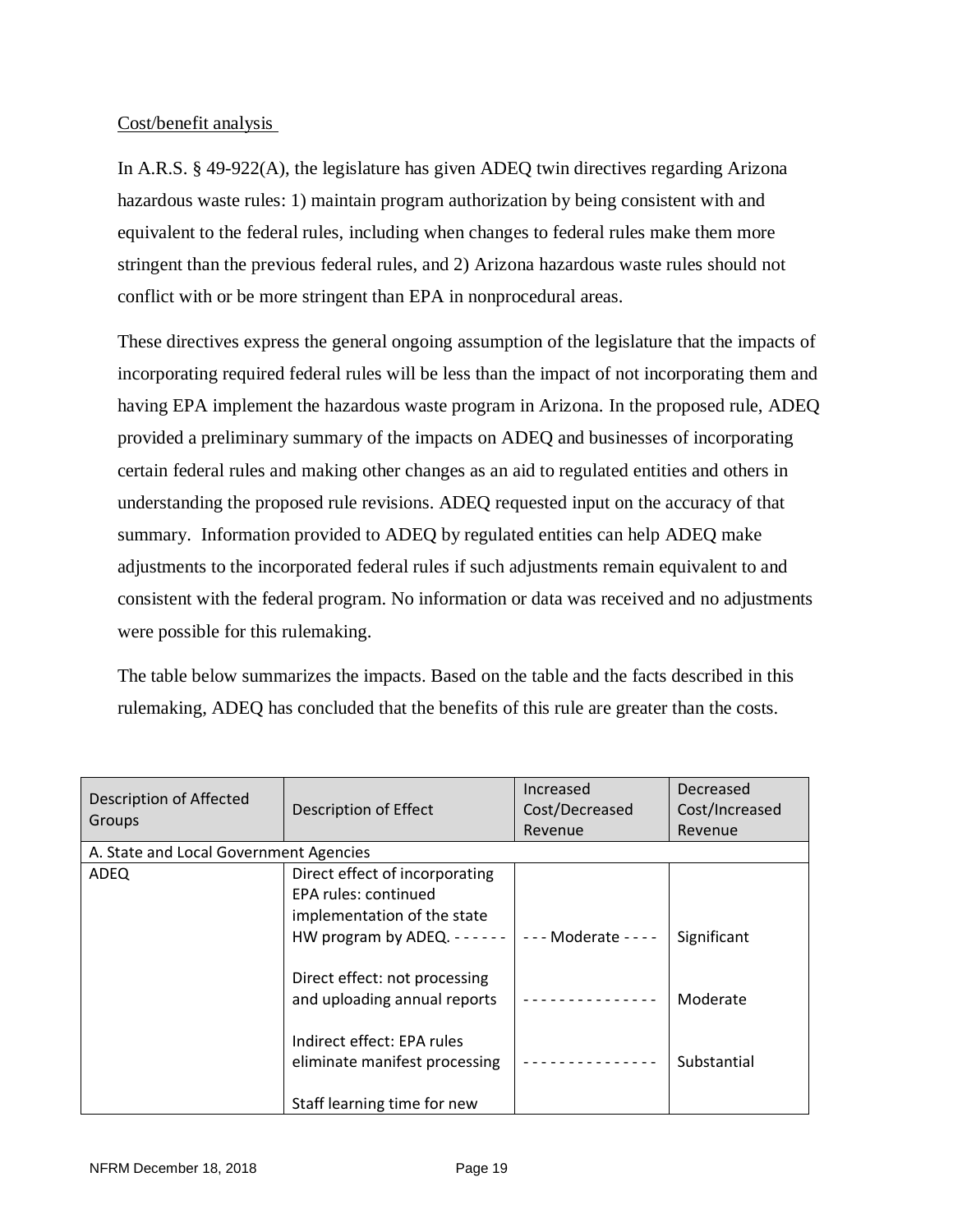| None                                                           | <b>NA</b>                                                                                                                                                                                                                                                                                                     | <b>NA</b>                                    |  |  |  |
|----------------------------------------------------------------|---------------------------------------------------------------------------------------------------------------------------------------------------------------------------------------------------------------------------------------------------------------------------------------------------------------|----------------------------------------------|--|--|--|
|                                                                |                                                                                                                                                                                                                                                                                                               |                                              |  |  |  |
|                                                                |                                                                                                                                                                                                                                                                                                               |                                              |  |  |  |
| agencies (Pima County)<br><b>B. Privately Owned Businesses</b> |                                                                                                                                                                                                                                                                                                               |                                              |  |  |  |
| Direct effects: both more                                      |                                                                                                                                                                                                                                                                                                               |                                              |  |  |  |
|                                                                |                                                                                                                                                                                                                                                                                                               |                                              |  |  |  |
|                                                                |                                                                                                                                                                                                                                                                                                               |                                              |  |  |  |
|                                                                |                                                                                                                                                                                                                                                                                                               | Minimal per site                             |  |  |  |
|                                                                |                                                                                                                                                                                                                                                                                                               |                                              |  |  |  |
|                                                                |                                                                                                                                                                                                                                                                                                               |                                              |  |  |  |
|                                                                |                                                                                                                                                                                                                                                                                                               |                                              |  |  |  |
|                                                                |                                                                                                                                                                                                                                                                                                               | Moderate per                                 |  |  |  |
|                                                                |                                                                                                                                                                                                                                                                                                               | site                                         |  |  |  |
|                                                                |                                                                                                                                                                                                                                                                                                               |                                              |  |  |  |
| e-Manifests- - - - - - - - - -                                 | Minimal per site                                                                                                                                                                                                                                                                                              |                                              |  |  |  |
|                                                                |                                                                                                                                                                                                                                                                                                               |                                              |  |  |  |
|                                                                |                                                                                                                                                                                                                                                                                                               |                                              |  |  |  |
|                                                                | ------------                                                                                                                                                                                                                                                                                                  | Minimal per site                             |  |  |  |
|                                                                |                                                                                                                                                                                                                                                                                                               |                                              |  |  |  |
| None                                                           | <b>NA</b>                                                                                                                                                                                                                                                                                                     | <b>NA</b>                                    |  |  |  |
|                                                                |                                                                                                                                                                                                                                                                                                               |                                              |  |  |  |
| Moderate                                                       | Substantial                                                                                                                                                                                                                                                                                                   | Significant                                  |  |  |  |
|                                                                |                                                                                                                                                                                                                                                                                                               | Cost/Burden                                  |  |  |  |
| \$1,000 to \$10,000                                            | \$10,001 or more                                                                                                                                                                                                                                                                                              | cannot be                                    |  |  |  |
|                                                                |                                                                                                                                                                                                                                                                                                               | calculated, but                              |  |  |  |
|                                                                |                                                                                                                                                                                                                                                                                                               | the Department                               |  |  |  |
|                                                                |                                                                                                                                                                                                                                                                                                               | expects it to be                             |  |  |  |
|                                                                |                                                                                                                                                                                                                                                                                                               | significant.                                 |  |  |  |
|                                                                | requirements of Generator<br>Improvements and e-Manifest<br>stringent and less stringent<br>requirements due to<br>Generator Improvements rule<br>Direct: ADEQ elimination of<br>annual reports - - - - - - - -<br>Indirect: EPA imposed fees on<br>Increased efficiency in<br>preparing and filing manifests | --- Moderate<br>Minimal per site<br><u>.</u> |  |  |  |

## **10. A description of any changes between the proposed rulemaking, to include supplemental notices, and the final rulemaking:**

No changes were made at the time the final rule was submitted to the Governor's Regulatory Review Council (GRRC).

# **11. An agency's summary of the public or stakeholder comments made about the rulemaking and the agency response to the comments:**

ADEQ received no public or stakeholder comments about the rulemaking during the comment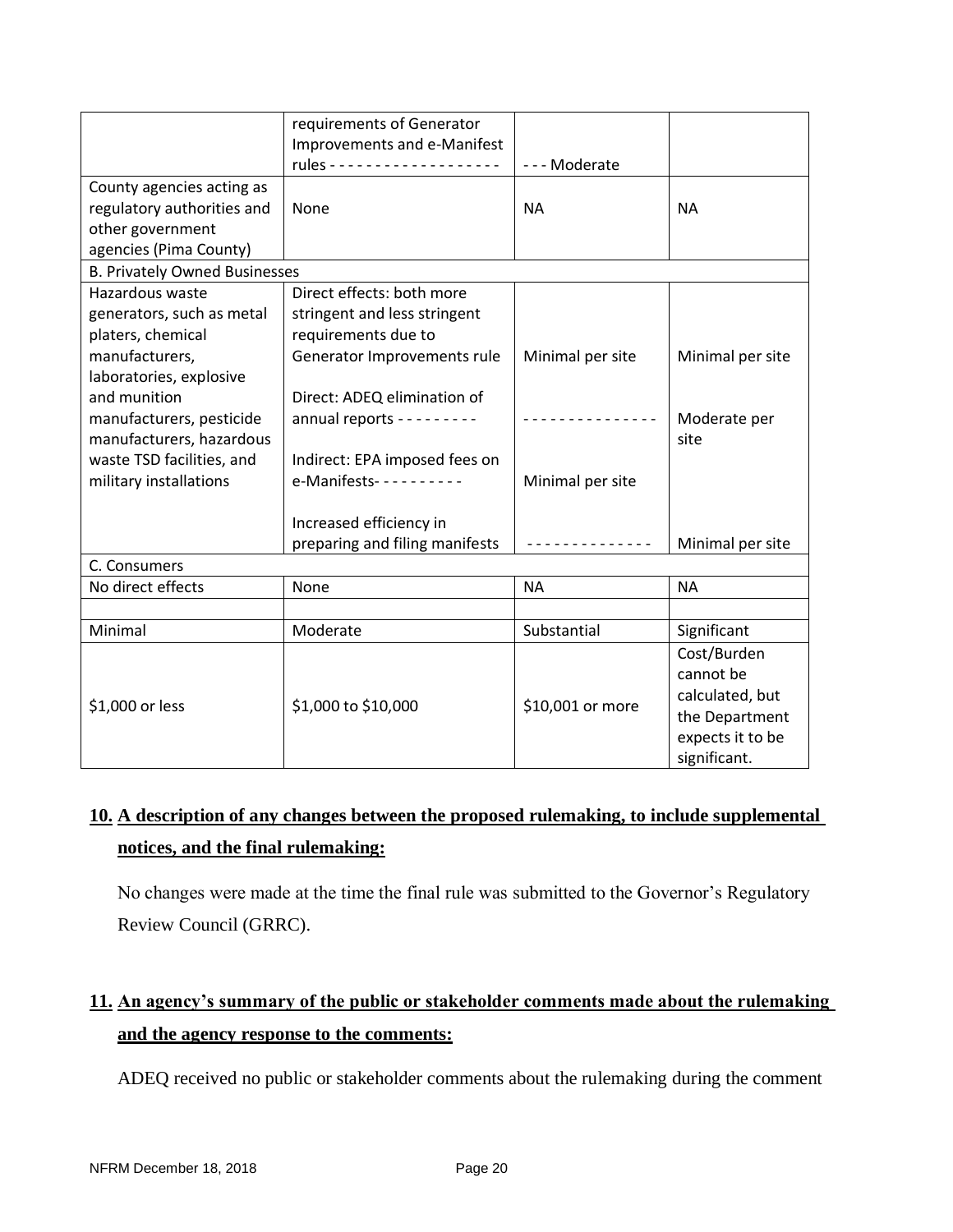period.

# **12. All agencies shall list other matters prescribed by statute applicable to the specific agency or to any specific rule or class of rules. Additionally, an agency subject to Council review under A.R.S. §§ 41-1052 and 41-1055 shall respond to the following questions:**

## **a. Whether the rule requires a permit, whether a general permit is used and if not, the reasons why a general permit is not used:**

A.R.S.  $\S 41$ -1037(A)(1) and (2). This rulemaking amends an existing rule that requires a regulatory permit. This rulemaking does not require a general permit because:

1) A specific alternative permit is authorized by state statute under A.R.S. § 49-922(B)(5) and; 2) General permits as defined as defined by A.R.S. § 41-1001 are not recognized under federal hazardous waste regulations with which ADEQ is required to be consistent.

However, it should be noted that ADEQ has adopted a federal general permit rule that is similar to Arizona general permits. 40 CFR 270.60, "Permits by Rule", applies to 3 types of facilities: 1) ocean disposal barges or vessels; 2) injection wells; and 3) publicly owned treatment works. Under the federal rule, these three types of facilities are "deemed to have a RCRA permit if the conditions listed are met." Only the third category exists in Arizona, and ADEQ has only incorporated the federal permit by rule for publicly owned treatment works in R18-2-270(A). Note: The hazardous waste standardized permit not incorporated in this rule is not a general permit as defined by A.R.S. § 41-1001, since each standardized permit applies to just one facility.

# **b. Whether a federal law is applicable to the subject of the rule, whether the rule is more stringent than federal law and if so, citation to the statutory authority to exceed the requirements of federal law:**

These rules are not more stringent than corresponding federal laws, except where there is statutory authority. Since EPA's first authorization of Arizona's hazardous waste program in 1985, Arizona rules have been more stringent than EPA's in the areas of reports and manifests. (See 50 FR at 47736, November 20, 1985) This was authorized under A.R.S. § 49-922(B)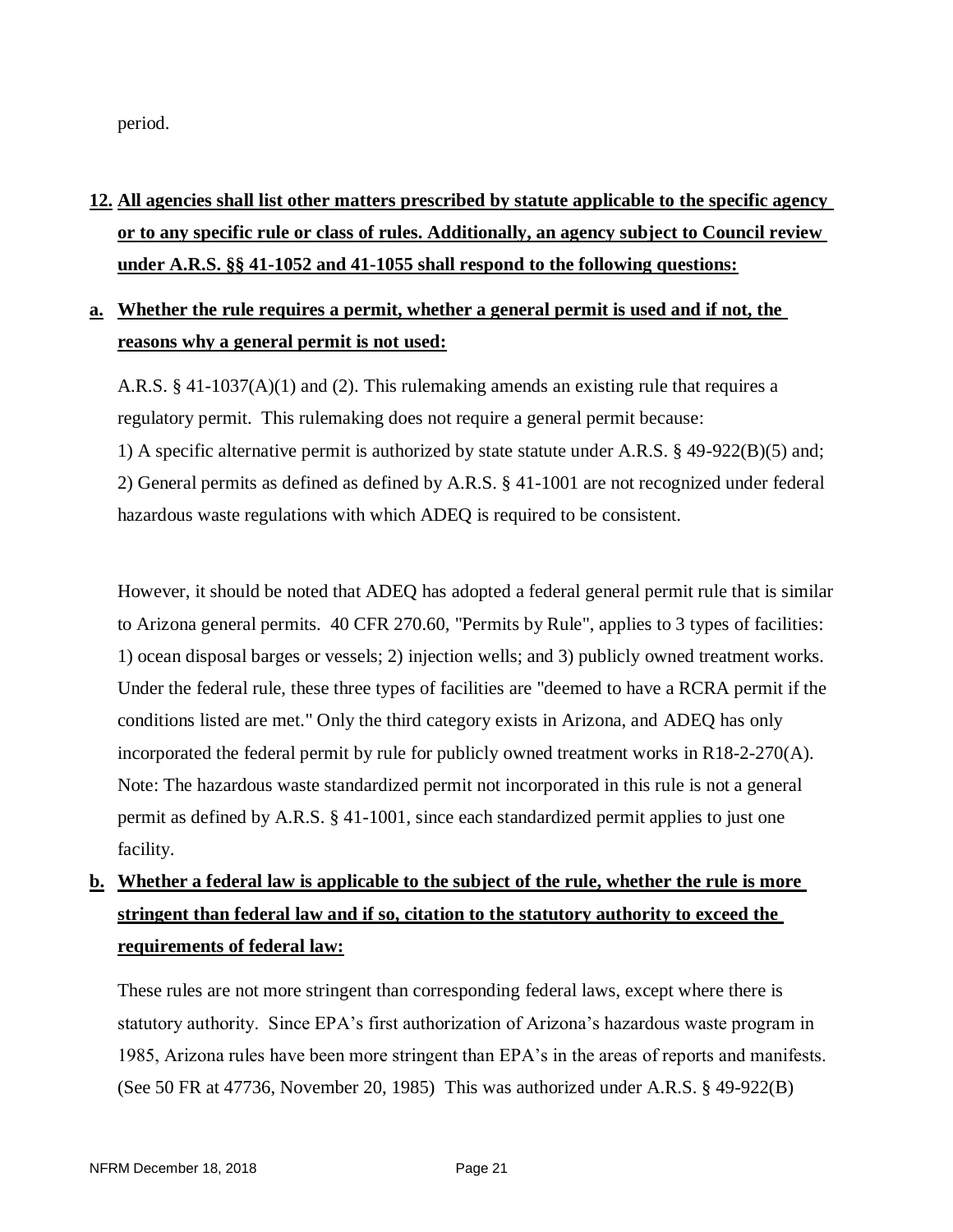which states that DEQ may not adopt a nonprocedural standard that is more stringent than EPA. Both of these more stringent requirements have been removed in this final rule.

**c. Whether a person submitted an analysis to the agency regarding the rule's impact on the competitiveness of businesses in this state as compared to the competitiveness of businesses in other states:** 

No person has submitted a competitiveness analysis under A.R.S. § 41-1055(I).

## **13. A list of any incorporated by reference material as specified in A.R.S. § 41-1028 and its location in the rule:**

| <b>Incorporated Federal Citation</b> | <b>Location</b>        |
|--------------------------------------|------------------------|
| 40 CFR 260                           | $R18-8-260(C)$         |
| 40 CFR 261                           | $R18-8-261(A)$         |
| 40 CFR 262                           | $R18-8-262(A)$         |
| 40 CFR 263                           | $R18-8-263(A)$         |
| 40 CFR 264                           | $R18-8-264(A)$         |
| 40 CFR 265                           | $R18-8-265(A)$         |
| 40 CFR 266                           | $R18-8-266(A)$         |
| 40 CFR 268                           | R <sub>18</sub> -8-268 |
| 40 CFR 270                           | $R18-8-270(A)$         |
| 40 CFR 124                           | $R18-8-271(A)$         |
| 40 CFR 273                           | R <sub>18</sub> -8-273 |

# **14. Whether the rule was previously made, amended or repealed as an emergency rule. If so, cite the notice published in the Register as specified in R1-1-409(A). Also, the agency shall state where the text was changed between the emergency and the final rulemaking packages:**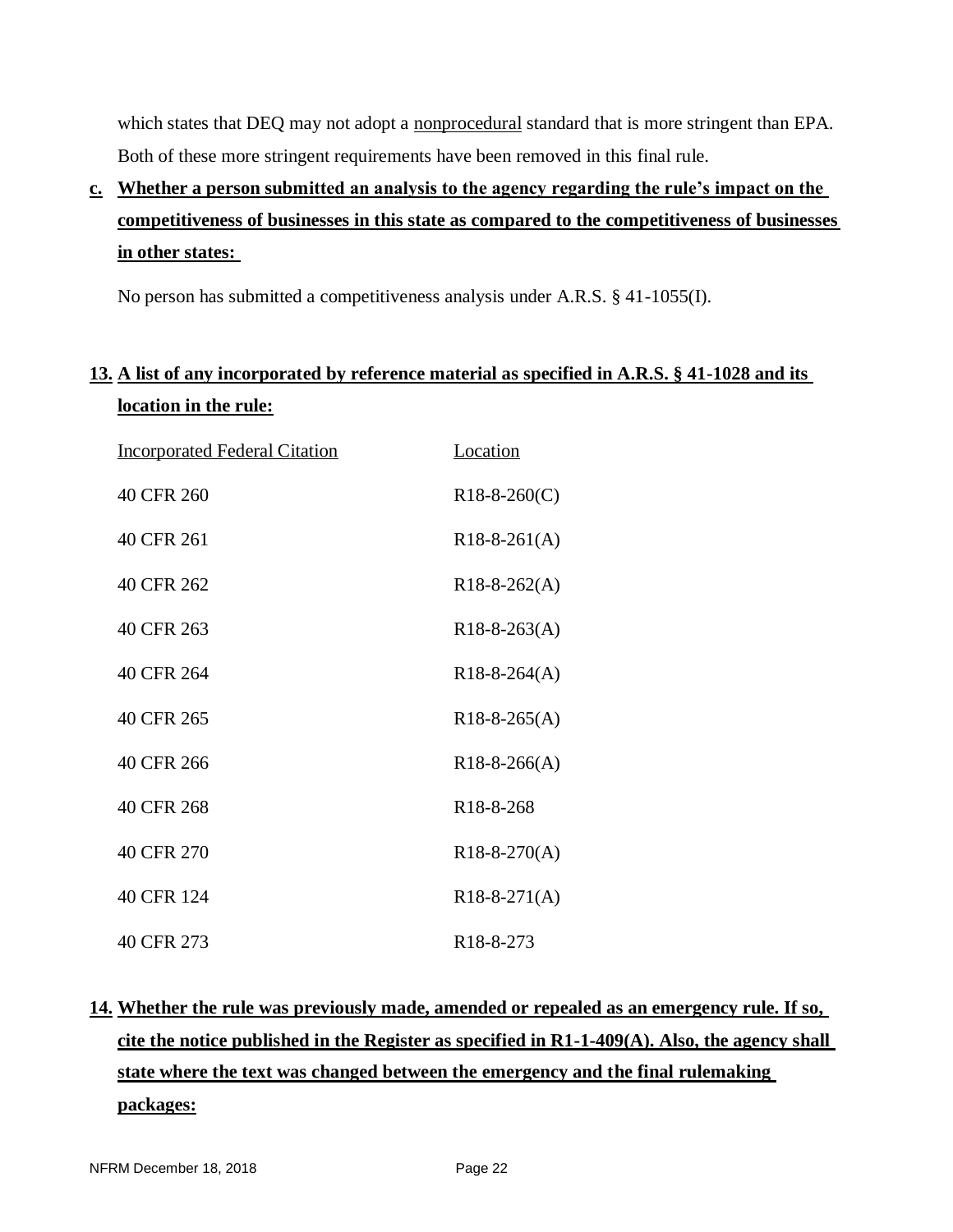Not applicable

## **15. The full text of the rules follows:**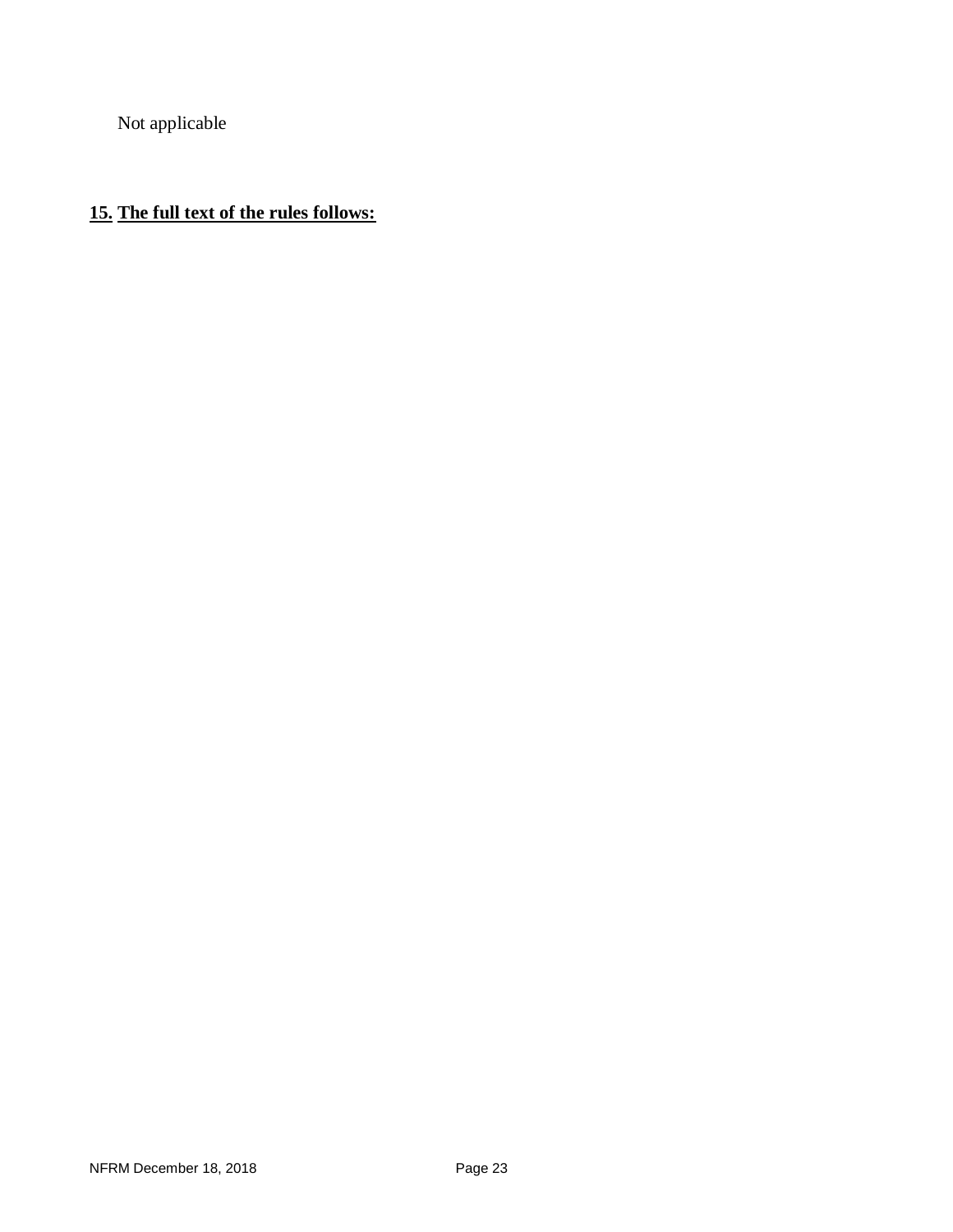## **TITLE 18. ENVIRONMENTAL QUALITY CHAPTER 8. DEPARTMENT OF ENVIRONMENTAL QUALITY - HAZARDOUS WASTE MANAGEMENT**

### **ARTICLE 1. REMEDIAL ACTION REQUIREMENTS**

Section

R18-8-101. Remedial Action Requirements; Level and Extent of Cleanup

### **ARTICLE 2. HAZARDOUS WASTES**

Section

- R18-8-260. Hazardous Waste Management System: General
- R18-8-261. Identification and Listing of Hazardous Waste
- R18-8-262. Standards Applicable to Generators of Hazardous Waste
- R18-8-263. Standards Applicable to Transporters of Hazardous Waste
- R18-8-264. Standards for Owners and Operators of Hazardous Waste Treatment, Storage, and Disposal Facilities
- R18-8-265. Interim Status Standards for Owners and Operators of Hazardous Waste Treatment, Storage, and Disposal Facilities
- R18-8-266. Standards for the Management of Specific Hazardous Wastes and Specific Hazardous Waste Management Facilities
- R18-8-268. Land Disposal Restrictions
- R18-8-270. Hazardous Waste Permit Program
- R18-8-271. Procedures for Permit Administration
- R18-8-273. Standards for Universal Waste Management
- R18-8-280. Compliance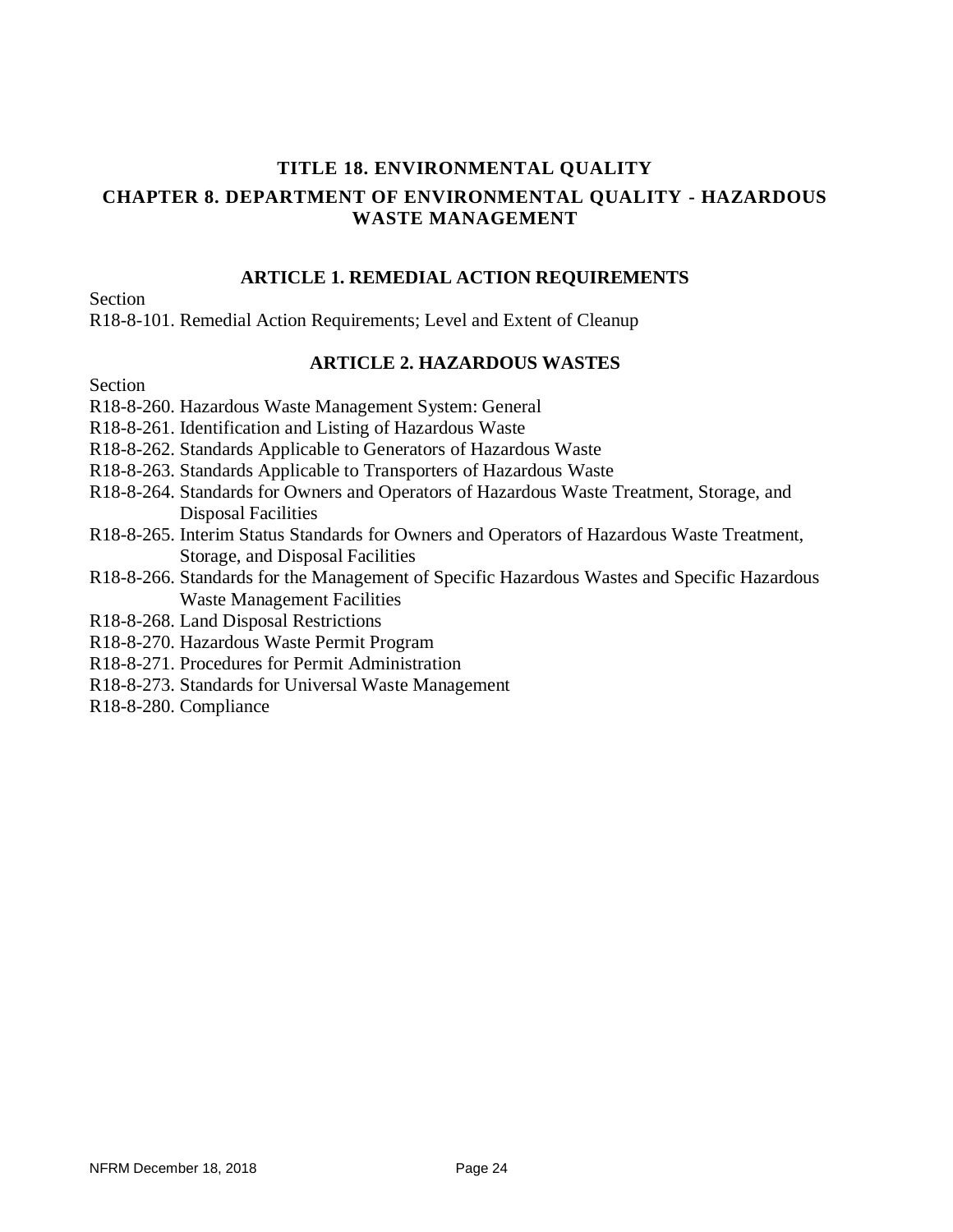### **ARTICLE 1. REMEDIAL ACTION REQUIREMENTS**

### **R18-8-101. Remedial Action Requirements; Level and Extent of Cleanup**

- **A.** This Article is applicable to Chapter 8 of this Title.
- **B.** In any instance where soil remediation is done under this Chapter, it shall be conducted in accordance with A.A.C. R18-7-201 through R18-7-209 18 A.A.C. 7, Article 2.

### **ARTICLE 2. HAZARDOUS WASTES**

#### **R18-8-260. Hazardous Waste Management System: General**

- **A.** All Federal regulations cited in this Article are those revised as of July 1, 2013 2018 (and no future editions), unless otherwise noted, and are applicable only as incorporated by this Article. 40 CFR 124, 260 through 266, 268, 270 and 273 or portions of these regulations, are incorporated by reference, as noted in the text. Federal statutes and regulations that are cited within 40 CFR 124, 260 through 270, and 273 that are not incorporated by reference may be used as guidance in interpreting federal regulatory language.
- **B.** Any reference or citation to 40 CFR 124, 260 through 266, 268, 270, and 273, or portions of these regulations, appearing in the body of this Article and regulations incorporated by reference, includes any modification to the CFR section made by this Article. When federal regulatory language that has been incorporated by reference has been amended, brackets [ ] enclose the new language. The subsection labeling in this Article may or may not conform to the Secretary of State's formatting requirements, because the formatting reflects the structure of the incorporated federal regulations.
- **C.** All of 40 CFR 260 and the accompanying appendix, revised as of January 31, 2014 July 1, 2018, (and no future editions), is incorporated by reference, modified by the following subsections, and on file with the Department of Environmental Quality (DEQ) with the exception of the following:
	- 1. 40 CFR 260.1(b)(4) through (6), 260.20(a), 260.21, 260.22, 260.30, 260.31, 260.32, and 260.33;
	- 2. The revisions for standardized permits as published at 70 FR 53419; and
	- 3. The revisions to the solid waste definition as published at 73 FR 64668, 80 FR 1694, and 83 FR 24664. 4. The revisions for the gasification rule as published at 73 FR 57. Copies of 40 CFR 260 are available at www.gpoaccess.gov/cfr/index.html [https://www.eCFR.gov.](https://www.ecfr.gov/) Copies of the Federal Register (FR) are available at [https://www.federalregister.gov/.](https://www.federalregister.gov/)
- **D.** § 260.2, titled "Availability of information; confidentiality of information" is amended by the following:
	- 1. § 260.2(a). Any information provided to [the DEQ] under [R18-8-260 et seq. through R18- 8-266 and R18-8-268 shall] be made available to the public to the extent and in the manner authorized by the [Hazardous Waste Management Act (HWMA), A.R.S. § 49-921 et seq.; the Open Meeting Law, A.R.S. § 38-431 et seq.; the Public Records Statute, A.R.S. § 39- 121 et seq.; the Administrative Procedure Act, A.R.S. § 41-1001 et seq.; and rules promulgated pursuant to the above-referenced statutes], as applicable.
	- 2. § 260.2(b) is replaced with the following:
		- a. The DEQ shall make a record or other information, such as a document, a writing, a photograph, a drawing, sound or a magnetic recording, furnished to or obtained by the DEQ pursuant to the HWMA and regulations promulgated thereunder, available to the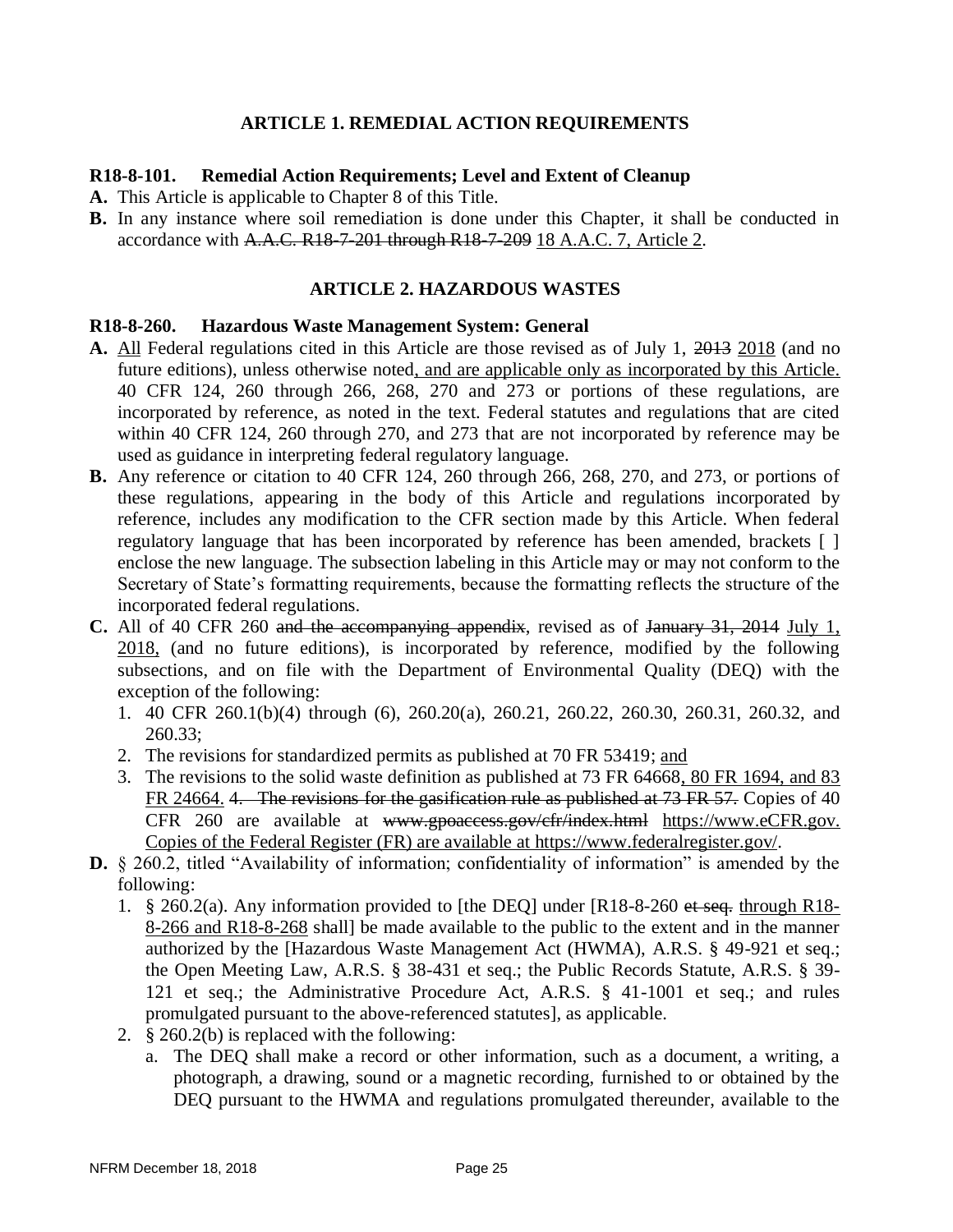public to the extent authorized by the Public Records Statute, A.R.S. §§ 39-121 et seq.; the Administrative Procedure Act, A.R.S. §§ 41-1001 et seq.; and the HWMA, A.R.S. §§ 49-921 et seq. Specifically, the DEQ shall disclose the records or other information to the public unless:

- i. A statutory exemption authorizes the withholding of the information; or
- ii. The record or other information contains a trade secret concerning processes, operations, style of work, or apparatus of a person, or other information that the Director determines is likely to cause substantial harm to the person's competitive position.
- b. Notwithstanding subsection (a):
	- i. The DEQ shall make records and other information available to the EPA upon request without restriction;
	- ii. As required by the HWMA and regulations promulgated thereunder the DEQ shall disclose the name and address of a person who applies for, or receives, a HWM facility permit;
	- iii. The DEQ and any other appropriate governmental agency may publish quantitative and qualitative statistics pertaining to the generation, transportation, treatment, storage, or disposal of hazardous waste; and
	- iv. An owner or operator may expressly agree to the publication or to the public availability of records or other information.
- c. A person submitting records or other information to the DEQ may claim that the information contains a confidential trade secret or other information likely to cause substantial harm to the person's competitive position. In the absence of such claim, the DEQ shall make the information available to the public on request without further notice. No claim of confidentiality may be asserted by any person with respect to information entered on a Hazardous Waste Manifest (EPA Form 8700–22), a Hazardous Waste Manifest Continuation Sheet (EPA Form 8700–22A), or an electronic manifest format that may be prepared and used in accordance with 40 CFR 262.20(a)(3). EPA will make any electronic manifest that is prepared and used in accordance with §  $262.20(a)(3)$ , or any paper manifest that is submitted to the system under §§264.71(a)(6) or 265.71(a)(6) available to the public under this section when the electronic or paper manifest is a complete and final document. Electronic manifests and paper manifests submitted to the system are considered by EPA to be complete and final documents and publicly available information after 90 days have passed since the delivery to the designated facility of the hazardous waste shipment identified in the manifest. A person making a claim of confidentiality shall assert the claim:
	- i. At the time the information is submitted to, or otherwise obtained by, the DEQ;
	- ii. By either stamping or clearly marking the words "confidential trade secret" or "confidential information" on each page of the material containing the information. The person may assert the claim only for those portions or pages that actually contain a confidential trade secret or confidential information; and
	- iii. During the course of a DEQ inspection, or other observation, pursuant to the administration of the HWMA Program, by clearly indicating to the inspector which specific processes, operations, styles of work, or apparatus constitute a trade secret. The inspector shall record the claim on the inspection report and the claimant shall sign the report.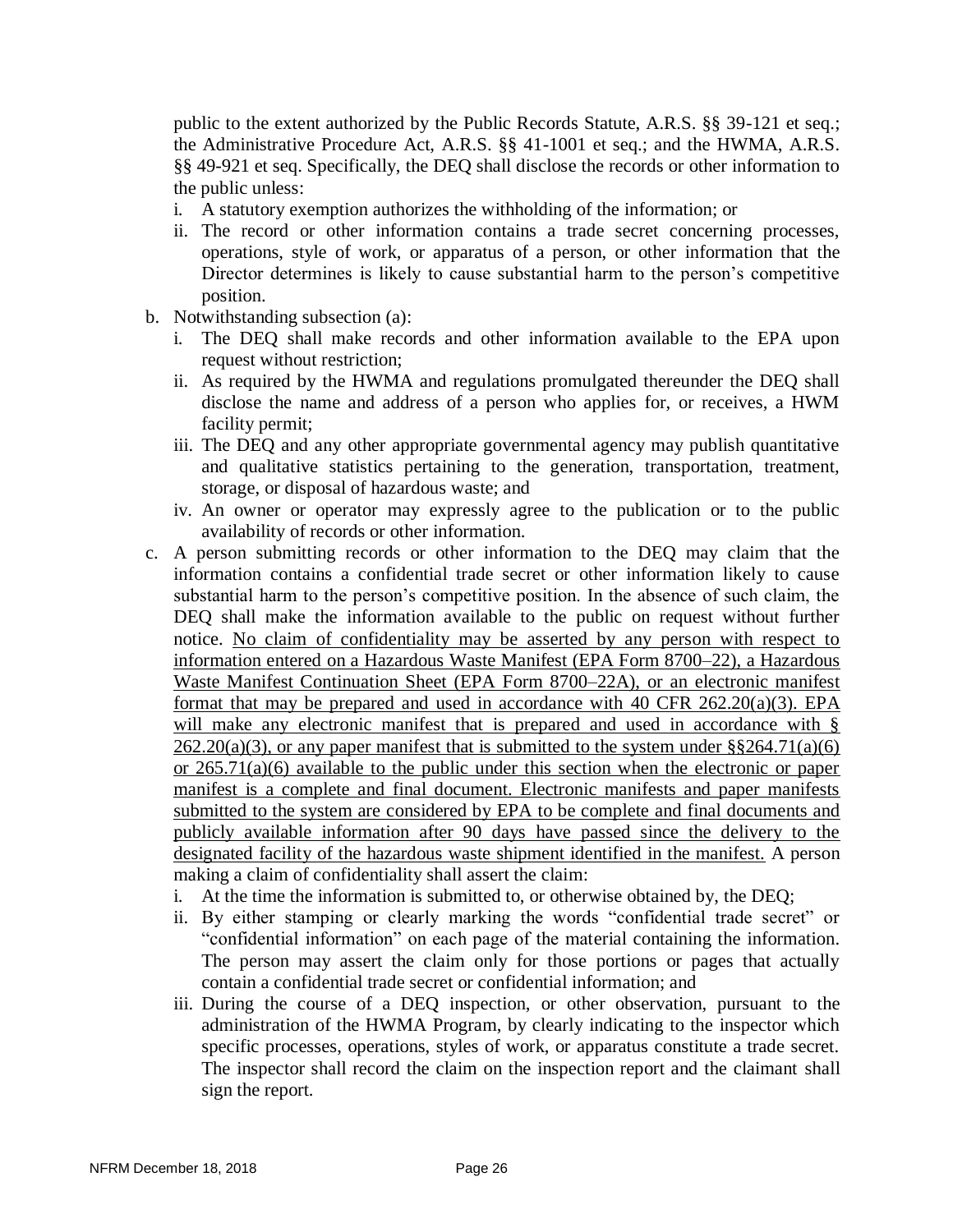- d. The Director shall provide the claimant with an opportunity to submit written comments to demonstrate that the information constitutes a legitimate confidential trade secret or confidential information. The comments shall be limited to confidential use by the DEQ pursuant to A.R.S. § 49-928. Pertinent factors to be considered by the Director for making a determination of confidentiality, and that the claimant may address in the claimant's written comments, include the following:
	- i. Whether the information is proprietary;
	- ii. Whether the information has been disclosed to persons other than the employees, agents, or other representatives of the owner; and
	- iii. Whether public disclosure would harm the competitive position of the claimant.
- e. The Director shall make a determination of each confidentiality claim using the following procedures:
	- i. When a claim of confidentiality is asserted for information submitted as part of a HWM facility permit application:
		- (1) The claimant shall submit written comments demonstrating the legitimacy of the claim of confidentiality; and
		- (2) The Director shall evaluate the confidentiality claim and notify the claimant of the result of that determination as part of the completeness review pursuant to § 124.3(c) (as incorporated by R18-8-271(C)).
	- ii. When a claim of confidentiality is asserted for information submitted or obtained during an inspection, or for any other information submitted to or obtained by the DEQ pursuant to this Article, but not as part of a HWM facility permit application:
		- (1) The claimant may submit written comments demonstrating the legitimacy of the claim of a confidential trade secret or other confidential information within 10 working days of asserting the confidentiality claim; and
		- (2) If a request for disclosure is made, the Director shall evaluate the confidentiality claim and notify the claimant of the result of that determination. In all other instances, the Director may, on the Director's own initiative, evaluate the confidentiality claim and notify the claimant of the result of that determination within 20 working days after the time for submission of comments.
	- iii. When any person, hereinafter referred to as the "requestor," submits a request to the DEQ for public disclosure of records or information, the DEQ shall disclose the records or information to the requestor unless the information has been determined to be confidential by the Director, or is subject to a claim of confidentiality that is being considered for determination by the Director.
		- (1) If a confidentiality claim is under consideration by the Director, the requestor shall be notified that the information requested is under a confidentiality claim consideration and therefore is unavailable for public disclosure pending the Director's determination pursuant to subsection  $(D)(2)(e)(ii)(2)$ .
		- (2) When a request for disclosure is made, the claimant shall be notified, within seven working days by certified mail with return receipt requested, that the information under a claim of confidentiality has been requested and is subject to the Director's determination pursuant to subsection  $(D)(2)(e)(ii)(2)$ .
		- (3) If the Director disagrees with the confidentiality claim, the claimant shall have 20 working days to submit written comments either agreeing or disagreeing with the Director's evaluation.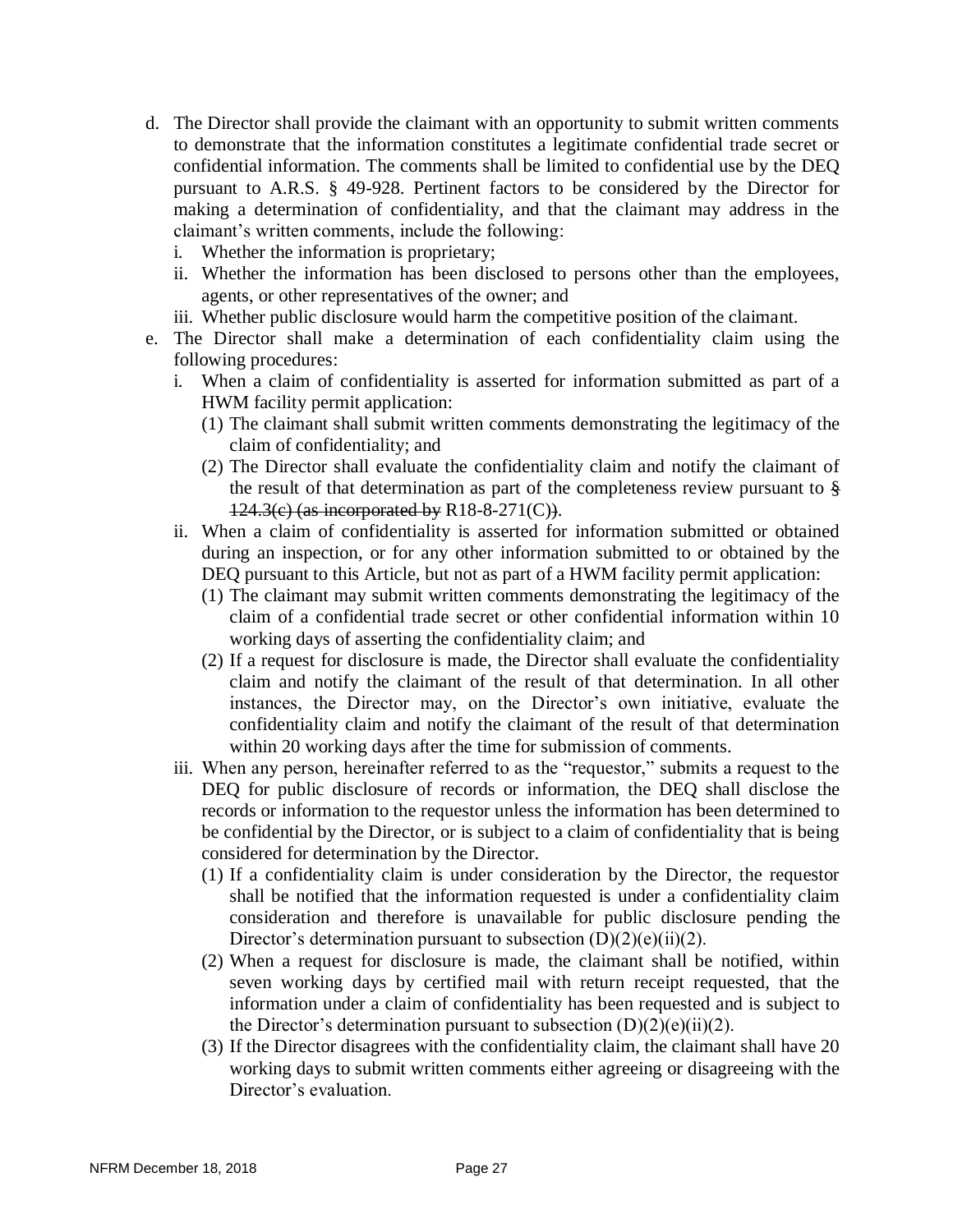- (4) If a confidentiality claim is denied by the Director, the Director may request the attorney general to seek a court order authorizing disclosure pursuant to A.R.S. § 49-928.
- f. Records or information determined by the Director to be legitimate confidential trade secrets or other confidential information shall not be disclosed by the DEQ at administrative proceedings pursuant to A.R.S. §§ 49-923(A) unless the following procedure is observed:
	- i. The DEQ shall notify both the claimant and the hearing officer of its intention to disclose the information at least 30 days prior to the hearing date. The DEQ shall send with the notice a copy of the confidential information that the DEQ intends to disclose;
	- ii. The claimant and the DEQ shall be allowed 10 days to present to the hearing officer comments concerning the disclosure of such information;
	- iii. The hearing officer shall determine whether the confidential information is relevant to the subject of the administrative proceeding and shall allow disclosure upon finding that the information is relevant to the subject of the administrative proceeding;
	- iv. The hearing officer may set conditions for disclosure of confidential and relevant information or the making of protective arrangements and commitments as warranted; and
	- v. The hearing officer shall give the claimant at least five days' notice before allowing disclosure of the information in the course of the administrative proceeding.
- **E.** § 260.10, titled "Definitions," is amended by adding all definitions from § 270.2 (as incorporated by R18-8-260 and R18-8-270) to this Section, including the following changes, applicable throughout this Article unless specified otherwise:
	- 1. ["Acute Hazardous Waste" means waste found to be fatal to humans in low doses or, in the absence of data on human toxicity, that has been shown in studies to have an oral lethal dose (LD) 50 toxicity (rat) of less than 50 milligrams per kilogram, an inhalation lethal concentration (LC) 50 toxicity (rat) of less than 2 milligrams per liter, or a dermal LD 50 toxicity (rabbit) of less than 200 milligrams per kilogram or that is otherwise capable of causing or significantly contributing to an increase in serious irreversible, or incapacitating reversible, illness,] and therefore are either listed in § 261.31 with the assigned hazard code of (H) or are listed in  $\S 261.33(e).$
	- 2. ["Application" means the standard United States Environmental Protection Agency forms for applying for a permit, including any additions, revisions or modifications to the forms. Application also includes the information required pursuant to §§ 270.14 through 270.29 (as incorporated by R18-8-270, regarding the contents of a Part B HWM facility permit application).]
	- 3. ["Biennial report" means "annual report."]
	- 4.3. ["Chapter" means "Article" except in § 264.52(b), see R18-8-264, and § 265.52(b), see R18-8-265.]
	- 5.4. "Closure" means [, for facilities with effective hazardous waste permits, the act of securing a HWM facility pursuant to the requirements of R18-8-264. For facilities subject to interim status requirements, "closure" means the act of securing a HWM facility pursuant to the requirements of R18-8-265.]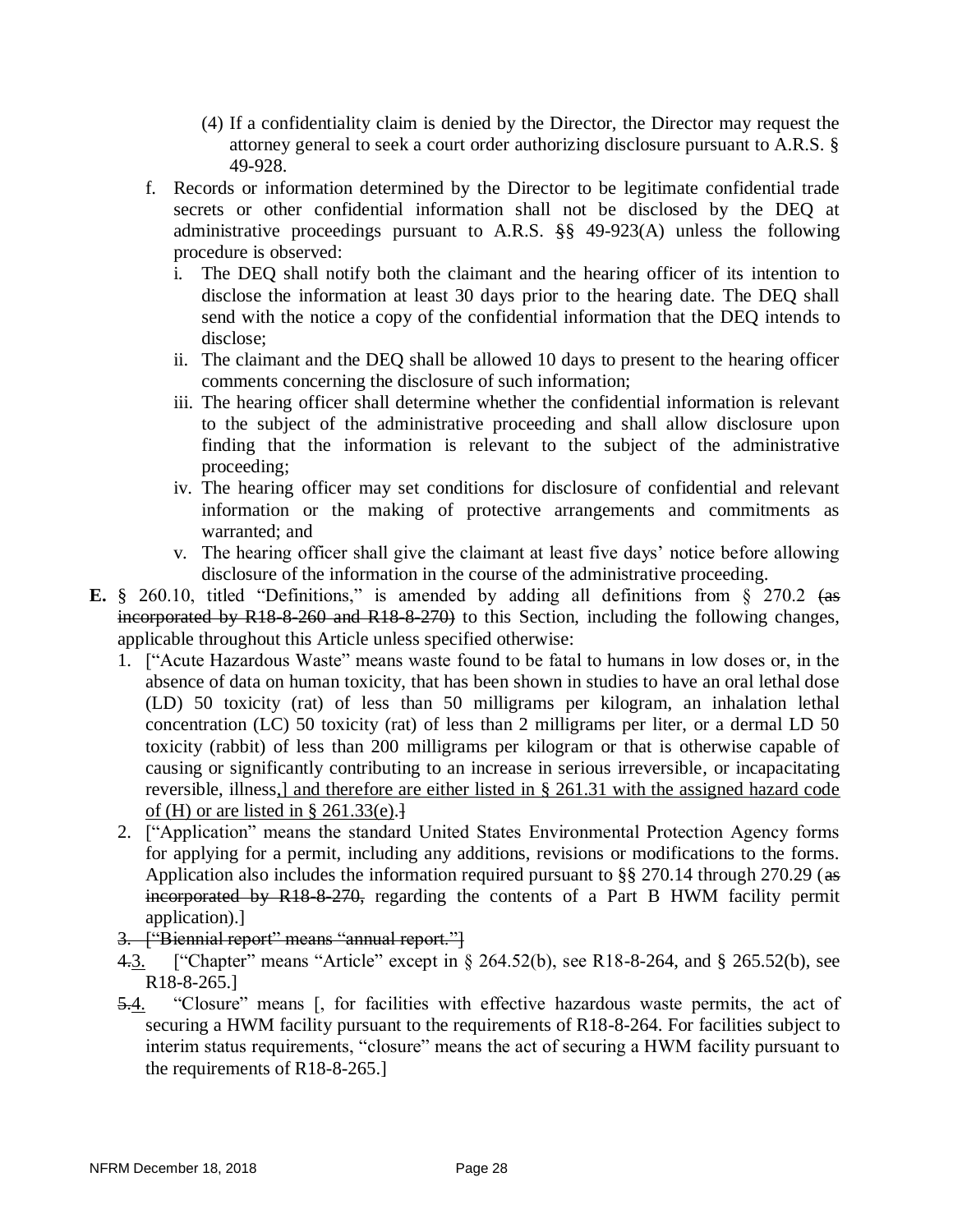- 6.5. ["Concentration" means the amount of a substance in weight contained in a unit volume or weight.]
- 7.6. ["Department" or "the DEQ" means the Arizona Department of Environmental Quality.]
- 8.7. "Department of Transportation" or "DOT" means the U.S. Department of Transportation.
- 9.8. ["Director" or "state Director" means the Director of the Department of Environmental Quality or an authorized representative, except in §§ 262.50 through 262.57, 262.80 through 262.84, 268.5 through 268.6, 268.42(b), and 268.44 which are non-delegable to the state of Arizona.]
- 10.9. ["Draft permit" means a document prepared under  $\S$  124.6 (as incorporated by R18-8- $271(E)$ ) indicating the Director's tentative decision to issue, deny, modify, revoke, reissue, or terminate a permit. A denial of a request for modification, revocation, reissuance or termination, as discussed in  $\S$  124.5 (as incorporated by R18-8-271(D)), is not a draft permit.]
- $11.10$ . ["Emergency permit" means a permit that is issued in accordance with  $\S$  270.61 (as incorporated by R18-8-270.
- 12.11. ["EPA," "Environmental Protection Agency," "United States Environmental Protection Agency," "U.S. EPA," "EPA HQ," "EPA Regions," and "Agency" mean the DEQ with the following exceptions:
	- a. Any references to EPA identification numbers;
	- b. Any references to EPA hazardous waste numbers;
	- c. Any reference to EPA test methods or documents;
	- d. Any reference to EPA forms;
	- e. Any reference to EPA publications;
	- f. Any reference to EPA manuals;
	- g. Any reference to EPA guidance;
	- h. Any reference to EPA Acknowledgment of Consent;
	- i. References in §§ 260.2(b) (as incorporated by R18-8-260(D)(2)) 260.2(d);  $260.4(a)(4)$

260.10 (definitions of "Administrator," "EPA region," "Federal agency," "Person," and "Regional Administrator" (as incorporated by  $R18-8-260(E)$ );

260, Appendix I (as incorporated by R18-8-260(C));

260.11(a) (as incorporated by R18-8-260(C));

- 261, Appendix IX (as incorporated by R18-8-261(A));
- $261.39(a)(5)$  (as incorporated by R18-8-261(A));

261.41;

- 262.21 (as incorporated by R18-8-262(A));
- $262.24(a)(3);$

262.25;

 $262.32(b)$  (as incorporated by R18-8-262(A));

262.50 through 262.57 (as incorporated by R18-8-262(A));

262.60(c) and (e) (as incorporated by R18-8-262(A));

 $262.80$  through  $262.89$  (as incorporated by R18-8-262(A)); Part 262, subpart H

262, Appendix (as incorporated by  $R18-8-262(A)$ );

 $263.10(a)$  Note (as incorporated by R18-8-263(A));

264.12(a)(2), 264.71(a)(3), 264.71(d), 265.12(a)(2), 265.71(a)(3), 265.71(d);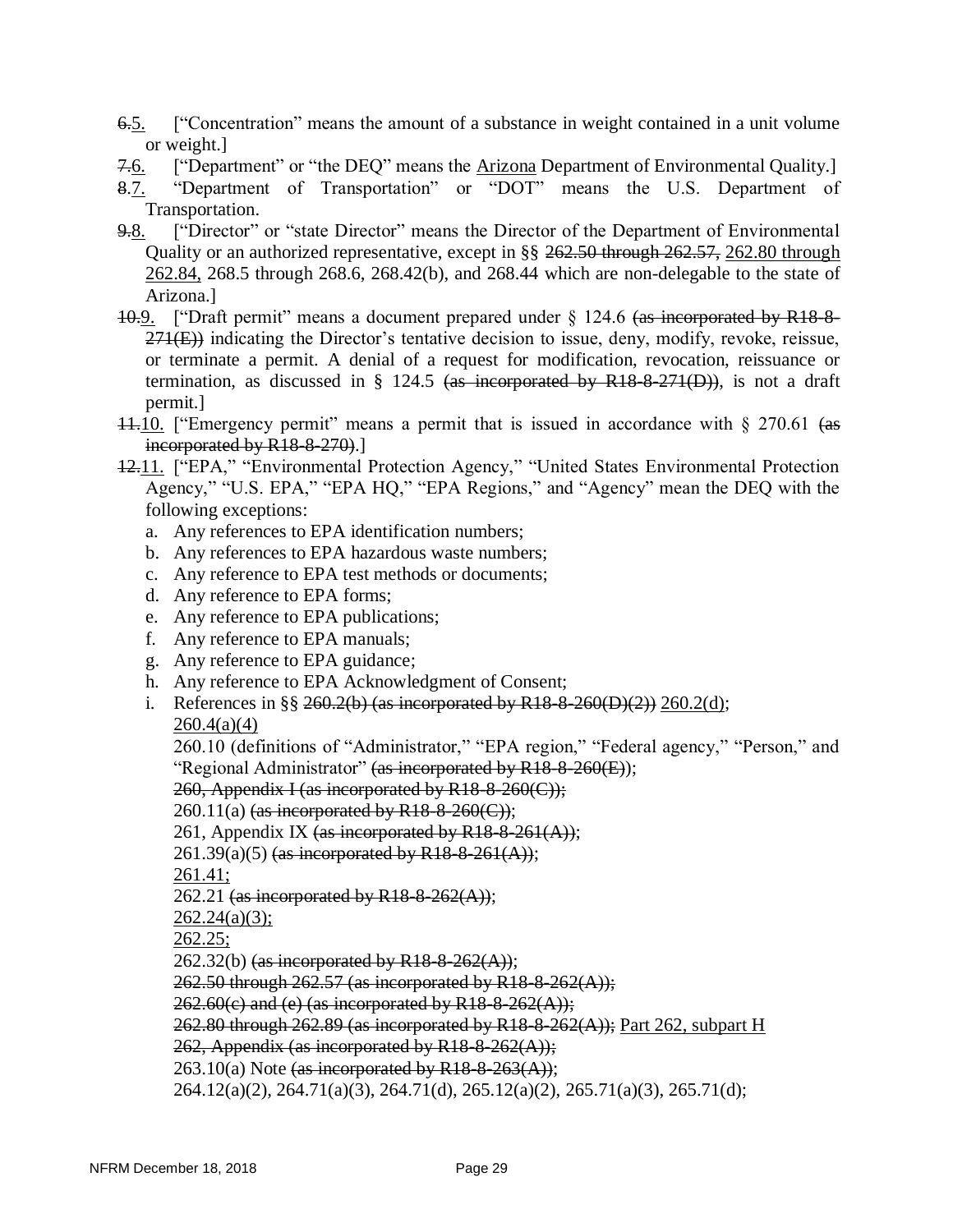$268.1(e)(3)$  (as incorporated by R18-8-268);

268.5, 268.6, 268.42(b), and 268.44, which are nondelegable to the state of Arizona  $(a\overline{s})$ incorporated by R18-8-268);

 $270.1(a)(1)$  (as incorporated by R18-8-270);

 $270.1(b)$  (as incorporated by R18-8-270(B));

270.2 (definitions of "Administrator," "Approved program or Approved state," "Director," "Environmental Protection Agency," "EPA," "Final authorization," "Permit," "Person," "Regional Administrator," and "State/EPA agreement") (as incorporated by  $R18-8-270(A)$ ;

270.3 (as incorporated by R18-8-270(A));

270.5 (as incorporated by  $R18-8-270(A)$ );

 $270.10(e)(1)$  through (2) (as incorporated by R18-8-270(A) and R18-8-270(D));

 $270.11(a)(3)$  (as incorporated by R18-8-270(A));

270.32(a) and (c) (as incorporated by R18-8-270(M) and R18-8-270(O));

270.51 (as incorporated by  $R18-8-270(Q)$ );

 $270.72(a)(5)$  and (b)(5) (as incorporated by R18-8-270(A));

 $273.32(a)(3)$ ;

124.1(f) (as incorporated by R18-8-271(B));

 $124.5(d)$  (as incorporated by R18-8-271(D));

124.6(e) (as incorporated by  $R18-8-271(E)$ );

- $124.10(c)(1)(ii)$  (as incorporated by R18-8-271(I)); and
- 124.13 (as incorporated by  $R18-8-271(L)$ ).
- 13.12. ["Federal Register" means a daily or weekly major local newspaper of general circulation, within the area affected by the facility or activity, except in  $\S$ § 260.11(b) (as incorporated by R18-8-260) and  $270.10(e)(2)$  (as incorporated by R18-8-270 (D)).
- 14.13. ["HWMA" or "State HWMA" means the State Hazardous Waste Management Act, A.R.S. § 49-921 et seq., as amended.]
- 15.14. ["Hazardous Waste Management facility" or "HWM facility" means any facility or activity, including land or appurtenances thereto, that is subject to regulation under this Article.]
- 16.15. ["Key employee" means any person employed by an applicant or permittee in a supervisory capacity or empowered to make discretionary decisions with respect to the solid waste or hazardous waste operations of the applicant or permittee. Key employee does not include an employee exclusively engaged in the physical or mechanical collection, transportation, treatment, storage, or disposal of solid or hazardous waste.]
- 17.16. ["National" means "state" in  $\S 264.1(a)$  and  $265.1(a)$  (as incorporated by R18-8-264 and R<sub>18</sub>-8-265).]
- 18.17. ["Off-site" means any site that is not on-site.]
- 19.18. ["Permit" means an authorization, license, or equivalent control document issued by the DEQ to implement the requirements of this Article. Permit includes "permit-by-rule" in § 270.60  $\frac{1}{4}$  incorporated by R18-8-270) and "emergency permit" in § 270.61  $\frac{1}{4}$ incorporated by R18-8-270), and it does not include interim status as in  $\S$  270.70 (as  $\frac{1}{2}$  incorporated by R18-8-270) or any permit which has not yet been the subject of final action, such as a "draft permit" or a "proposed permit."
- 20.19. ["Permit-by-rule" means a provision of this Article stating that a facility or activity is considered to have a HWM facility permit if it meets the requirements of the provision.]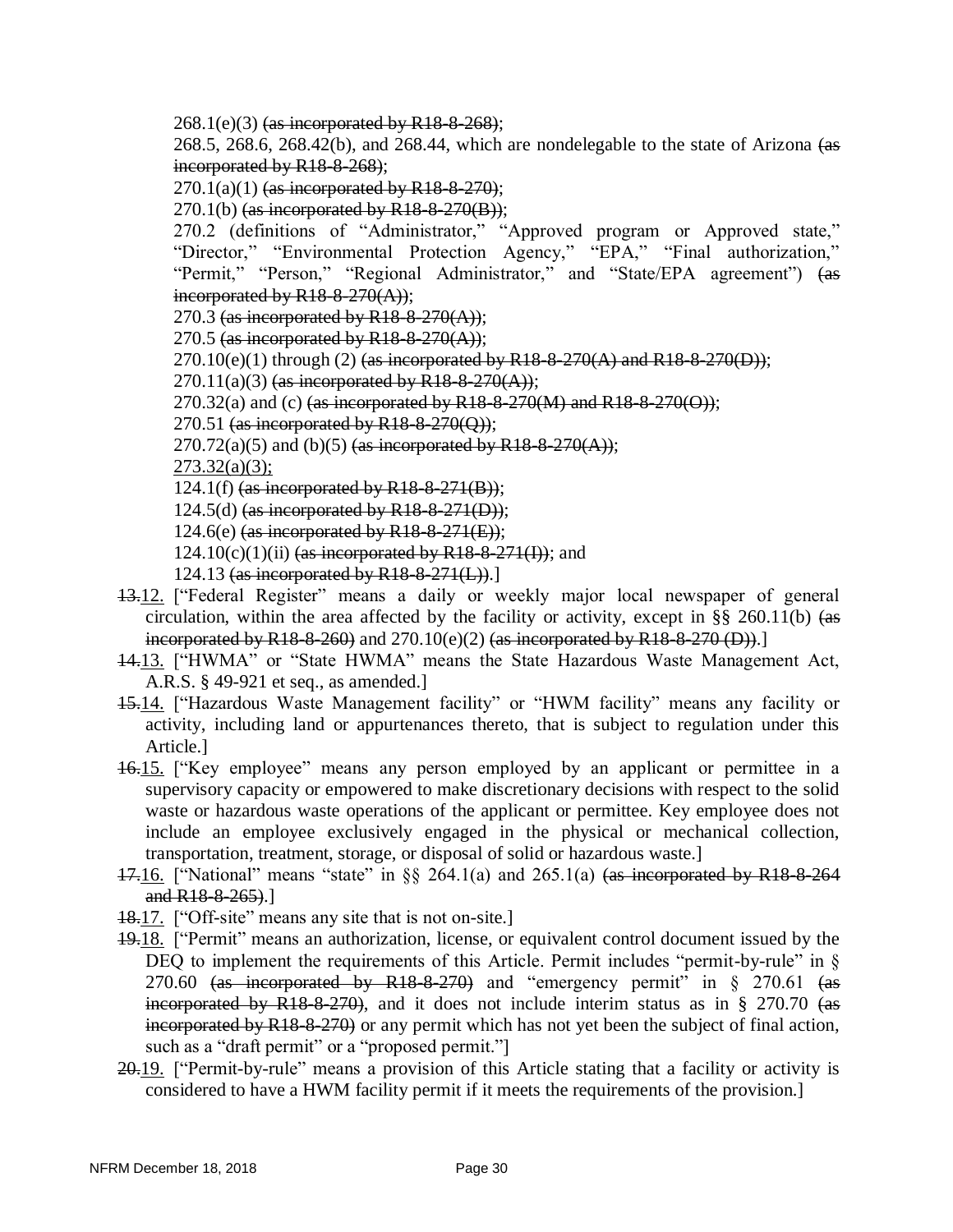- 21.20. ["Physical construction" means excavation, movement of earth, erection of forms or structures, or similar activity to prepare a HWM facility to accept hazardous waste.]
- 22.21. ["RCRA," "Resource Conservation and Recovery Act," "Subtitle C of RCRA," "RCRA Subtitle C," or "Subtitle C" when referring either to an operating permit or to the federal hazardous waste program as a whole, mean the "State Hazardous Waste Management Act, A.R.S. § 49-921 et seq., as amended" with the following exceptions:
	- a. Any reference to a specific provision of "RCRA," "Resource Conservation and Recovery Act," "Subtitle C of RCRA," "RCRA Subtitle C," or "Subtitle C";
	- b. References in §§ 260.10 (definition of "Act or RCRA") (as incorporated by R18-8-  $260(E)$ ; 260, Appendix I, (as incorporated by R18-8-260(C)); 261, Appendix IX, (as incorporated by R18-8-261(A)); 262, Appendix, (as incorporated by R18-8-262(A)); Part 262, subpart H, 270.1(a)(2) (as incorporated by R18-8-270(A)); 270.2, definition of "RCRA," (as incorporated by R18-8-270(A)); and 270.51, "EPA-issued RCRA permit,"  $(as incorported by R18-8-270(P)).$
- 23.22. [Following any references to a specific provision of "RCRA," "Resource Conservation and Recovery Act," or "Subtitle C," the phrase "or any comparable provisions of the state Hazardous Waste Management Act, A.R.S. § 49-921 et seq., as amended" shall be deemed to be added except in §§ 270.72(a)(5) and (b)(5)  $\left($ as incorporated by R18-8-270(A)).
- 24.23. ["RCRA § 3005(a) and (e)" means "A.R.S. § 49-922."]
- 25.24. ["RCRA § 3007" means "A.R.S. § 49-922."]
- 25. ["RCRA § 3008" means "A.R.S. §§ 49-921 through 49-926"]
- 26. ["RCRA § 3010" means "A.R.S. § 49-922."]
- 26.27. ["Recyclable Materials" mean hazardous wastes that are recycled.]
- 27.28. ["Region" or "Region IX" means "state" or "state of Arizona."]
- 28.29. ["Schedule of compliance" means a schedule of remedial measures included in a permit, including an enforceable sequence of interim requirements, such as actions, operations, or milestone events, leading to compliance with the HWMA and this Article.]
- 29.30. ["Site" means the land or water area where any facility or activity is physically located or conducted, including adjacent land used in connection with the facility or activity.]
- 30.31. ["State," "authorized state," "approved state," or "approved program" means the state of Arizona with the following exceptions:

References at §§ 260.10, definitions of "person," "state," and "United States," (as incorporated by R18-8-260(E)); 262 (as incorporated by R18-8-262(A));

 $264.143(e)(1)$  (as incorporated by R18-8-264(A));

- $264.145(e)(1)$  (as incorporated by R18-8-264(A));
- $264.147(a)(1)(ii)$  (as incorporated by R18-8-264(A));
- 264.147(b)(1)(ii) (as incorporated by R18-8-264(A));
- $264.147(g)(2)$  (as incorporated by R18-8-264(A));
- 264.147(i)(4) (as incorporated by R18-8-264(A));
- $265.143(d)(1)$  (as incorporated by R18-8-265(A));
- $265.145(d)(1)$  (as incorporated by R18-8-265(A));

 $265.147(a)(1)(ii)$  (as incorporated by R18-8-265(A));

 $265.147(g)(2)$  (as incorporated by R18-8-265(A));

 $265.147(i)(4)$  (as incorporated by R18-8-265(A)); and

270.2, definitions of "Approved program or Approved state," "Director," "Final authorization," "Person," and "state" (as incorporated by  $R18-8-270(A)$ ).]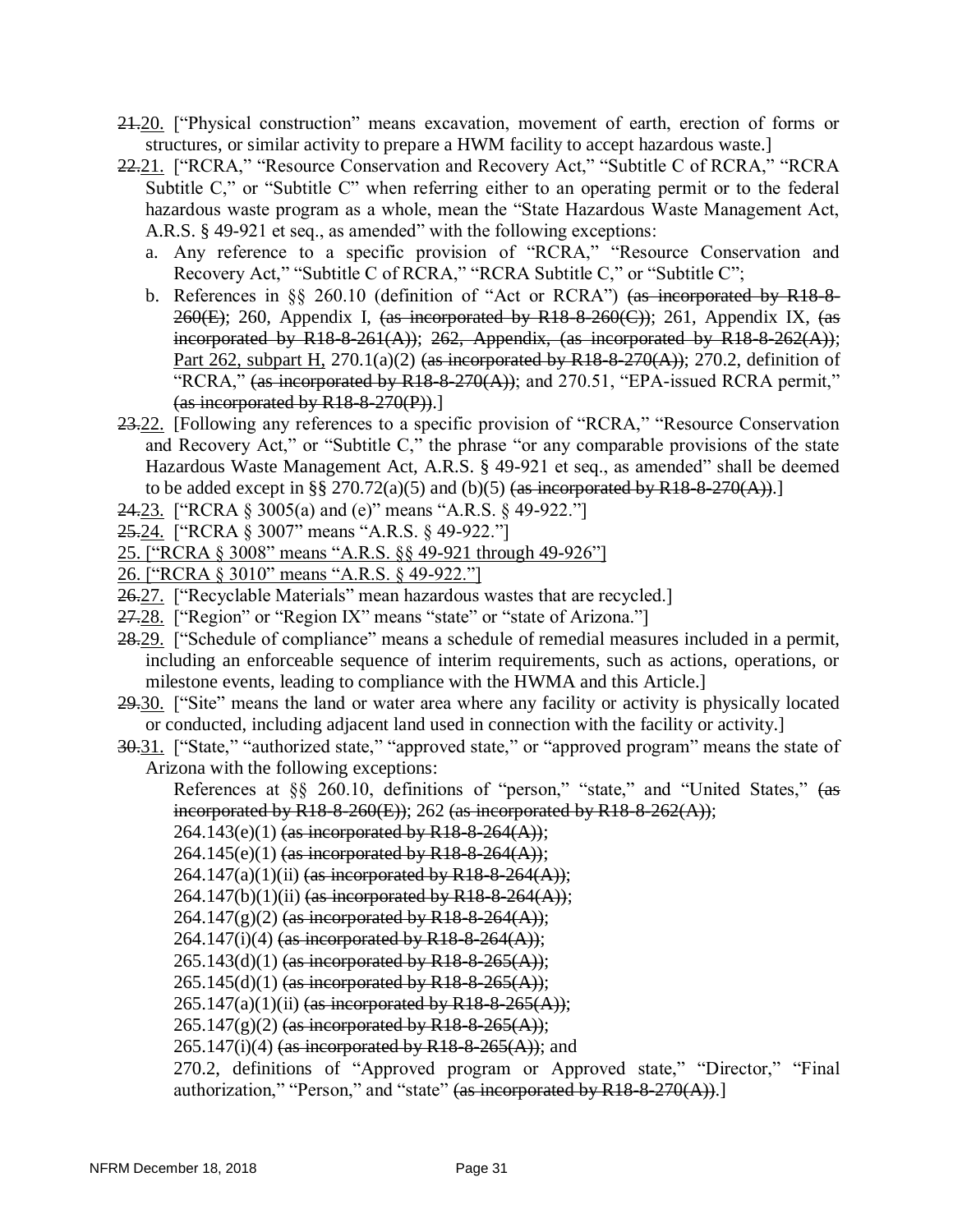31.32. ["The effective date of these regulations" means the following dates: "May 19, 1981," in §§ 265.112(a) and (d), 265.118(a) and (d), 265.142(a) and 265.144(a) <del>(as incorporated by</del> R18-8-265); "November 19, 1981," in §§ 265.112(d) and 265.118(d) (as incorporated by R18-8-265); and "January 26, 1983," in § 270.1(c) (as incorporated by R18-8-270).]

32.33. ["TSD facility" means a "Hazardous Waste Management facility" or "HWM facility."]

- **F.** § 260.10, titled "Definitions," as amended by subsection (E) also is amended as follows, with all definitions in § 260.10 (as incorporated by R18-8-260), applicable throughout this Article unless specified otherwise.
	- 1. "Act" or ["the Act" means the state Hazardous Waste Management Act or HWMA, except in R18-8-261(B) and R18-8-262(B).]
	- 2. "Administrator," "Regional Administrator," "state Director," or "Assistant Administrator for Solid Waste and Emergency Response" mean the [Director or the Director's authorized representative, except in §§:

260.10, in the definitions of "Administrator," "AES filing compliance date", "Electronic import-export reporting compliance date", "Regional Administrator," and "hazardous waste constituent" (as incorporated by R18-8-260(E)); 260.20

260.41;

261.41 (as incorporated by R18-8-261);

261, Appendix IX (as incorporated by R18-8-261(A));

 $262.11(c)$ ;

262.41;

262.42;

262.43;

262, Subpart E

262, Subpart H;

262, Appendix (as incorporated by R18-8-262);

264.12(a) (as incorporated by R18-8-264 $(A)$ );

264.71;

 $265.12(a)$  (as incorporated by R18-8-265(A));

265.71;

 $268.2(i);$ 

268.5, 268.6, 268.42(b), and 268.44, which are nondelegable to the state of Arizona  $(a\ddot{s})$ incorporated by R18-8-268);

270.2, in the definitions of "Administrator", "Director", "Major facility", "Regional Administrator", and "State/EPA agreement" (as incorporated by R18-8-270(A));

270.3 (as incorporated by R18-8-270(A));

270.5 (as incorporated by  $R18-8-270(A)$ );

 $270.10(e)(1)$ , (2), and (4) (as incorporated by R18-8-270(A) and R18-8-270(D));

270.10(f) and (g)  $\frac{4a}{100}$  (as incorporated by R18-8-270(A) and R18-8-270(E));

 $270.11(a)(3)$  (as incorporated by R18-8-270(A));

 $270.14(b)(20)$  (as incorporated by R18-8-270(A));

 $270.32(b)(2)$  (as incorporated by R18-8-270(N));

270.51 (as incorporated by  $R18-8-270(A)$ );

124.5(d) (as incorporated by  $R18-8-271(D)$ );

124.6(e) (as incorporated by R18-8-271  $(E)$ );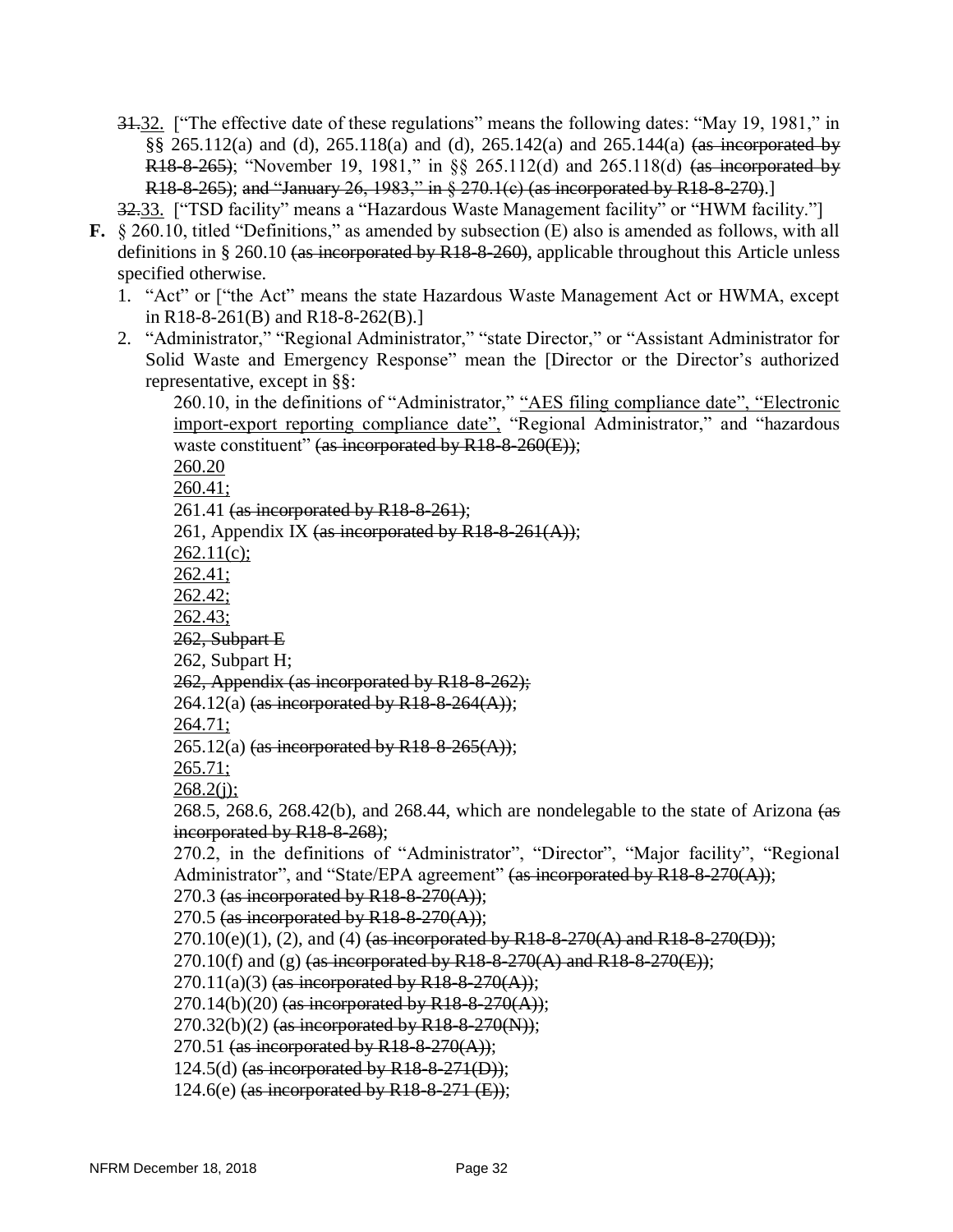124.10(b) (as incorporated by  $R18-8-271(I))$ ].

- 3. "Facility" [or "activity" means:
	- a. Any HWM facility or other facility or activity, including] all contiguous land, structures, appurtenances, and improvements on the land [which are] used for treating, storing, or disposing of hazardous waste, [that is subject to regulation under the HWMA program]. A facility may consist of several treatment, storage, or disposal operational units ([that is], one or more landfills, surface impoundments, or combinations of them).
	- b. For the purposes of implementing corrective action under 40 CFR 264.101 (as incorporated by R18-8-264), all contiguous property under the control of the owner or operator seeking a permit under Subtitle C of RCRA. This definition also applies to facilities implementing corrective action under RCRA Section 3008(h).
	- c. Notwithstanding paragraph (b) of this definition, a remediation waste management site is not a facility that is subject to 40 CFR 264.101 (as incorporated by R18-8-264), but is subject to corrective action requirements if the site is located within such a facility.
- 4. "Final closure" means the closure of all hazardous waste management units at the facility in accordance with all applicable closure requirements so that hazardous waste management activities under parts 264 and 265 of this chapter are no longer conducted at the facility unless subject to the provisions in [§§ 262.15 and 262.17.]
- 4*.* ["Member of the Performance Track Program" or "Performance Track member facility" means a facility or generator that is a current member of the Arizona Environmental Performance Track Program (as described at http://www.azdeq.gov/function/programs/azept). Facility members must demonstrate a good record of compliance, past success in achieving environmental goals, and commit to future specific quantified environmental goals, environmental management systems, local community outreach, and annual reporting of measurable results.]
- 5. "New HWM facility" or "new facility" means a HWM facility which began operation, or for which construction commenced, [after November 19, 1980].
- 6. "Person" means an individual, trust, firm, joint stock company, federal agency, corporation, including a government corporation, [or a limited liability corporation], partnership, association, state, municipality, commission, political subdivision of a state, or any interstate body, [state agency, or an agent or employee of a state agency].
- 7. "United States" or "U.S." means [Arizona except for the following: a. The definitions of "CRT exporter" and "recognized trader" in § 260.10. b.  $§ 261.4(d)(4)$  and (e)(4).
	- $a_{c.}$ § 261.39(a)(5) (as incorporated by R18-8-261).
	- b.d. References in §§ 262.50, 262.51, 262.53(a), 262.54(c), 262.54(g)(2), 262.54(i),  $262.55(a)$ ,  $262.55(c)$ ,  $262.56(a)(4)$ ,  $262.60(a)$ ,  $262.60(b)(2)$  and  $262.60(d)$  (as incorporated by R18-8-262). Part 262, subpart H.
	- e.e. All references in Part 263 (as incorporated by R18-8-263), except §§ 263.10(a) and  $263.22(c)$ .

d.f.  $§$  266.80.]

**G.** § 260.20(a), titled "General" pertaining to rulemaking petitions, is replaced by the following: Where the Administrator of EPA has granted a rulemaking petition pursuant to 40 CFR 260.20(a), 260.21, or 260.22, the Director may accept the Administrator's determination and amend the Arizona rules accordingly, if the Director determines the action to be consistent with the policies and purposes of the HWMA.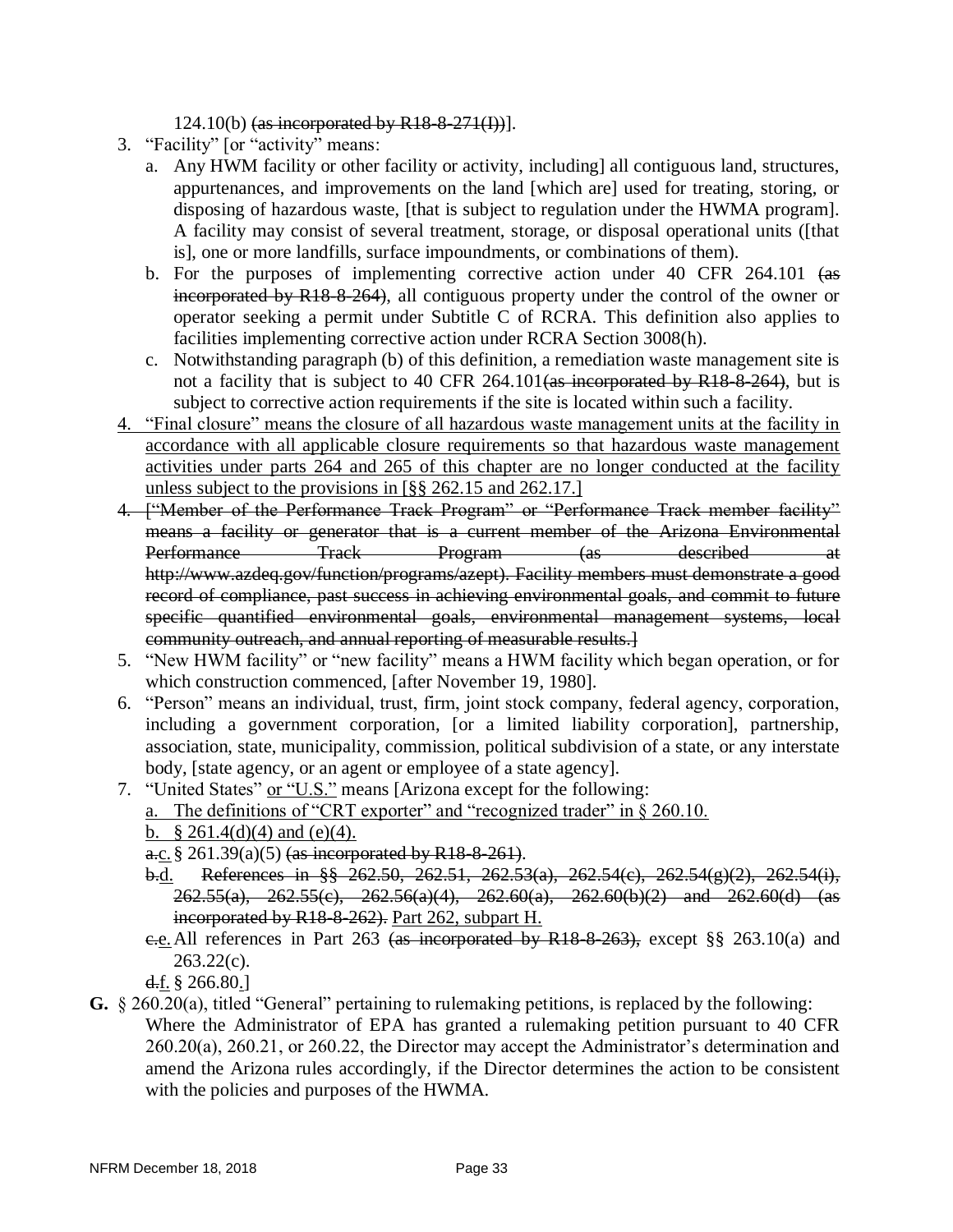- **H.** § 260.20(c) and (e) are amended by replacing "*Federal Register*" with "*Arizona Administrative Register*."
- **I.H.** No change
- **J.I.**§ 260.30, titled "Variances Non-waste determinations and variances from classification as a solid waste," is replaced by the following: Any person wishing to submit a variance petition shall submit the petition, under this subsection, to the EPA. Where the administrator of EPA has granted a variance from classification as a solid waste under 40 CFR 260.30, 260.31, and 260.33, the director shall accept the determination, if the director determines the action is consistent with the policies and purposes of the HWMA.
- **K.J.** No change
- **L.K.** 40 CFR 260.41, titled "Procedures for case-by-case regulation of hazardous waste recycling activities," is amended by deleting the following from the end of the sixth, seventh and eighth sentences of paragraph (a):

"Or or unless review by the Administrator is requested. The order may be appealed to the administrator Administrator by any person who participated in the public hearing. The Administrator may choose to grant or to deny the appeal."

- **M.L.** As required by A.R.S. § 49-929, generators and transporters of hazardous waste shall register annually with DEQ and submit the appropriate registration fee, prescribed below, with their registration. After the effective date of this rule, all registrations shall be done through DEQ's myDEQ portal. For registration, go to http://www.azdeq.gov/mydeq. $\div$ 
	- 1. A hazardous waste transporter that picks up or delivers hazardous waste in Arizona shall pay \$200 by March 1 of the year following the date of the pick-up or delivery;
	- 2. A large-quantity generator that generated 1,000 kilograms or more of hazardous waste in any month of the previous calendar year shall pay \$300; or
	- 3. A small-quantity generator that generated 100 kilograms or more but less than 1,000 kilograms of hazardous waste in any month of the previous year shall pay \$100.
- **N.M.** A person shall pay hazardous waste generation and disposal fees as required under A.R.S. § 49-931. The DEQ shall send an invoice to large-quantity generators quarterly and small-quantity generators, including very small quantity generators who become a small quantity generator due to an episodic event, annually. The person shall pay an invoice within 30 days of the postmark on the invoice. The following hazardous waste fees shall apply:
	- 1. A person who generates hazardous waste that is shipped offsite shall pay \$67.50 per ton but not more than \$200,000 per generator site per year of hazardous waste generated;
	- 2. An owner or operator of a facility that disposes of hazardous waste shall pay \$270 per ton but not more than \$5,000,000 per disposal site per year of hazardous waste disposed; and
	- 3. A person who generates hazardous waste that is retained onsite for disposal or that is shipped offsite for disposal to a facility that is owned and operated by that generator shall pay \$27 per ton but not more than \$160,000 per generator site per year of hazardous waste disposed.

### **R18-8-261. Identification and Listing of Hazardous Waste**

- **A.** All of 40 CFR 261 and accompanying appendices, revised as of January 31, 2014 July 1, 2018 (and no future editions), is incorporated by reference, modified by the following subsections, and on file with the DEQ with the exception of the following:
	- 1. The revisions for standardized permits as published at 70 FR 53419; and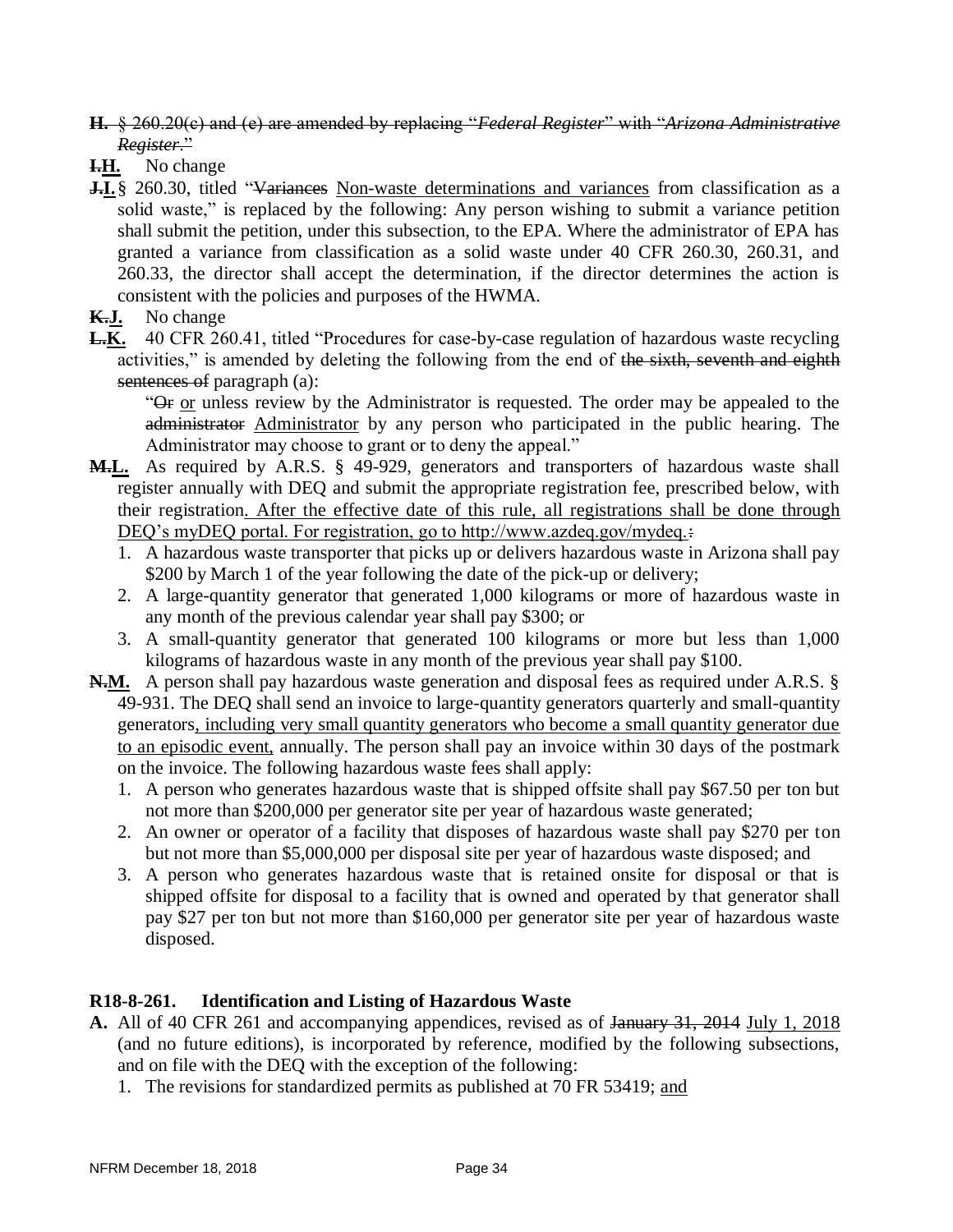- 2. The revisions to the solid waste definition as published at 73 FR 64668, 80 FR 1694, and 83 FR 24664; 3. The revisions for the gasification rule as published at 73 FR 57; 4. 40 CFR  $261.4(a)(16)$  and  $261.38$ . Copies of 40 CFR 261 are available at www.gpoaccess.gov/cfr/index.html [https://www.eCFR.gov.](https://www.ecfr.gov/) Copies of the Federal Register (FR) are available at https://www.federalregister.gov/.
- **B.** In the above-adopted federal regulations "Section 1004(5) of RCRA" or "Section 1004(5) of the Act" means A.R.S. § 49-921(5).
- **C.** § 261.4, titled "Exclusions," paragraph (b)(6)(i), is amended as follows:
	- (i) Wastes which fail the test for the Toxicity Characteristic because chromium is present or are listed in Subpart subpart D  $\frac{1}{a}$  incorporated by R18-8-261) due to the presence of chromium, which do not fail the test for the Toxicity Characteristic for any other constituent or are not listed due to the presence of any other constituent, and which do not fail the test for any other characteristic, if [documentation is provided to the Director] by a waste generator or by waste generators that:
		- (A)The chromium in the waste is exclusively (or nearly exclusively) trivalent chromium; and
		- (B) The waste is generated from an industrial process which uses trivalent chromium exclusively (or nearly exclusively) and the process does not generate hexavalent chromium; and
		- (C) The waste is typically and frequently managed in non-oxidizing environments.
- **D.** § 261.4, titled "Exclusions," paragraph (e)(1) is amended as follows:
	- (1) Except as provided in paragraphs (e)(2) and (4) of this section, persons who generate or collect samples for the purpose of conducting treatability studies as defined in 40 CFR 260.10, are not subject to any requirement of 40 CFR parts 261 through 263 or to the notification requirements of Section 3010 of RCRA, nor are such samples included in the quantity determinations of [40 CFR 262.13 and 262.16(b)] when:
		- (i) The sample is being collected and prepared for transportation by the generator or sample collector; or
		- (ii) The sample is being accumulated or stored by the generator or sample collector prior to transportation to a laboratory or testing facility; or
		- (iii)The sample is being transported to the laboratory or testing facility for the purpose of conducting a treatability study.
- **D.E.** § 261.4, titled "Exclusions," is amended by deleting the phrase "in the Region where the sample is collected" in paragraph  $(e)(3)$ iii.
- **E.** § 261.5, titled "Special requirements for hazardous waste generated by conditionally exempt small quantity generators," paragraph (b) is amended as follows:-
	- (b) Except for those wastes identified in paragraphs (e),  $(f)$ ,  $(g)$ , and  $(j)$  of  $\frac{18}{3}$  261.5 (as incorporated by R18-8-261)], a conditionally exempt small quantity generator's hazardous wastes are not subject to regulation under [R18-8-262 through R18-8-266, R18-8-268, R18-8-270, and R18-8-271 of this Article], and the notification requirements of Section 3010 of RCRA, provided the generator complies with the requirements of paragraphs  $(f)$ ,  $(g)$ , and  $(j)$ of [§ 261.5 (as incorporated by R18-8-261)]. [However, the Director may require reports of any conditionally exempt small quantity generator or group of conditionally exempt small quantity generators regarding the treatment, storage, transportation, disposal, or management of hazardous waste if the hazardous waste of such generator or generators poses a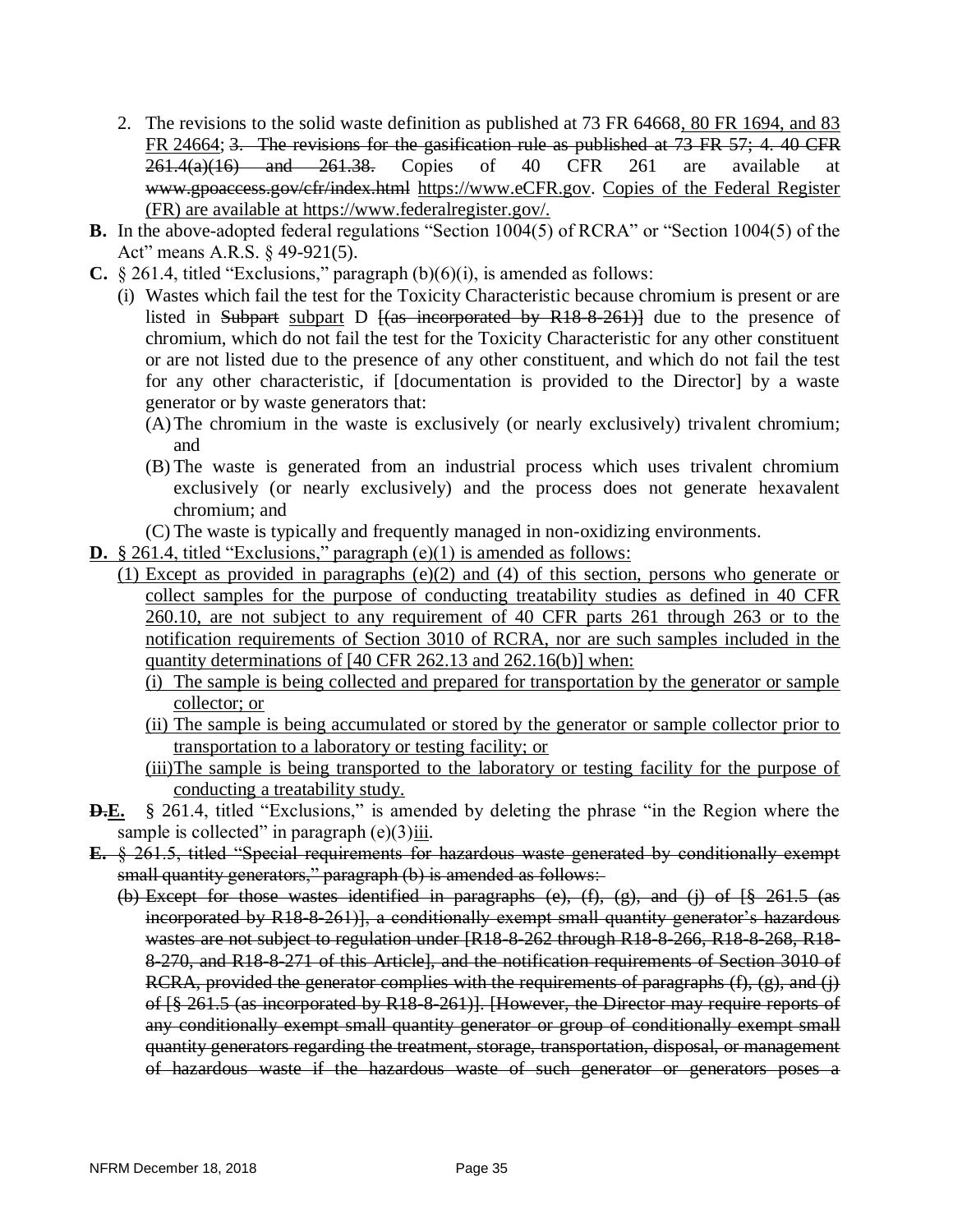substantial present or potential hazard to human health or the environment, when it is improperly treated, stored, transported, disposed, or otherwise managed.]

- **F.** § 261.5, titled "Special requirements for hazardous waste generated by conditionally exempt small quantity generators," paragraph  $(f)(3)$  is amended as follows:
	- (3) A conditionally exempt small quantity generator may either treat or dispose of [the] acute hazardous waste in an on-site facility or ensure delivery to an off-site treatment, storage, or disposal facility, either of which, if located in the U.S., is:
		- (i) Permitted under part  $270$  of this chapter  $[(as\text{ incorrected by R18-8-270)}];$
		- (ii) In interim status under parts 270 and 265 of this chapter [(as incorporated by R18-8-270 and  $R18-8-265$ }};
		- (iii)Authorized to manage hazardous waste by a state with a hazardous waste management program approved under part 271 of this chapter;
		- (iv)Permitted, licensed, or registered by a state to manage municipal [or industrial solid waste and approved by the owner or operator of the solid waste facility to accept acute hazardous waste from conditionally exempt small quantity generators that have not been excluded from disposing of their waste at such a facility under applicable provisions of the Solid Waste Management Act, A.R.S. §§ 49-701 through 49-791 and] is subject to Part 258 of this chapter;
		- (v) Permitted, licensed, or registered by a state to manage non-municipal non-hazardous waste and, if managed in a non-municipal non-hazardous waste disposal unit after January 1, 1998, is subject to the requirements in §§ 257.5 through 257.30 of this chapter; or
		- (vi)A facility which:
			- (A)Beneficially uses or reuses, or legitimately recycles or reclaims its waste; or
			- (B) Treats its waste prior to beneficial use or reuse, or legitimate recycling or reclamation; or
		- (vii) For universal waste managed under part 273 of this chapter [(as incorporated by R18-8-273)], a universal waste handler or destination facility subject to the requirements of part 273 of this chapter.
- **G.** § 261.5, titled "Special requirements for hazardous waste generated by conditionally exempt small quantity generators," paragraph (g) is amended as follows:
	- (g) In order for hazardous waste [, other than acute hazardous waste,] generated by a conditionally exempt small quantity generator in quantities of 100 kilograms or less of hazardous waste during a calendar month to be excluded from full regulation under this [subsection], the generator [shall] comply with the following requirements:
		- $(1)$  § 262.11 of this chapter  $[(as\text{ incorrected by R18-8-262)}];$
		- (2) The conditionally exempt small quantity generator may accumulate hazardous waste onsite. If [such generator] accumulates at any time 1,000 kilograms or greater of [its] hazardous wastes, all of those accumulated [hazardous] wastes are subject to regulation under the special provisions of part 262 applicable to generators of greater than 100 kg and less than 1000 kg of hazardous waste in a calendar month as well as the requirements of parts 263 through 266, 268, 270 and 124 of this chapter [as incorporated by R18-8-262, R18-8-263 through R18-8-266, R18-8-268, R18-8-270, and R18-8-271)] and the applicable notification requirements of section 3010 of RCRA. The time period of § 262.34(d) [(as incorporated by R18-8-262)] for accumulation of wastes on-site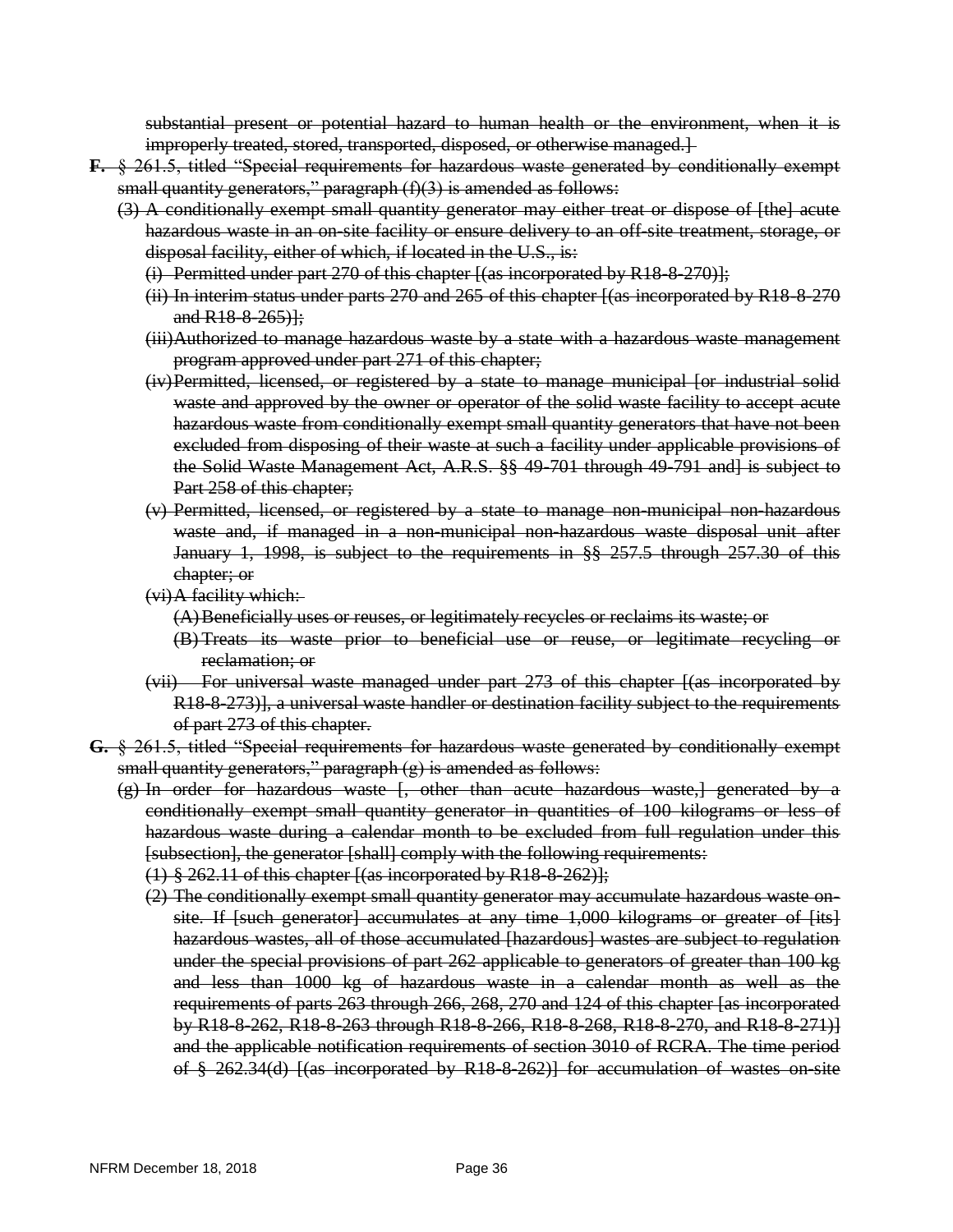begins for a conditionally exempt small quantity generator when the accumulated wastes equal or exceed 1,000 kilograms;

- (3) A conditionally exempt small quantity generator may either treat or dispose of [its] hazardous waste in an on-site facility or ensure delivery to an off-site treatment, storage, or disposal facility, either of which, if located in the U.S., is:
	- (i) Permitted under part 270 of this chapter  $[(as\text{ incorrected by R18-8-270)}];$
	- (ii) In interim status under parts 270 and 265 of this chapter [(as incorporated by R18-8-  $270$  and R18-8-265)];
	- (iii)Authorized to manage hazardous waste by a State with a hazardous waste management program approved under part 271 of this chapter;
	- (iv)Permitted, licensed, or registered by a State to manage municipal [or industrial solid waste and approved by the owner or operator of the solid waste facility to accept hazardous waste from conditionally exempt small quantity generators who have not been excluded from disposing of their waste at such a facility pursuant to applicable provisions of the Solid Waste Management Act, A.R.S. §§ 49-701 through 49-791 and] is subject to Part 258 of this chapter;
	- (v) Permitted, licensed, or registered by a State to manage non-municipal non-hazardous waste and, if managed in a non-municipal non-hazardous waste disposal unit after January 1, 1998, is subject to the requirements in §§ 257.5 through 257.30 of this chapter; or
	- (vi)A facility which:
		- (A)Beneficially uses or reuses, or legitimately recycles or reclaims its waste; or
		- (B) Treats its waste prior to beneficial use or reuse, or legitimate recycling or reclamation; or
	- (vii) For universal waste managed under part 273 of this chapter [(as incorporated by R18-8-273)], a universal waste handler or destination facility subject to the requirements of part 273 of this chapter.
- **H.** § 261.5, titled "Special requirements for hazardous waste generated by conditionally exempt small quantity generators," paragraph (j) is amended as follows:
	- (j) If a conditionally exempt small quantity generator's wastes are mixed with used oil, the mixture is subject to 40 CFR 279 [(as incorporated by A.R.S. § 49 802 into Arizona law)]. Any material produced from such a mixture by processing, blending, or other treatment is also so regulated.
- **I.F.** § 261.6, titled "Requirements for recyclable materials," paragraphs (a)(1) through (a)(3) are amended as follows:
	- (a)(1) Hazardous wastes that are recycled are subject to the requirements for generators, transporters, and storage facilities of paragraphs (b) and (c) of this section, except for the materials listed in paragraphs (a)(2) and (a)(3) of this section. Hazardous wastes that are recycled [shall] be known as "recyclable materials."
	- (2) The following recyclable materials are not subject to the requirements of this section but are regulated under [40 CFR 266, subparts C through N  $(as$  incorporated by R18-8-266)] and all applicable provisions in parts 268, 270 and 124 of this chapter  $\frac{1}{4}$  (as incorporated by R18-8-268, R18-8-270 and R18-8-271)]:
		- (i) Recyclable materials used in a manner constituting disposal (40 CFR part 266, subpart  $C$ );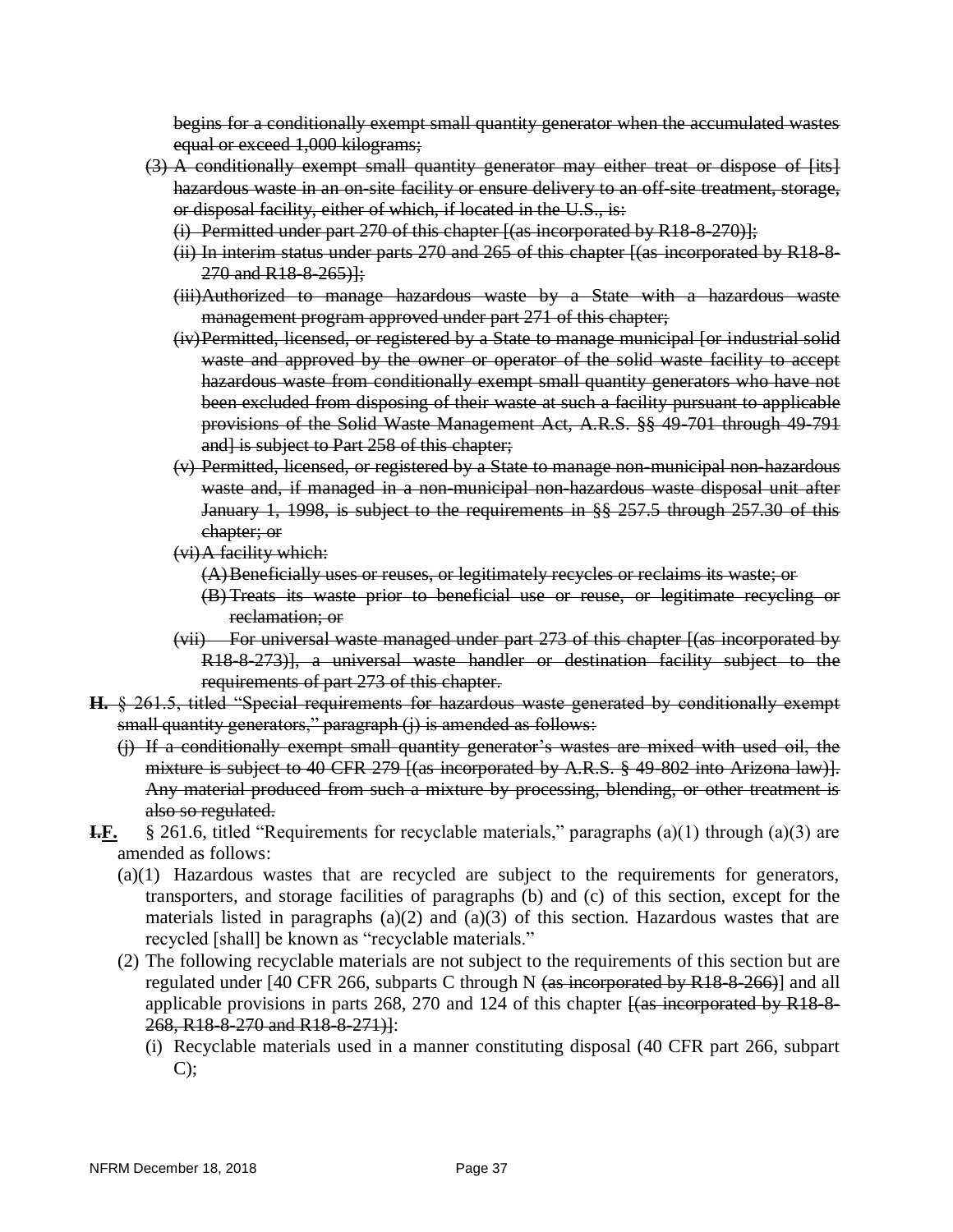- (ii) Hazardous wastes burned (as defined in section  $266.100(a)$ ) in boilers and industrial furnaces that are not regulated under [40 CFR 264 or 265, subpart O (as incorporated by R18-8-264 and R18-8-265)] (40 CFR part 266, subpart H);
- (iii) Recyclable materials from which precious metals are reclaimed (40 CFR part 266, subpart F);
- (iv)Spent lead acid batteries that are being reclaimed (40 CFR part 266, subpart G).
- (3) The following recyclable materials are not subject to regulation under [40 CFR 262 through 266, 268, 270, or 124 (as incorporated by R18-8-262 through R18-8-266, R18-8-268, R18-8-270, and R18-8-271)] and are not subject to the notification requirements of section 3010 of RCRA:
	- (i) Industrial ethyl alcohol that is reclaimed except that, unless provided otherwise in an international agreement as specified in § 262.58: exports and imports of such recyclable materials [shall] comply with the requirements of 40 CFR part 262, subpart H.
		- (A)A person initiating a shipment for reclamation in a foreign country, and any intermediary arranging for the shipment, [shall] comply with the requirements applicable to a primary exporter in  $\frac{88}{8}$  262.53, 262.56(a)(1)-(4), (6), and (b), and  $262.57$  [§ 262.83(b), (g) and (i),] export such materials only upon consent of the receiving country and in conformance with the EPA Acknowledgment of Consent as defined in subpart  $E$  [subpart H] of part 262, and provide a copy of the EPA Acknowledgment of Consent to the shipment to the transporter transporting the shipment for export;
		- (B) Transporters transporting a shipment for export may not accept a shipment if [the transporter] knows the shipment does not conform to the EPA Acknowledgment of Consent, [shall] ensure that a copy of the EPA Acknowledgment of Consent accompanies the shipment and [shall] ensure that [the EPA Acknowledgment of Consent] is delivered to the [subsequent transporter or] facility designated by the person initiating the shipment.
	- (ii) Scrap metal that is not excluded under  $\S 261.4(a)(13)$ ;
	- (iii)Fuels produced from the refining of oil-bearing hazardous waste along with normal process streams at a petroleum refining facility if such wastes result from normal petroleum refining, production, and transportation practices (this exemption does not apply to fuels produced from oil recovered from oil-bearing hazardous waste, where such recovered oil is already excluded under  $\S$  261.4(a)(12) (as incorporated by R18-8- $261$ :
	- (iv)(A) Hazardous waste fuel produced from oil-bearing hazardous wastes from petroleum refining, production, or transportation practices, or produced from oil reclaimed from such hazardous wastes, where such hazardous wastes are reintroduced into a process that does not use distillation or does not produce products from crude oil so long as the resulting fuel meets the used oil specification under [A.R.S. § 49-801] and so long as no other hazardous wastes are used to produce the hazardous waste fuel;
		- (B) Hazardous waste fuel produced from oil-bearing hazardous waste from petroleum refining[,] production, and transportation practices, where such hazardous wastes are reintroduced into a refining process after a point at which contaminants are removed, so long as the fuel meets the used oil fuel specification under [A.R.S. § 49-801]; and
		- (C) Oil reclaimed from oil-bearing hazardous wastes from petroleum refining, production, and transportation practices, which reclaimed oil is burned as a fuel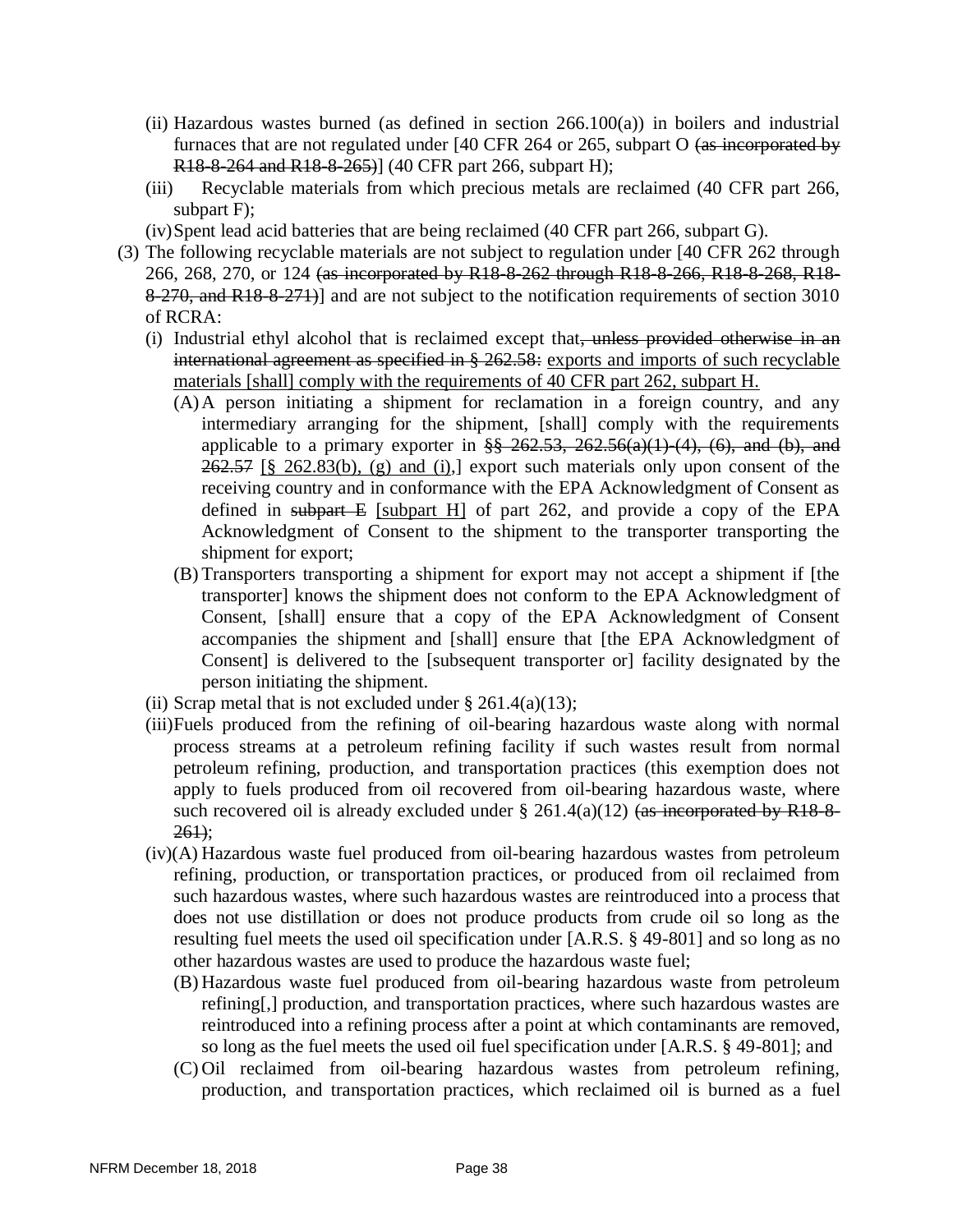without reintroduction to a refining process, so long as the reclaimed oil meets the used oil fuel specification under [A.R.S. § 49-801].

**J.** § 261.6, titled "Requirements for recyclable materials," paragraph (e) is amended by adding the following:

[(3) Each facility that recycles hazardous waste received from off-site and that is not otherwise required to submit an annual report under R18-8-262 through R18-8-265 shall submit Form IC, "Identification and Certification," of the Facility Annual Hazardous Waste Report to the Director by March 1 for the preceding calendar year. The annual report shall be mailed to: ADEQ, Hazardous Waste Facilities Assistance Unit, 1110 W. Washington St., Phoenix, AZ 85007. The annual report shall be submitted on a form provided by the DEQ according to the instructions for the form.]

- **K.G.** § 261.11, titled "Criteria for listing hazardous waste," paragraph (a) is amended as follows:
	- (a) The [Director] shall list a solid waste as a hazardous waste only upon determining that the solid waste meets one of the following criteria:
		- (1) It exhibits any of the characteristics of hazardous waste identified in subpart  $C \text{ [(as]}$ incorporated by R<sub>18-8-261</sub>).
		- (2) It has been found to be fatal to humans in low doses or, in the absence of data on human toxicity, it has been shown in studies to have an oral LD 50 toxicity (rat) of less than 50 milligrams per kilogram, an inhalation LC 50 toxicity (rat) of less than 2 milligrams per liter, or a dermal LD 50 toxicity (rabbit) of less than 200 milligrams per kilogram or is otherwise capable of causing or significantly contributing to an increase in serious irreversible, or incapacitating reversible, illness. (Waste listed in accordance with these criteria shall be designated Acute Hazardous Waste.)
		- (3) It contains any of the toxic constituents listed in Appendix VIII  $\frac{1}{4}$  (as incorporated by R18-8-261)] and, after considering the following factors, the [Director] concludes that the waste is capable of posing a substantial present or potential hazard to human health or the environment when improperly treated, stored, transported, or disposed of, or otherwise managed:
			- (i) The nature of the toxicity presented by the constituent.
			- (ii) The concentration of the constituent in the waste.
			- (iii)The potential of the constituent or any toxic degradation product of the constituent to migrate from the waste into the environment under the types of improper management considered in (a)(3)(vii) of this [subsection].
			- (iv)The persistence of the constituent or any toxic degradation product of the constituent.
			- (v) The potential for the constituent or any toxic degradation product of the constituent to degrade into nonharmful constituents and the rate of degradation.
			- (vi)The degree to which the constituent or any degradation product of the constituent bioaccumulates in ecosystems.
			- (vii) The plausible types of improper management to which the waste could be subjected.
			- (viii) The quantities of the waste generated at individual generation sites or on a regional or national basis.
			- (ix)The nature and severity of the human health and environmental damage that has occurred as a result of the improper management of wastes containing the constituent.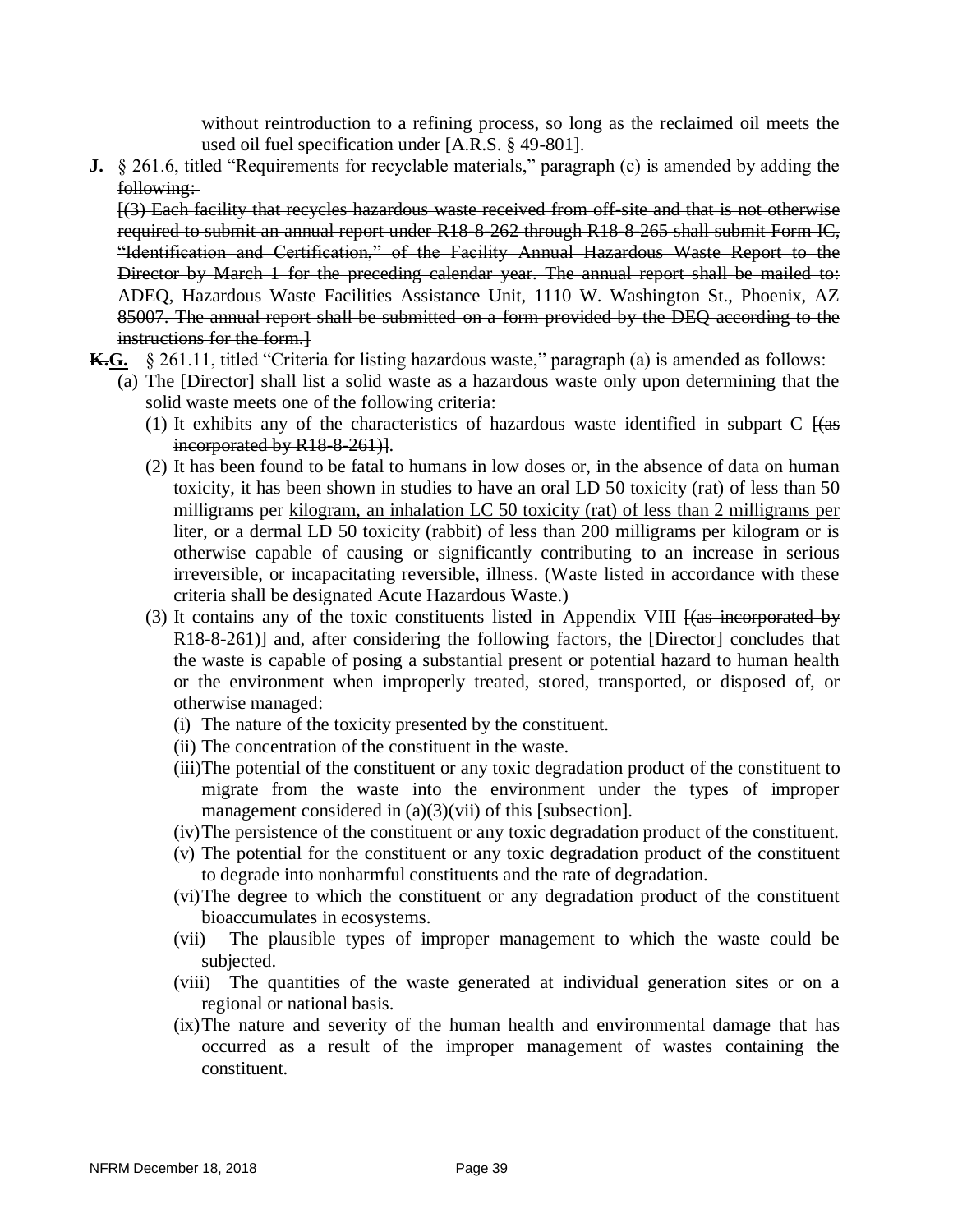- (x) Action taken by other governmental agencies or regulatory programs based on the health or environmental hazard posed by the waste or waste constituent.
- (xi)Such other factors as may be appropriate.
- **H.** § 261.11, titled "Criteria for listing hazardous waste," paragraph (c) is amended as follows:
	- (c) The Administrator will use the criteria for listing specified in this section to establish the exclusion limits referred to in [§ 262.13(c).]
- **I.** § 261.30, titled "General", paragraph (d) is amended as follows:
	- (d) The following hazardous wastes listed in § 261.31 are subject to the exclusion limits for acutely hazardous wastes established in [§ 261.13:] EPA Hazardous Wastes Nos. F020, F021, F022, F023, F026 and F027.

### **R18-8-262. Standards Applicable to Generators of Hazardous Waste**

- **A.** All of 40 CFR 262 and the accompanying appendix, revised as of July 1, 2013 2018, (and no future editions), is incorporated by reference, modified by the following subsections, and on file with the DEQ. Copies of 40 CFR 262 are available at www.gpoaccess.gov/cfr/index.html https://www.eCFR.gov.
- **B.** In 40 CFR 262 (as incorporated by R18-8-262(A)):
	- 1. ["Section 3008 of the Act RCRA" means both section 3008 of RCRA and A.R.S. §§ 49-923, 49-924 and 49-925.]
	- 2. ["Section 2002(a) of the Act" means A.R.S. § 49-922.]
	- 3. ["Section 3002(6) of the Act" means A.R.S. § 49-922.]
- **C.** No change
- **D.** § 262.11, titled "Hazardous waste determination and recordkeeping," paragraph (c)(1) is paragraphs  $(d)(1)$  and  $(d)(2)$  are amended by deleting the following: (1) ", or according to an equivalent test method approved by the Administrator under 40 CFR  $260.21$ ..."
- **E.** § 262.13, titled "Generator category determinations", paragraph (f)(1)(iii) is amended as follows:

(iii)If a very small quantity generator's wastes are mixed with used oil, the mixture is subject to 40 CFR 279 [(as incorporated by A.R.S. § 49-802)]. Any material produced from such a mixture by processing, blending, or other treatment is also [so regulated].

- **F.** § 262.16, titled "Conditions for exemption for a small quantity generator that accumulates hazardous waste", paragraph  $(b)(9)(iv)(C)$  is amended as follows:
	- (C) In the event of a fire, explosion, or other release that could threaten human health outside the facility or when the small quantity generator has knowledge that a spill has reached surface water [or when a spill has discharged into a storm sewer or dry well, or such an event has resulted in any other discharge that may reach groundwater], the small quantity generator immediately [shall] notify the National Response Center (using their 24-hour toll-free number 800/424-8802) [and the DEQ (using their 24-hour number (602) 771-2330 or 800/234-5677)]. The report [shall contain] the following information:
		- (1) The name, address, and [the EPA Identification Number] of the generator;
		- (2) Date, time, [location,] and type of incident (for example, spill or fire);
		- (3) Quantity and type of hazardous waste involved in the incident;
		- (4) Extent of injuries, if any; and
		- (5) Estimated quantity and disposition of recovered materials, if any.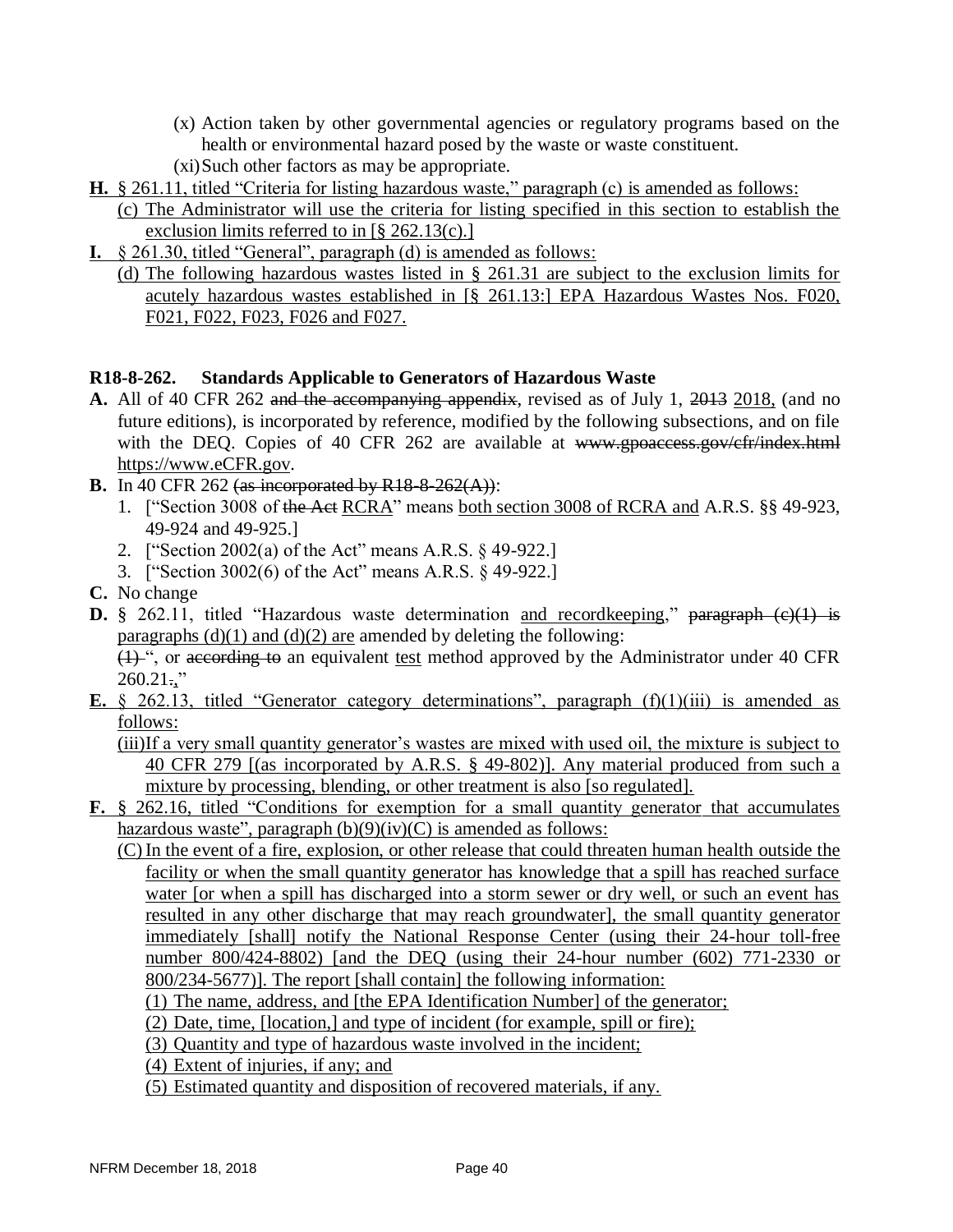- **G.** Any generator who must comply with 40 CFR 262.16 shall keep a written log of the inspections of container, tank, drip pad, and containment building areas and for the containers, tanks, and other equipment located in these storage areas in accordance with 40 CFR 265.174, 265.195,  $265.444$ , and  $265.1101(c)(4)$ . The inspection log shall be kept by the generator for three years from the date of the inspection. The generator shall ensure that the inspection log is filled in after each inspection and includes the following information: inspection date, inspector's name and signature, and remarks or corrections.
- **H.** § 262.17, titled "Conditions for <u>exemption for a large quantity generator</u> that accumulates hazardous waste", paragraph  $(f)(1)$  is amended as follows:

(1) The large quantity generator notifies [DEQ] at least thirty (30) days prior to receiving the first shipment from a very small quantity generator(s) using EPA Form 8700-12; and

- **E.I.** § 262.12 262.18, titled "EPA identification numbers and re-notification for small quantity generators and large quantity generators," paragraphs (a), (b) and  $(\theta)(d)$  are amended as follows:
	- (a) A generator must not treat, store, dispose of, transport, or offer for transportation, hazardous waste without having received an EPA identification number from the [DEQ].
	- (b) A generator who has not received an EPA identification number may obtain one by applying to the [DEQ] using EPA form 8700-12. [The completed form shall be mailed or delivered to: ADEQ, Hazardous Waste Facilities Assistance Unit, 1110 W. Washington St., Phoenix, AZ 85007 submitted to DEQ through the myDEQ online portal. Upon receiving the request, the [DEQ] will assign an EPA identification number to the generator.
	- (d) Re-notification. (1) A small quantity generator must re-notify [DEQ] starting in 2021 and every four years thereafter using EPA Form 8700–12. This re-notification must be submitted through the myDEQ online portal by September 1 of each year in which re-notifications are required.
		- (2) A large quantity generator must re-notify [DEQ] by March 1 of each even numbered year thereafter using EPA Form 8700–12. A large quantity generator may submit this renotification as part of its Biennial Report required under § 262.41.
- **J.** § 262.20, titled "General requirements", paragraph (a)(2) is amended as follows:
	- (2) The revised manifest form and procedures in 40 CFR 260.10, 261.7, [262.16, 262.17, 262.20, 262.21, 262.27, 262.32, 262.83(c) through (e), 262.84,] shall not apply until September 5, 2006. The manifest form and procedures in 40 CFR 260.10, 261.7, [262.16, 262.17, 262.20, 262.21, 262.32, 262.83(c) through (e), 262.84,] contained in the 40 CFR, parts 260 to 265, edition revised as of July 1, 2004, shall be applicable until September 5, 2006.
- **F.** § 262.23, titled "Use of the manifest," paragraph (a) is amended by adding the following:  $[(4)$  Submit one  $(1)$  copy of each manifest to the DEQ in accordance with R18-8-262(I).
- **G.** § 262.34, titled "Accumulation time," paragraph (d)(5)(iv)(C) is amended as follows: (C) In the event of a fire, explosion, or other release which could threaten human health outside the facility or when the generator has knowledge that a spill has reached surface water [or when a spill has discharged into a storm sewer or dry well, or such an event has resulted in any other discharge that may reach groundwater], the small quantity generator immediately [shall] notify the National Response Center (using their 24-hour toll-free number 800/424-8802) [and the DEQ (using their 24-hour number (602) 771-2330 or 800/234-5677)]. The report [shall contain] the following information:
	- (1) The name, address, and [the EPA Identification Number] of the generator;
	- (2) Date, time, [location,] and type of incident (for example, spill or fire);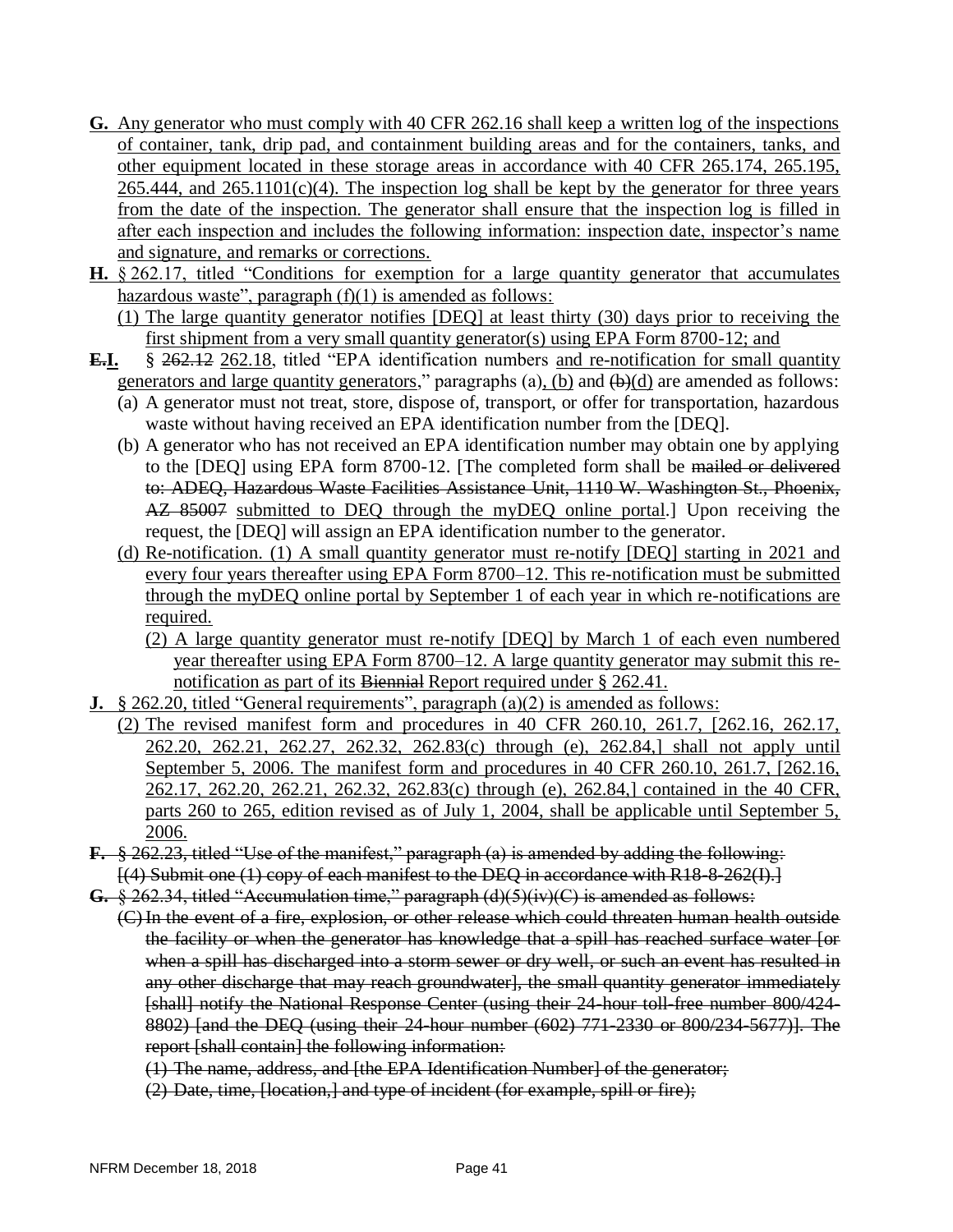- (3) Quantity and type of hazardous waste involved in the incident;
- (4) Extent of injuries, if any; and
- (5) Estimated quantity and disposition of recovered materials, if any.
- **H.** § 262.41, titled "Biennial report, is amended as follows:
	- (a) A generator [shall] prepare and submit a single copy of [an annual] report to the [Director] by March 1 [for the preceding calendar] year. The [annual] report [shall] be submitted on [a form provided by the DEQ according to the instructions for the form, shall describe] generator activities during the previous [calendar] year, and shall include the following information:
		- (1) The EPA identification number, name, [location,] and [mailing] address of the generator.
		- (2) The calendar year covered by the report.
		- (3) The EPA identification number, name, and [mailing] address for each off-site [TSD] facility to which waste was shipped during the [reporting] year [, including the name and address of all applicable foreign facilities for exported shipments.]
		- (4) The name, [mailing address], and the EPA identification number of each transporter used [by the generator] during the reporting year.
		- (5) A [waste] description, EPA hazardous waste number (from 40 CFR 261, subpart C or D) [(as incorporated by R18-8-261), U.S. Department of Transportation] hazard class, [concentration, physical state,] and quantity of each hazardous waste [: i. Generated];
			- ii. Shipped off site. This information must be listed by EPA identification number of each off-site facility to which waste was shipped; and
			- iii. Accumulated at the end of the year].
		- (6) A description of the efforts undertaken during the year to reduce the volume and toxicity of waste generated.
		- (7) A description of the changes in volume and toxicity of waste actually achieved during the year in comparison to previous years to the extent such information is available for the years prior to 1984.
		- (8) The certification signed by the generator or [the generator's] authorized representative  $\frac{1}{2}$ and the date the report was prepared].
		- (9) [A waste description, EPA hazardous waste number, concentration, physical state, quantity, and handling method of each hazardous waste handled on-site in elementary neutralization or wastewater treatment units.]
		- (10) [Name and telephone number of facility contact responsible for information contained in the report.]
	- (b) Any generator who treats, stores, or disposes of hazardous waste on-site, [and is subject to the HWM facility requirements of R18-8-264, R18-8-265, or R18-8-270,] shall submit [an annual] report covering those wastes in accordance with the provisions of 40 CFR 264.75  $\{$  (as incorporated by R18-8-264(I)], and  $\S 265.75$   $\{$  (as incorporated by R18-8-265(I).
- **I.** Manifests required in 40 CFR 262, subpart B, titled "The Manifest" (as incorporated by R18-8- 262) shall be submitted to the DEQ in the following manner:
	- 1. A generator initiating a shipment of hazardous waste required to be manifested shall submit to the DEQ, no later than 45 days following the end of the month of shipment, one copy of each manifest with the signature of that generator and transporter, and the signature of the owner or operator of the designated facility, for any shipment of hazardous waste transported or delivered within that month. If a conforming manifest is not available, the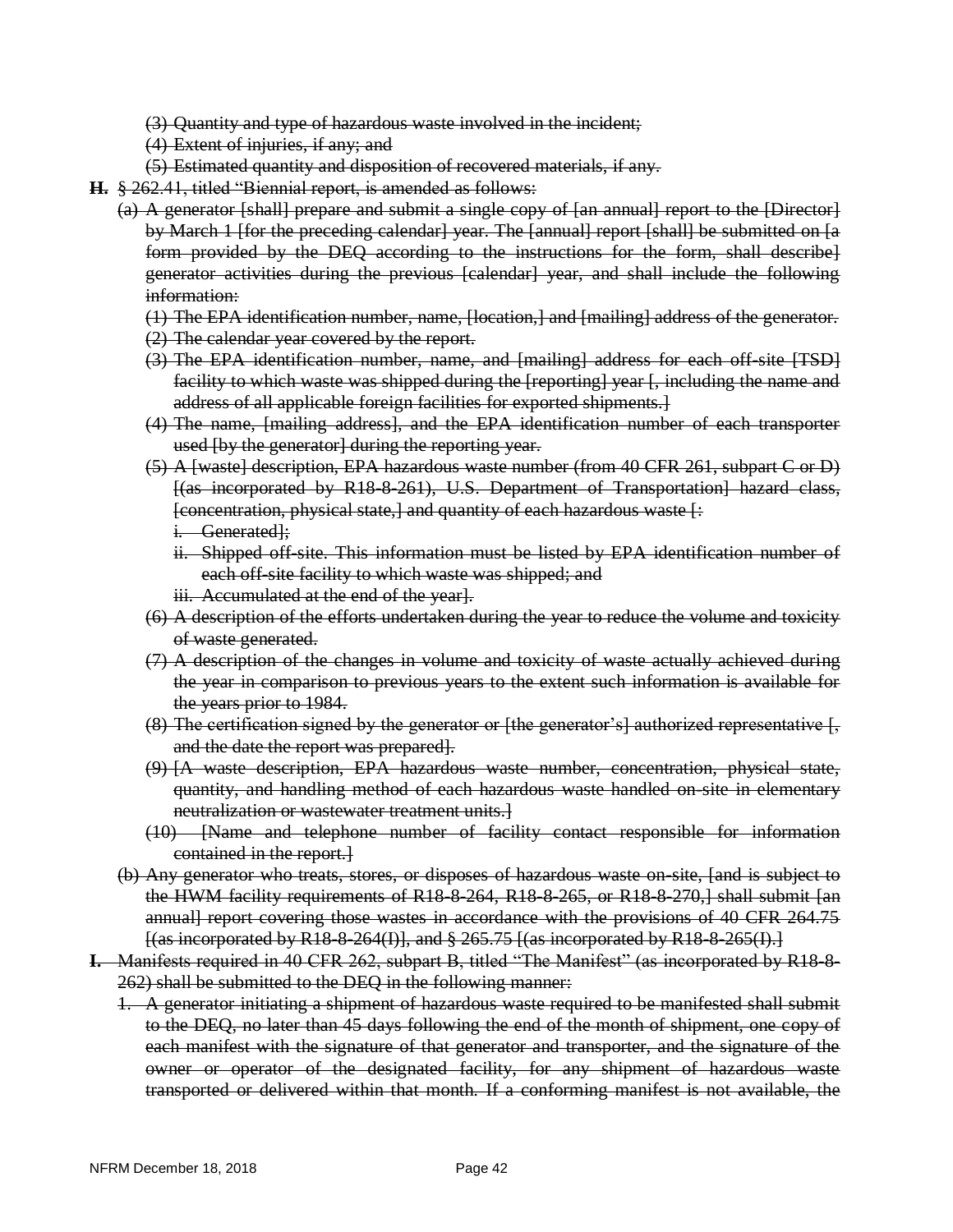generator shall submit an Exception Report in compliance with § 262.42 (as incorporated by R<sub>18-8-262</sub>).

- 2. A generator shall designate on the manifest in item 13 "Waste Codes," the EPA hazardous waste number or numbers for each hazardous waste listed on the manifest.
- 3. A member of the Performance Track Program, as defined in R18-8-260(F), that initiates a shipment of hazardous waste required to be manifested shall submit the manifest to DEQ as specified in subsections (1) and (2), except a manifest may be submitted to DEQ within 45 days following the end of the calendar quarter of shipment rather than within 45 days following the end-of-the month of shipment.
- **J.**  $\&$  262.42, titled "Exception reporting," is amended by replacing "The Exception Report must include:" in paragraph (a)(2) with the following: "The Exception Report shall be submitted to DEQ within 45 days following the end of the month of shipment of the waste and shall include:"
- **K.** § 262.42, titled "Exception reporting," paragraph (b) is amended by adding the following sentence to the end of the paragraph: "This submission to DEQ shall be made within 60 days following the end of the month of shipment of the waste."
- **L.** A generator who accumulates ignitable, reactive, or incompatible waste shall comply with 40 CFR 265.17(a) (as incorporated by R18-8-265(A)).
- **M.** Any generator who must comply with 40 CFR 262.34(a)(1) (as incorporated by R18-8-262) shall keep a written log of the inspections of container, tank, drip pad, and containment building areas and for the containers, tanks, and other equipment located in these storage areas in accordance with 40 CFR 265.174, 265.195, 265.444, and 265.1101(c)(4) (as incorporated by R18-8-265). The inspection log shall be kept by the generator for three years from the date of the inspection. The generator shall ensure that the inspection log is filled in after each inspection and includes the following information: inspection date, inspector's name and signature, and remarks or corrections.
- **K.** § 262.212, titled "Making the hazardous waste determination at an on-site interim status or permitted treatment, storage or disposal facility", paragraph (e)(3) is amended as follows:
	- (3) Count the hazardous waste toward the eligible academic entity's generator status, pursuant to  $\lceil \frac{6}{5} \rceil$  262.13(c) and (d)] in the calendar month that the hazardous waste determination was made, and
- **L.** § 262.265, titled "Emergency procedures", paragraph (d)(2) is amended as follows:

(2) The emergency coordinator [shall] immediately notify either the government official designated as the on-scene coordinator for that geographical area, or the National Response Center (using their 24-hour toll free number 800/424–8802) [and the DEQ (using their 24 hour number (602) 771-2330 or 800/234-5677)]. The report [shall contain the following information:]

(i) The name, address, and [the EPA Identification Number] of the generator;

(ii) Date, time, [location,] and type of incident (for example, spill or fire);

(iii) Quantity and type of hazardous waste involved in the incident;

(iv)Extent of injuries, if any; and

(v) Estimated quantity and disposition of recovered materials, if any.]

**M.** A generator who accumulates ignitable, reactive, or incompatible waste shall comply with 40 CFR 265.17.

### **R18-8-263. Standards Applicable to Transporters of Hazardous Waste**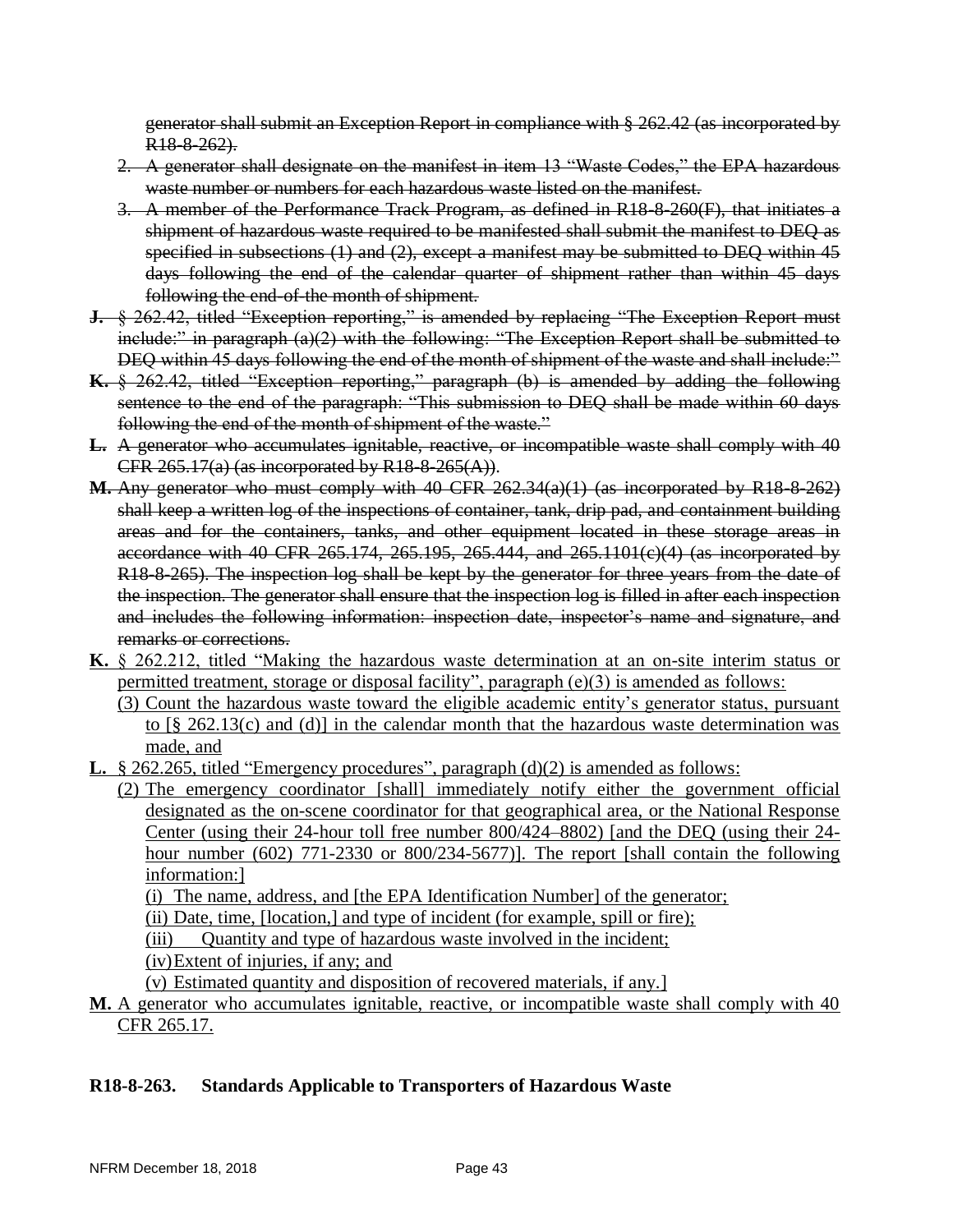- **A.** All of 40 CFR 263, revised as of July 1, 2013 2018, (and no future editions), is incorporated by reference, modified by the following subsections, and on file with the DEQ. Copies of 40 CFR 263 are available at www.gpoaccess.gov/cfr/index.html https://www.eCFR.gov.
- **B.** § 263.11, titled "EPA identification numbers," is amended by the following:
	- (a) A transporter must not transport hazardous wastes without having received an EPA identification number from the [DEQ].
	- (b) A transporter who has not received an EPA identification number may obtain one by applying to the [DEQ] using EPA form 8700-12. [The completed form shall be mailed or delivered to: DEQ, Waste Programs Division, GIS and IT Unit, 1110 W. Washington St., Phoenix, AZ 85007 submitted to DEQ through the myDEQ online portal.] Upon receiving the request, the [DEQ] will assign an EPA identification number to the transporter.
- **C.** § 263.20, titled "The manifest system," is amended by adding the following:
	- **--- [A transporter of hazardous waste, with the exception of hazardous waste shipments that** originate outside of Arizona, must submit one copy of each manifest to the DEQ, in accordance with R18-8-263(D).]
- **D.** Manifests required in 40 CFR 263, subpart B, titled "Compliance With the Manifest System and Recordkeeping," (as incorporated by R18-8-263) shall be submitted to the DEQ in the following manner:
	- [A transporter of hazardous waste, unless such hazardous waste shipment originated outside of the state of Arizona, shall submit to the DEQ, no later than 30 days following the end of the month of shipment, copy of each manifest, including the signature of that transporter, for any shipment of hazardous waste transported or delivered within that month.]
- **E.C.** § 263.30, titled "Immediate action," paragraph (c)(2) is amended by the following:
	- (2) Report in writing as required by 49 CFR 171.16 to the Director, Office of Hazardous Materials Regulations, Materials Transportation Bureau, Department of Transportation, Washington, DC 20590 [and send a copy to the DEQ, Hazardous Waste Inspections and Compliance Unit, 1110 W. Washington St., Phoenix, AZ 85007.]

### **R18-8-264. Standards for Owners and Operators of Hazardous Waste Treatment, Storage, and Disposal Facilities**

- **A.** All of 40 CFR 264 and accompanying appendices, revised as of July 1, 2013 2018, (and no future editions), with the exception of §§ 264.1(d) and (f), 264.149, 264.150, and 264.301(l), is incorporated by reference, modified by the following subsections, and on file with the DEQ. Copies of 40 CFR 264 are available at www.gpoaccess.gov/cfr/index.html https://www.eCFR.gov.
- **B.** § 264.1, titled "Purpose, scope and applicability," paragraph (g)(1) is amended as follows:
	- (1) The owner or operator of a facility [with operational approval from the Director] to manage [public, private,] municipal or industrial solid waste [pursuant to R18-8-512 R18-13-312, A.R.S. §§ 49-104 and 49-762], if the only hazardous waste the facility treats, stores, or disposes of is excluded from regulation under  $[R18-8-264]$  pursuant to § 261.5 262.14  $[(as]$ incorporated by R18-8-261)];

### **C.** No change

- **D.** § 264.11, titled "Identification number," is replaced by the following:
	- 1. A facility owner or operator shall not treat, store, dispose of, transport, or offer for transportation, hazardous waste without having received an EPA identification number from the DEQ.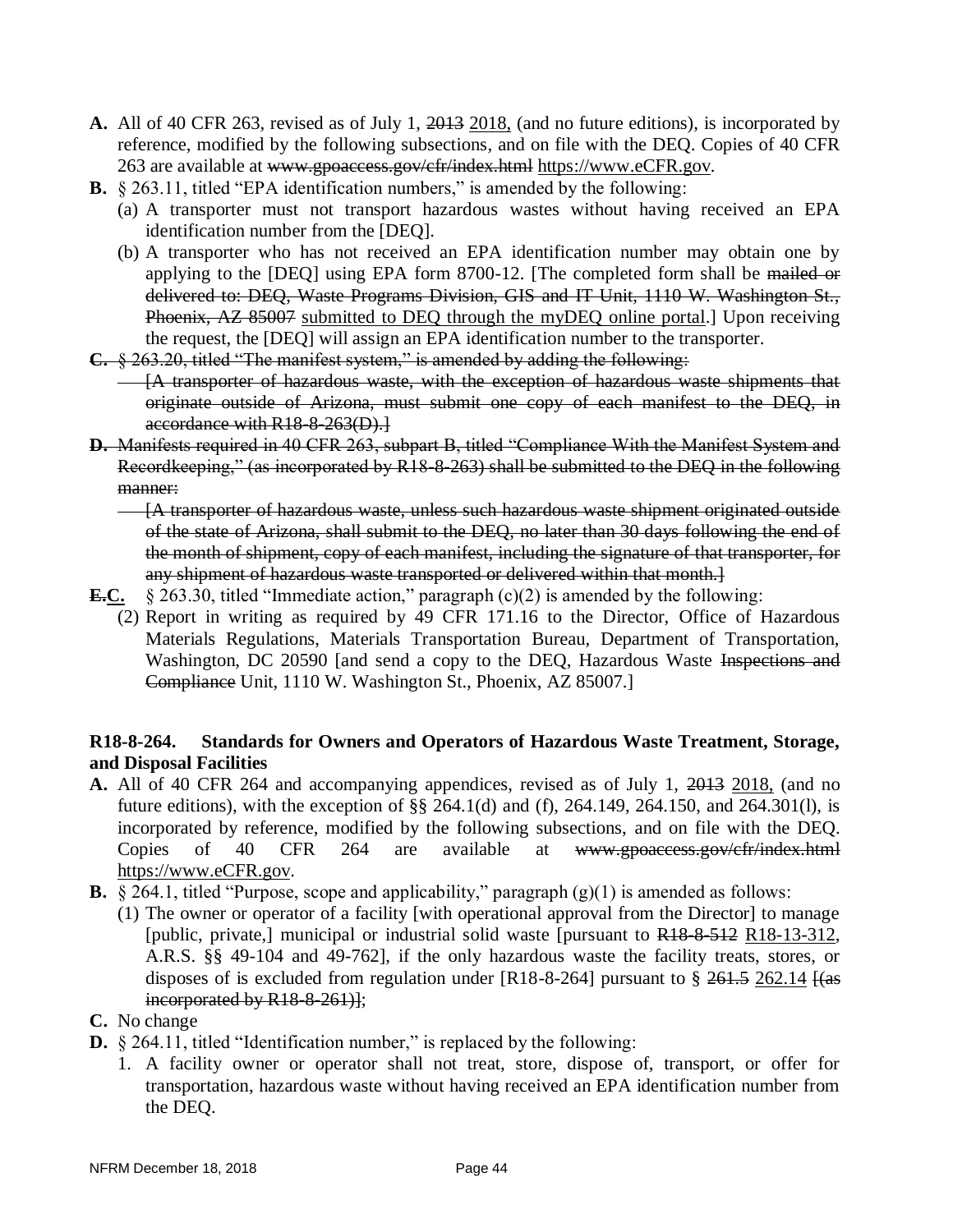- 2. A facility owner or operator who has not received an EPA identification number may obtain one by applying to the DEQ using EPA form 8700-12. The completed form shall be mailed or delivered to: ADEQ, Hazardous Waste Facilities Assistance Unit, 1110 W. Washington St., Phoenix, AZ 85007 submitted to DEQ through the myDEQ online portal. Upon receiving the request, the DEQ will assign an EPA identification number to the facility owner or operator.
- **E.** § 264.15 titled "General inspection requirements," paragraph (b)(5)(i) is amended by replacing "National Environmental Performance Track Program" with "Performance Track Program."
- **F.E.** No change
- **G.F.** No change
- **H.** § 264.71, titled "Use of manifest system," paragraph (a)(2)(iv) is amended as follows:
	- Within 30 days of delivery, send a copy of the manifest to the generator [and submit one copy of each manifest to DEQ, according to R18-8-264(J);] and
- **I.** § 264.75, titled "Biennial report," is amended as follows:

The owner or operator [of a facility that treated, stored, or disposed of hazardous waste shall] prepare and submit a single copy of [an annual report to the Director] by March 1 [for the preceding calendar] year. The [annual] report must be submitted on [a form provided by DEQ according to the instructions for the form.] The report [shall describe treatment, disposal, or storage] activities during the previous calendar year and [shall] include [the following information]:

- (a) Name, [mailing] address, [location] and the EPA identification number of the facility;
- (b) The calendar year covered by the report;
- (c) [For facilities receiving waste from off-site,] the EPA identification number of each hazardous waste generator from which the facility received a hazardous waste during the year; and, for imported shipments, the report must give the name and address of the foreign generator;
- (d) A [waste] description, [EPA hazardous waste number, concentration, physical state], and quantity of each hazardous waste the facility received during the year. For [waste received from off site], this information must be listed by the EPA identification number of each generator;
- (e) The method of treatment, storage, or disposal for each hazardous waste;
- (f) Reserved;
- $(g)$  The most recent closure cost estimate under  $\S 264.142$ ,  $\{(\text{as incorporated by R18-8})\}$ 264)], and for disposal facilities, the most recent post-closure cost estimate under § 264.144, [(as incorporated by R18-8-264)];
- (h) For generators who treat, store, or dispose of hazardous waste on-site, a description of the efforts undertaken during the year to reduce the volume and toxicity of waste generated.
- (i) For generators who treat, store, or dispose of hazardous waste on-site, a description of the changes in volume and toxicity of waste actually achieved during the year in comparison to previous years to the extent such information is available for the years prior to 1984.
- (j) The certification signed by the owner or operator of the facility, or authorized representative, [and the date the report was prepared];
- (k) [Name and telephone number of facility contact responsible for information contained in the report; and]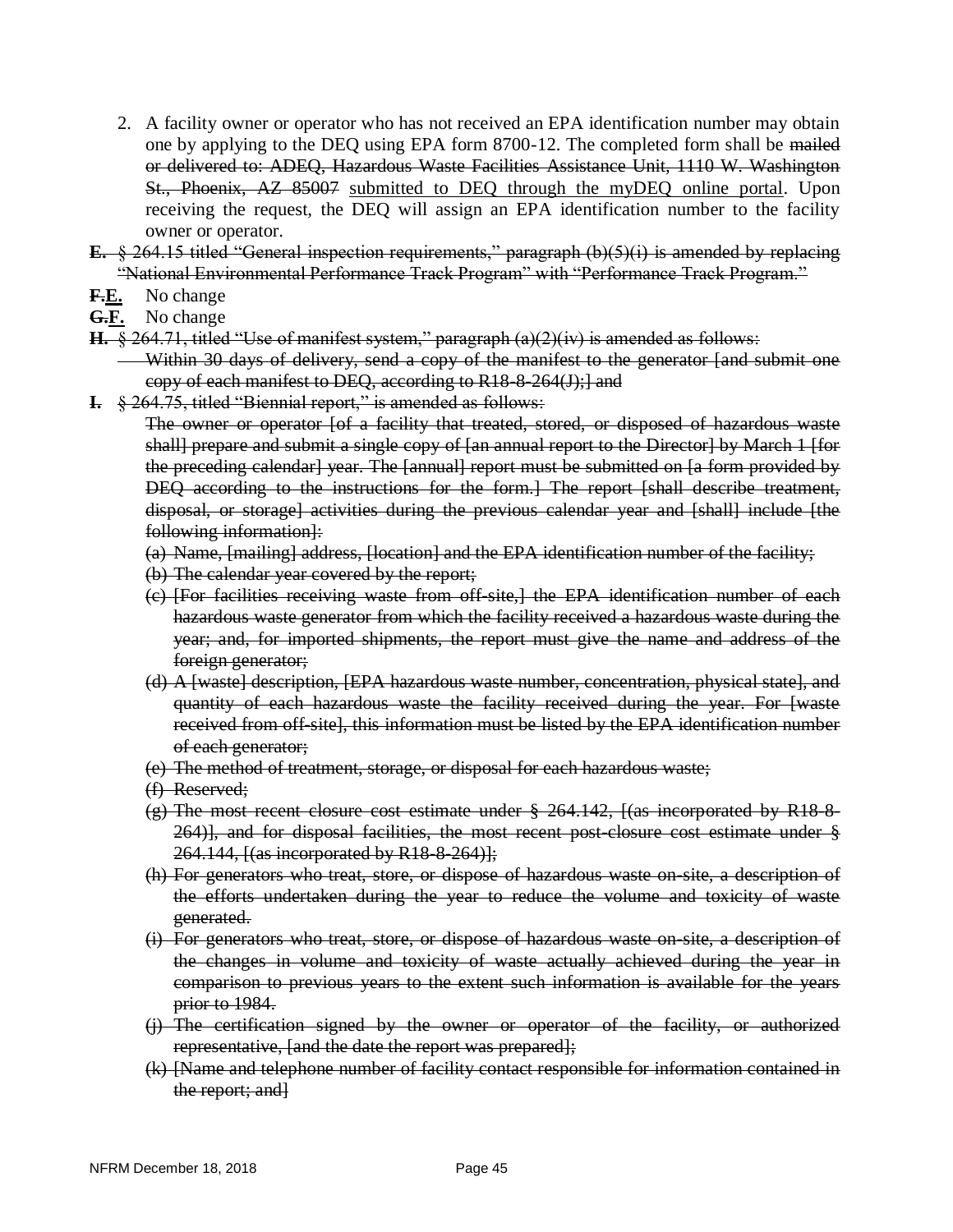(l) [If the TSD facility is also a generator, the complete generator annual report as required by § 262.41 (as incorporated by R18-8-262).]

- **J.** Manifests required in 40 CFR 264, Subpart E, titled "Manifest System, Recordkeeping, and Reporting," (as incorporated by R18-8-264) shall be submitted to the DEQ in the following manner:
	- [1. The TSD facility receiving off-site shipments of hazardous wastes required to be manifested shall submit to the DEQ, no later than 30 days following the end of the month of shipment, one copy of each manifest with the signature, in accordance with § 264.71(a)(1) (as incorporated by R18-8-264), of the owner or operator of the facility, or agent, for any shipment of hazardous waste received within that month.
	- 2. If a facility receiving hazardous waste from off-site is also a generator, the owner or operator shall also submit generator manifests as required by R18-8-262(I).]
- **K.G.** § 264.93, titled "Hazardous constituents," paragraph (c) is amended as follows:
	- (c) In making any determination under  $\lceil \frac{6}{5} \rceil \cdot 264.93$  (b) (as incorporated by R18-8-264)] about the use of ground water in the area around the facility, the [Director shall] consider any identification of underground sources of drinking water and exempted aquifers made under [40 CFR] § 144.7, [and any identification of uses of ground water made pursuant to 18 A.A.C. 9 or 11].
- **L.H.** § 264.94, titled "Concentration limits," paragraph (c) is amended as follows:
	- (c) In making any determination under [§ 264.94(b) (as incorporated by R18-8-264)] about the use of ground water in the area around the facility, the [Director shall] consider any identification of underground sources of drinking water and exempted aquifers made under [40 CFR] 144.7, [and any identification of uses of ground water made pursuant to 18 A.A.C. 9 or 11].
- **M.I.** No change
- **N.J.** No change
- **O.K.** No change
- **P.L.** § 264.301, titled "Design and operating requirements," is amended by adding the following: [The DEQ may require that hazardous waste disposed in a landfill operation, be treated prior to landfilling to reduce the water content, water solubility, and toxicity of the waste. The decision by the DEQ shall be based upon the following criteria:
	- 1. Whether the action is necessary to protect public health;
	- 2. Whether the action is necessary to protect the groundwater, particularly where the groundwater is a source, or potential source, of a drinking water supply;
	- 3. The type of hazardous waste involved and whether the waste may be made less hazardous through treatment;
	- 4. The degree of water content, water solubility, and toxicity of the waste;
	- 5. The existence or likelihood of other wastes in the landfill and the compatibility or incompatibility of the wastes with the wastes being considered for treatment;
	- 6. Consistency with other laws, rules and regulations, but not necessarily limited to laws, rules, and regulations relating to landfills and solid wastes.]
- **M.** § 264.1030, titled "Applicability", paragraph (b)(3) is amended as follows:
	- (3) A unit that is exempt from permitting under the provisions of [40 CFR 262.17(a)] (i.e., a ''90-day'' tank or container) and is not a recycling unit under the provisions of 40 CFR 261.6.
- **N.** § 264.1050, titled "Applicability", paragraph (b)(2) is amended as follows: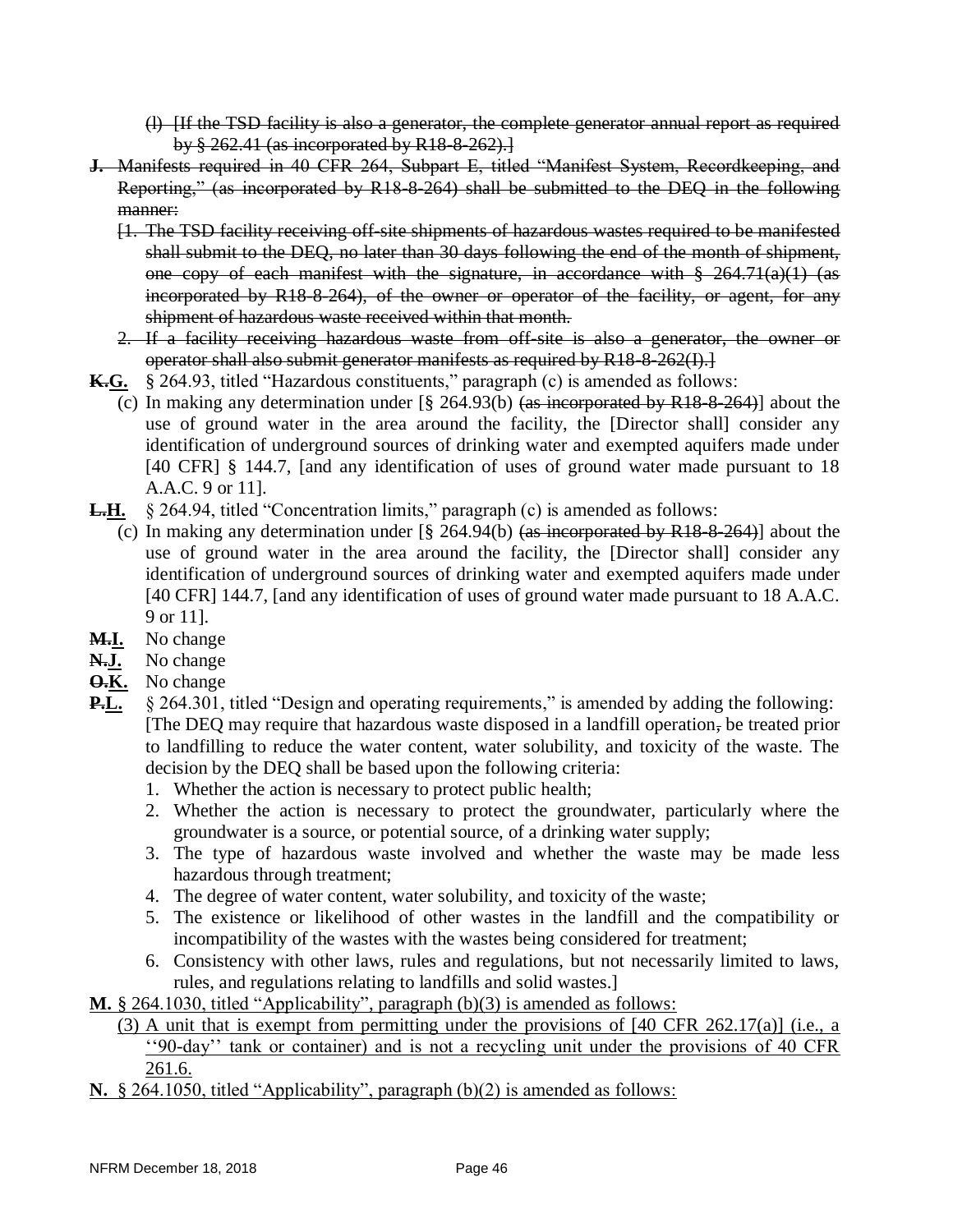(2) A unit (including a hazardous waste recycling unit) that is not exempt from permitting under the provisions of  $[40 \text{ CFR } 262.17(a)]$  (i.e., a hazardous waste recycling unit that is not a ''90-day'' tank or container) and that is located at a hazardous waste management facility otherwise subject to the permitting requirements of 40 CFR part 270, or

### **R18-8-265. Interim Status Standards for Owners and Operators of Hazardous Waste Treatment, Storage, and Disposal Facilities**

- **A.** All of 40 CFR 265 and accompanying appendices, revised as of July 1, 2013 2018, (and no future editions), with the exception of  $\S$  265.1(c)(2), 265.1(c)(4), 265.149, 265.150, and 265.430, is incorporated by reference, modified by the following subsections, and on file with the DEQ. Copies of 40 CFR 265 are available at www.gpoaccess.gov/cfr/index.html https://www.eCFR.gov.
- **B.** § 265.1, titled "Purpose, scope, and applicability," paragraph (c)(5) is amended as follows:
	- (5) The owner or operator of a facility [with operational approval from the Director] to manage [public, private,] municipal or industrial solid waste [pursuant to R18-8-512 R18-13-312, A.R.S. §§ 49-104 and 49-762], if the only hazardous waste the facility treats, stores, or disposes of is excluded from regulation under  $[R18-8-265,$  pursuant to § 261.5 (as incorporated by R18-8-261)];
- **C.** No change
- **D.** § 265.11, titled "Identification number," is replaced by the following:
	- [1. A facility owner or operator shall not treat, store, dispose of, transport, or offer for transportation, hazardous waste without having received an EPA identification number from the DEQ.
	- 2. A facility owner or operator who has not received an EPA identification number may obtain one by applying to the DEQ using EPA form 8700-12. The completed form shall be mailed or delivered to: ADEQ, Hazardous Waste Facilities Assistance Unit, 1110 W. Washington St., Phoenix, AZ 85007 submitted to DEQ through the myDEQ online portal. Upon receiving the request, the DEQ shall assign an EPA identification number to the facility owner or operator.]
- **E.** § 265.15 titled "General inspection requirements," paragraph (b)(5)(i) is amended by replacing "National Environmental Performance Track Program" with "Performance Track Program."
- **F.E.** No change
- **G.F.** No change
- **H.** § 265.71, titled "Use of manifest system," paragraph (a)(2)(iv) is amended as follows:
	- Within 30 days of delivery, send a copy of the manifest to the generator [and submit one copy of each manifest to DEQ, according to R18-8-265(J);] and
- **G.** § 265.71, titled "Use of the manifest system", is amended in the Comment following paragraph (c) as follows:
	- Comment: The provisions of [§§ 262.15, 262.16 and 262.17] are applicable to the on-site accumulation of hazardous wastes by generators. Therefore, the provisions of [§§ 262.15, 262.16 and 262.17] only apply to owners or operators who are shipping hazardous waste which they generated at that facility.
- **I.** § 265.75, titled "Biennial report," is amended as follows:

The owner or operator [of a facility that treated, stored, or disposed of hazardous waste] shall prepare and submit a copy of [an annual] report to the [Director] by March 1 [for the preceding calendar] year. The [annual] report must be submitted on [a form provided by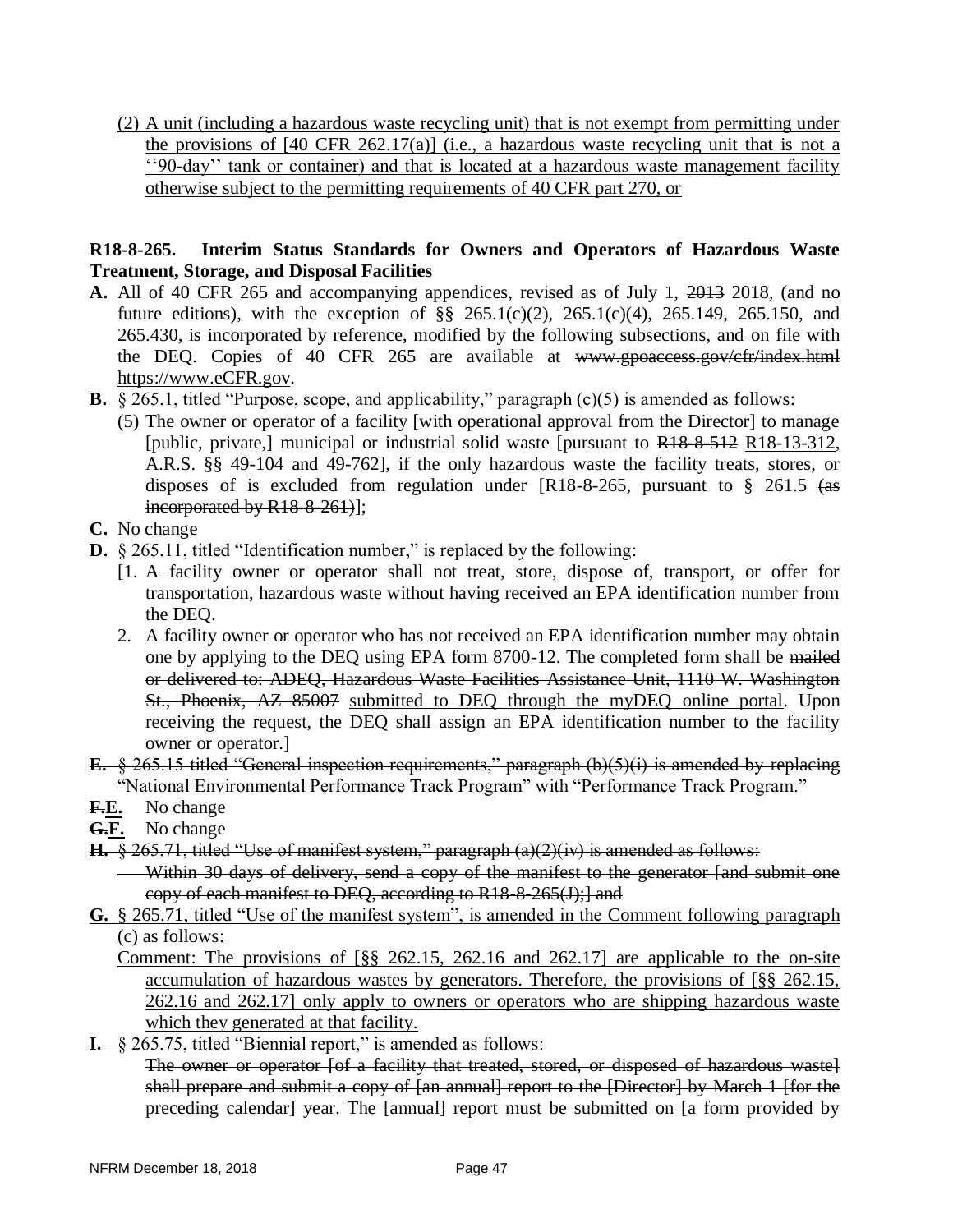DEQ according to the instructions for the form]. The report [shall describe] facility activities during the previous calendar year and must include the following information:

- (a) Name, [mailing] address, [location], and EPA identification number of the facility;
- (b) The calendar year covered by the report;
- (c) For [facilities receiving waste from off-site], the EPA identification number of each hazardous waste generator from which the facility received a hazardous waste during the year; [and] for imported shipments, the report must give the name and address of the foreign generator;
- (d) A [waste] description, [EPA hazardous waste number, concentration, physical state], and quantity of each hazardous waste the facility received [according to the quantity treated, stored or disposed] during the year. For [waste received from off-site], this information must be listed by EPA identification number of each generator;
- (e) The method of treatment, storage, or disposal for each hazardous waste;
- (f) Monitoring data under  $\S 265.94(a)(2)$  (ii) and (iii), and (b)(2) [(as incorporated by R18-8-265)], where required;
- (g) The most recent closure cost estimate under  $\S 265.142$  [(as incorporated by R18-8-265)], and, for disposal facilities, the most recent post-closure cost estimate under § 265.144  $\frac{1}{(as\text{ incorporated by R18-8-265,)}\cdot}$
- (h) For generators who treat, store, or dispose of hazardous waste on-site, a description of the efforts undertaken during the year to reduce the volume and toxicity of waste generated;
- (i) For generators who treat, store, or dispose of hazardous waste on-site, a description of the changes in volume and toxicity of waste actually achieved during the year in comparison to previous years to the extent such information is available for the years prior to 1984;
- (j) The certification signed by the owner or operator of the facility, or authorized representative, [and the date the report was prepared; and
- (k) Name and telephone number of facility contact responsible for information contained in the report.]
- **J.** Manifests required in 40 CFR 265, subpart E, titled "Manifest System, Recordkeeping, and Reporting," (as incorporated by R18-8-265) shall be submitted to the DEQ in the following manner:
	- The TSD facility receiving off-site shipments of hazardous wastes required to be manifested shall submit to the DEQ, no later than 30 days following the end of the month of shipment, a copy of each manifest with the signature, in accordance with  $\S 265.71(a)(1)$  (as incorporated by R18-8-265), of the owner or operator of the facility, or agent, for any shipment of hazardous waste received within that month.
- **K.G.** § 265.90, titled "Applicability," paragraphs (a) and (d)(1), and § 265.93, titled "Preparation, evaluation, and response," paragraph (a)  $(a\ddot{s}$  incorporated by R18-8-265), are amended by deleting the following phrase: "within one year"; and § 265.90, titled "Applicability," paragraph  $(d)(2)$  (as incorporated by R18-8-265), is amended by deleting the following phrase: "Not later than one year."
- **L.H.** No change
- **M.I.** No change
- **N.J.** § 265.193, titled "Containment and detection of releases" (as incorporated by R18-8-265), is amended by adding the following: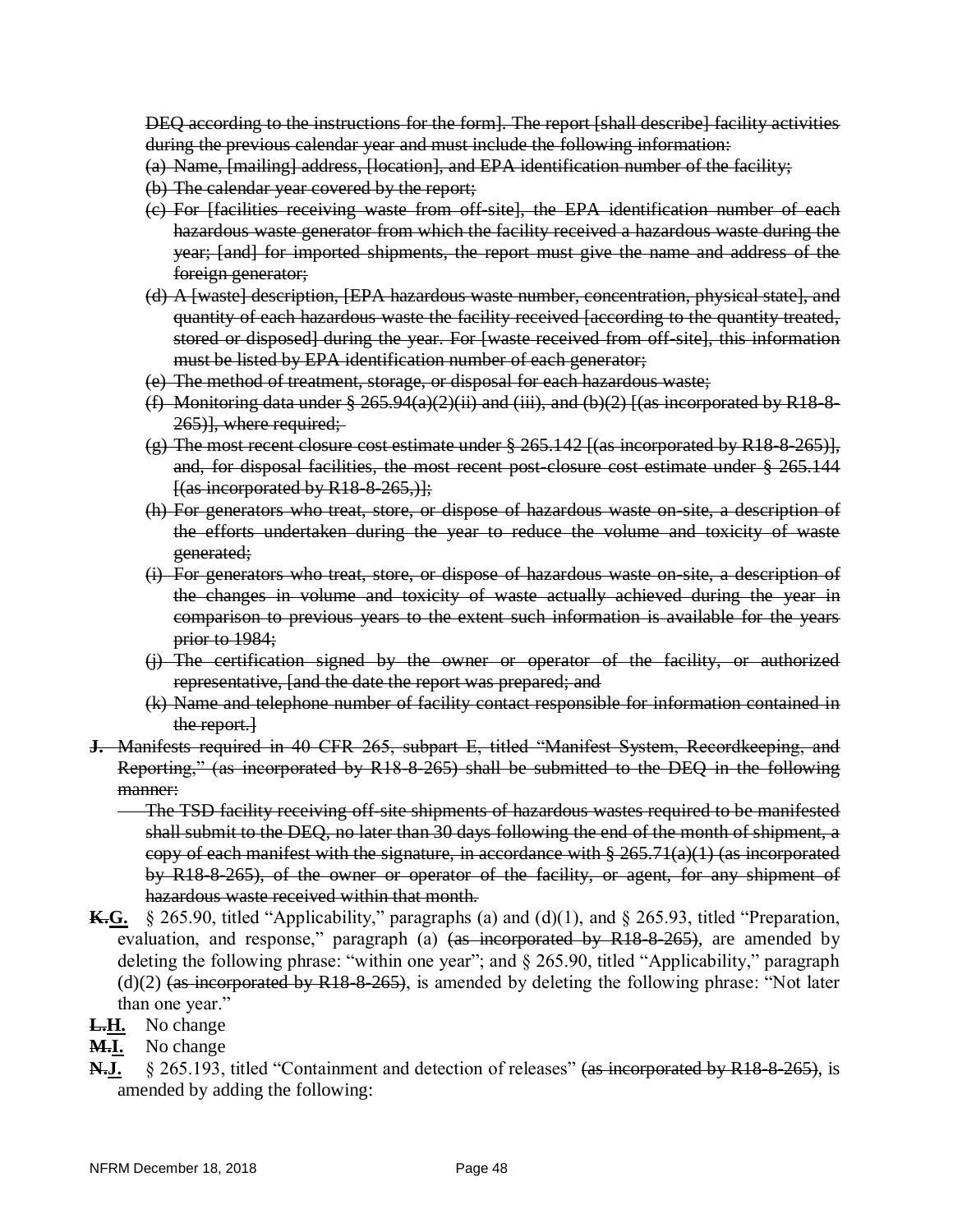[For existing underground tanks and associated piping systems not yet retrofitted in accordance with § 265.193, the owner or operator shall ensure that:

- 1. A level is measured daily;
- 2. A material balance is calculated and recorded daily; and
- 3. A yearly test for leaks in the tank and piping system, using a method approved by the DEQ is performed.]

### **R18-8-266. Standards for the Management of Specific Hazardous Wastes and Specific Hazardous Waste Management Facilities**

- **A.** All of 40 CFR 266 and accompanying appendices, revised as of July 1, 2013 2018 (and no future editions), is incorporated by reference, modified by the following subsections, and on file with the DEQ. Copies of 40 CFR 266 are available at www.gpoaccess.gov/cfr/index.html https://www.eCFR.gov.
- **B.** § 266.100, titled "Applicability" paragraph (c) is amended as follows:
	- (c) The following hazardous wastes and facilities are not subject to regulation under this subpart:
		- (1) Used oil burned for energy recovery that is also a hazardous waste solely because it exhibits a characteristic of hazardous waste identified in subpart  $C$  of part 261  $\frac{1}{4}$ incorporated by R18-8-261)] of this chapter. Such used oil is subject to regulation under [A.R.S. §§ 49-801 through 49-818] rather than this subpart;
		- (2) Gas recovered from hazardous or solid waste landfills when such gas is burned for energy recovery;
		- (3) Hazardous wastes that are exempt from regulation under  $\S\S 261.4$  and  $261.6(a)(3)(iii)$ and (iv)  $\frac{1}{10}$  (iv)  $\frac{1}{100}$  incorporated by R18-8-261)] of this chapter, and hazardous wastes that are subject to the special requirements for conditionally exempt [very] small quantity generators under  $\frac{1}{261.5}$  I(as incorporated by R18-8-261) I [§§ 262.13 and 262.14] of this chapter; and
		- (4) Coke ovens, if the only hazardous waste burned is EPA Hazardous Waste No. K087, decanter tank tar sludge from coking operations.
- **C.** § 266.108, titled "Small quantity on-site burner exemption" is amended in the Note following paragraph (c) as follows:
	- Note: Hazardous wastes that are subject to the special requirements for small quantity generators under [§§ 262.13 and 262.14] of this chapter may be burned in an off-site device under the exemption provided by  $\S$  266.108, but must be included in the quantity determination for the exemption.

### **R18-8-268. Land Disposal Restrictions**

All of 40 CFR 268 and accompanying appendices, revised as of July 1, 2013 2018 (and no future editions), with the exception of Part 268, Subpart B, is incorporated by reference and on file with the DEQ. Copies of 40 CFR 268 are available at www.gpoaccess.gov/cfr/index.html https://www.eCFR.gov.

### **R18-8-270. Hazardous Waste Permit Program**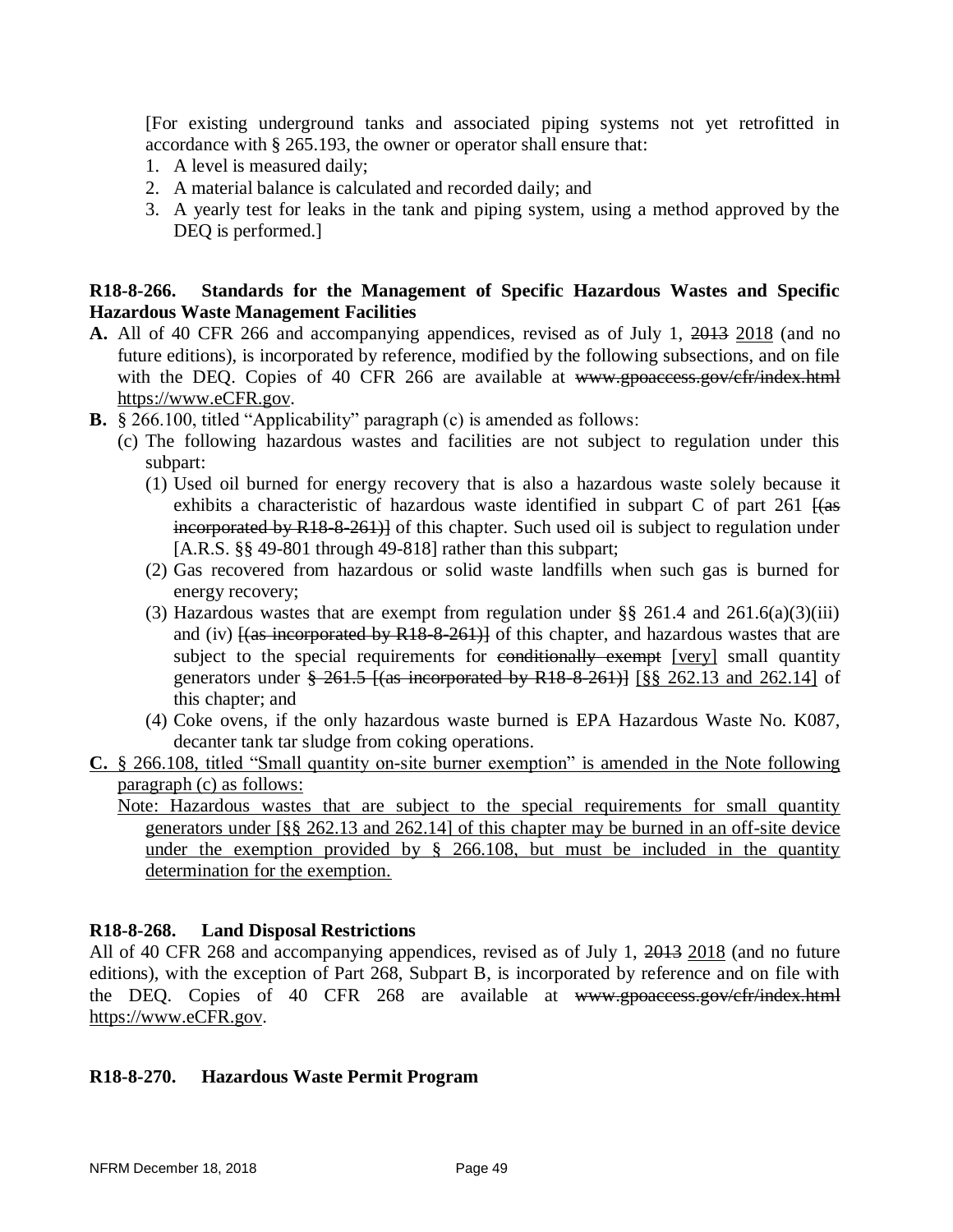- **A.** All of 40 CFR 270 and the accompanying appendices, revised as of July 1, 2013 2018 (and no future editions), is incorporated by reference, modified by the following subsections, and on file with the DEQ with the exception of the following:
	- 1. §§ 270.1(a), 270.1(c)(1)(i), 270.3, 270.10(g)(1)(i), 270.60(a) and (b), and 270.64;
	- 2. The revisions for standardized permits as published at 70 FR 53419;
	- 3. The revisions to the solid waste definition as published at 73 FR 64668, 80 FR 1694, and 83 FR 24664. Copies of 40 CFR 270 are available at www.gpoaccess.gov/cfr/index.html [https://www.eCFR.gov.](https://www.ecfr.gov/) Copies of the Federal Register are available at [https://www.federalregister.gov.](https://www.federalregister.gov/)
- **B.** § 270.1, titled "Purpose and scope of these regulations," paragraph (b) is replaced by the following:
	- 1. [After the effective date of these regulations the treatment, storage, or disposal of any hazardous waste is prohibited except as follows:
		- a. As allowed under  $\S 270.1(c)(2)$  and (3) (as incorporated by R18-8-270);
		- b. Under the conditions of a permit issued pursuant to these regulations; or
		- c. At an existing facility accorded interim status under the provisions of  $\S$  270.70 (as incorporated by R18-8-270).
	- 2. The direct disposal or discharge of hazardous waste into or onto any of the following is prohibited:
		- a. Waters of the state as defined in A.R.S. § 49-201, excluding surface impoundments as defined in  $\S 260.10$  (as incorporated by R18-8-260); and
		- b. Injection well, ditch, alleyway, storm drain, leachfield, or roadway.]
- **C.** No change
- **D.** No change
- **E.** No change
- **F.** § 270.10(g), titled "Updating permit applications," subparagraph (1)(iii), is amended as follows:
	- (iii) As necessary to comply with provisions of  $\S 270.72$  [(as incorporated by R18-8-270)] for changes during interim [status]. Revised Part A applications necessary to comply with the provisions of § 270.72  $[(as$  incorporated by R18-8-270) shall be filed with the [Director.]
- **G.** No change
	- 1. No change
	- 2. No change
		- a. No change
		- b. No change
		- c. No change
	- 3. No change
	- 4. The fee for a land treatment demonstration permit issued under § 270.63 (as incorporated by R18-8-270) for hazardous waste applies toward the \$20,000 permit fee for a Part B land treatment permit when the owner or operator seeks to treat or dispose of hazardous waste in land treatment units based on the successful treatment demonstration (as incorporated by R<sub>18-8-270</sub>).
	- 5. No change
		- a. No change
		- b. No change
			- i. No change
			- ii. No change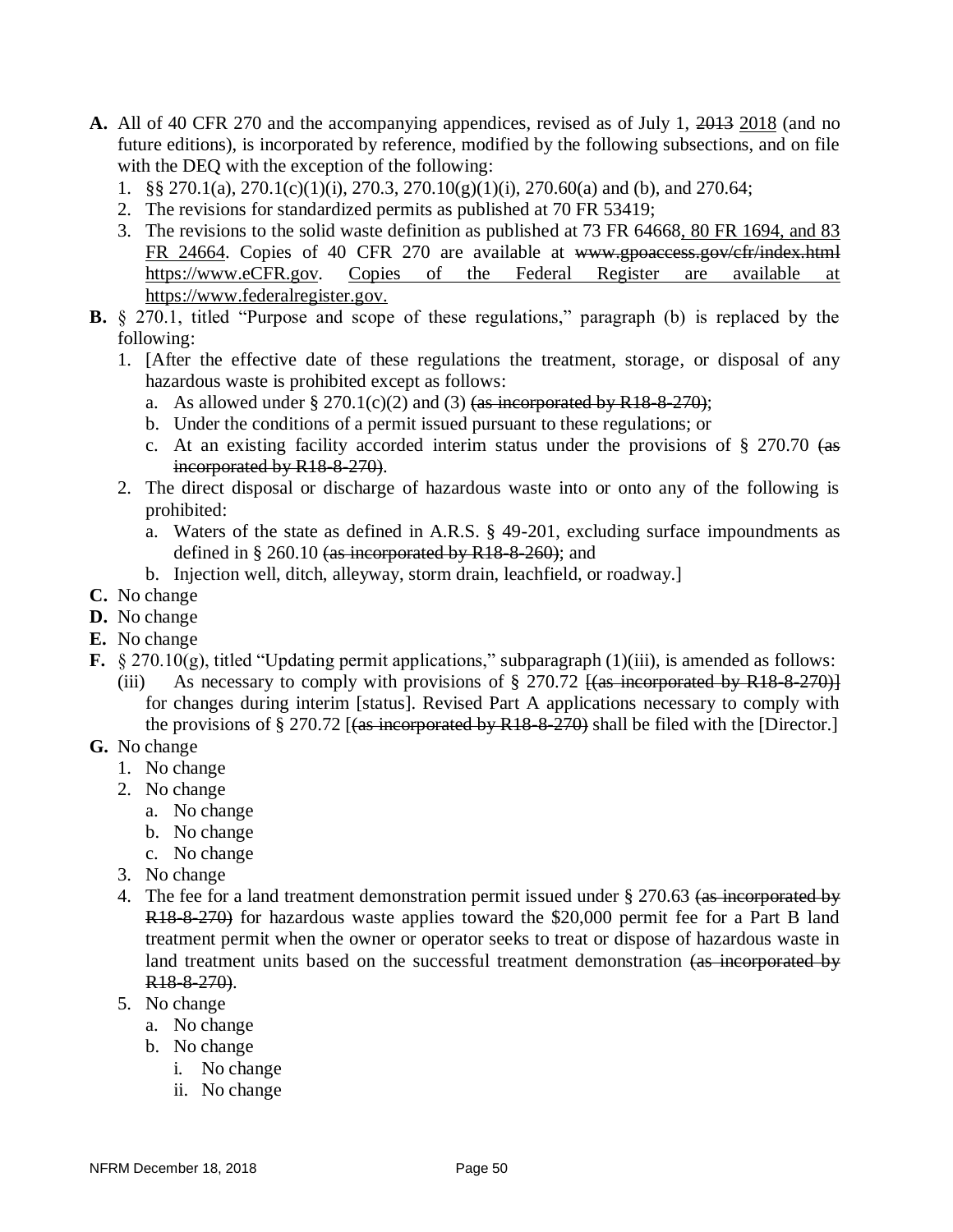- iii. No change
- c. No change
- d. No change
- 6. No change
	- a. No change
	- b. No change
		- i. No change
		- ii. No change
		- iii. No change
		- iv. No change
		- v. No change
		- vi. No change
		- vii. No change
		- viii. No change
		- ix. No change
	- c. No change
- 7. Any person who receives a final bill from the DEQ for the processing and issuance or denial of a permit or permit modification under this Article may request an informal review of all billing items and may pay the bill under protest. If the bill is paid under protest, the DEQ shall issue the permit or permit modification if it would be otherwise issuable after normal payment. Such a request shall specify each area of dispute, and it shall be made in writing, within 30 days of the date of receipt of the final bill, to the division director of the DEQ for the Waste Programs Division. The final bill shall be sent by certified mail, return receipt requested. The informal review shall take place within 30 days of the DEQ's receipt of the request unless agreed otherwise by the DEQ and the applicant. The division director of the DEQ shall review whether or not the amounts of time billed are correct and reasonable for the tasks involved. Disposition of the informal review shall be mailed to the requester within 10 working days after the informal review.
- 7. A person may seek review of a bill by filing a written request for reconsideration with the Director.
	- a. The request shall specify, in detail, why the bill is in dispute and shall include any supporting documentation.
	- b. The written request for reconsideration shall be delivered to the Director in person, by mail, or by facsimile on or before the payment due date or within 35 days of the invoice date, whichever is later.
- 8. The division director's decision after the informal review shall become final within 30 days after receipt of the decision, unless the applicant requests in writing a hearing pursuant to R<sub>18</sub>-1-202. The Director shall make a final decision on the request for reconsideration of the bill and mail a final written decision to the person within 20 working days after the date the Director receives the written request.
- 9. No change
- **H.** No change
- **I.** No change
- **J.** § 270.14, titled "Contents of Part B: General requirements," paragraph (b) is amended by adding the following: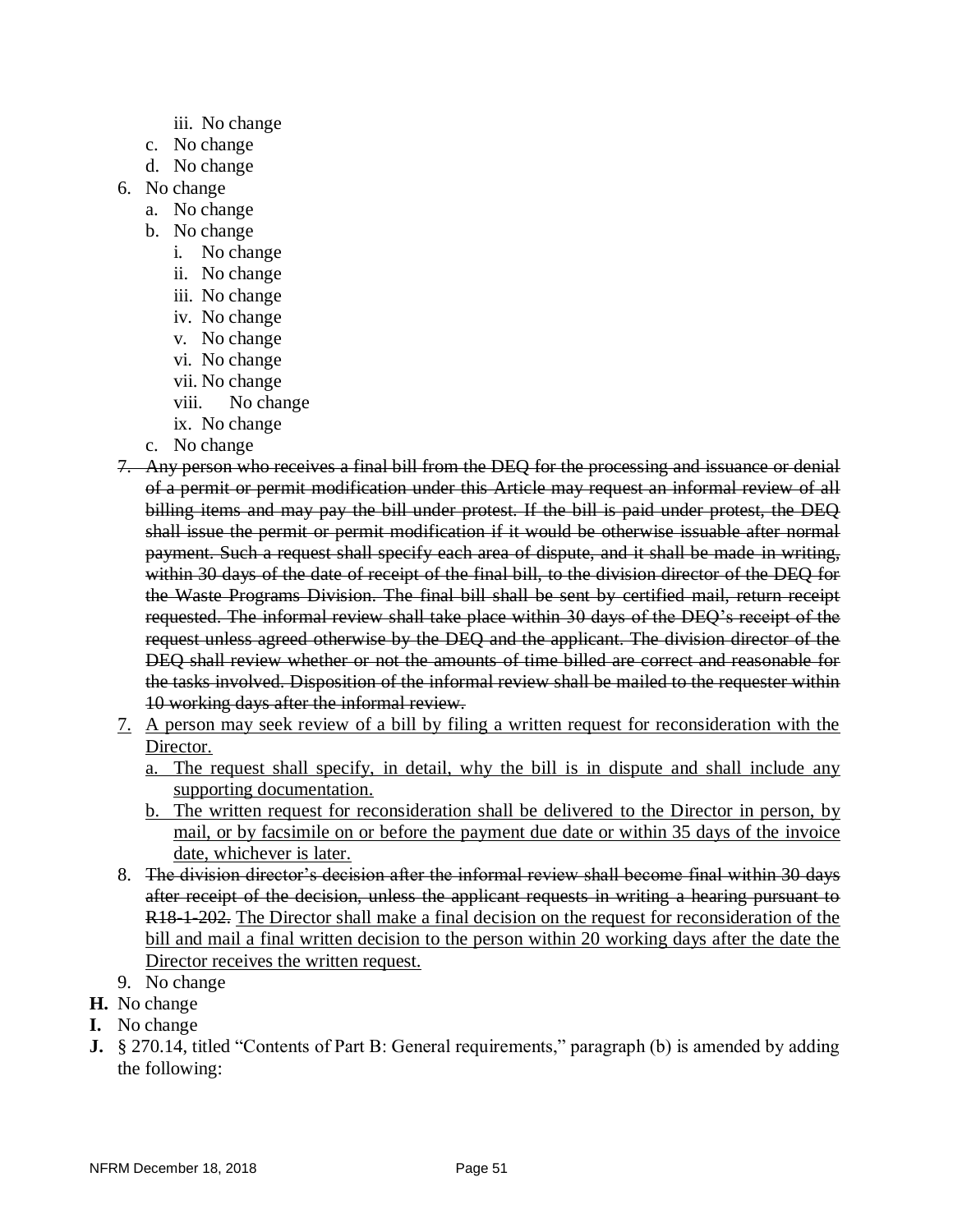- [(23) Any additional information required by the DEQ to evaluate compliance with facility standards and informational requirements of R18-8-264, R18-8-269 and R18-8-270.
- (24)(i) A signed statement, submitted on a form supplied by the DEQ that demonstrates:
	- (A)An individual owner or operator has sufficient reliability, expertise, integrity and competence to operate a HWM facility, and has not been convicted of, or pled guilty or no contest to, a felony in any state or federal court during the five years before the date of the permit application; or
	- (B)In the case of a corporation or business entity, no officer, director, partner, key employee, other person, or business entity who holds 10% or more of the equity or debt liability has been convicted of, or pled guilty or no contest to, a felony in any state or federal court during the five years before the date of the permit application.
- ii. Failure to comply with subsection (i), the requirements of A.R.S.  $\S$  49-922(C)(1), and the requirements of § 270.43 (as incorporated by R18-8-270) and §§ 124.3(d) and 124.5(a) (as incorporated by R18-8-271), may cause the Director to refuse to issue a permit to a TSD facility pursuant to A.R.S.  $\S$  49-922(C) as amended, including requirements in  $\S$  270.43 (as incorporated by R18-8-270) and  $\S$ § 124.3(d) and 124.5(a) (as incorporated by R18-8-271).]
- **K.** § 270.30, titled "Conditions applicable to all permits" paragraph  $(l)(10)$  is amended as follows:
	- (10) Other noncompliance. The permittee shall report all instances of noncompliance not reported under  $\lbrack 8 \rbrack 270.30(1)(4),(5)$ , and (6) (as incorporated by R18-8-270)] at the same time monitoring [(including annual)] reports are submitted. The reports shall contain the information listed in  $\lceil \frac{8}{5} \cdot 270.30(1)(6) \cdot \frac{8}{5} \cdot \frac{1}{10} \cdot \frac{1}{100} \cdot \frac{1}{100} \cdot \frac{1}{100} \cdot \frac{1}{100} \cdot \frac{1}{100} \cdot \frac{1}{100} \cdot \frac{1}{100} \cdot \frac{1}{100} \cdot \frac{1}{100} \cdot \frac{1}{100} \cdot \frac{1}{100} \cdot \frac{1}{100} \cdot \frac{1}{100} \cdot \frac{1}{100} \$
- **L.** § 270.30, titled "Conditions applicable to all permits" paragraph  $(L)$  (l) is amended by adding the following:

[All reports listed above (as incorporated by R18-8-270) shall be submitted to the Director in such a manner that the reports are received within the time periods required under this Article.]

- **M.** No change
- **N.** No change
- **O.** No change
- **P.** No change
- **Q.** No change
- **R.** No change
- **S.** § 270.65, titled "Research, development, and demonstration permits," is amended as follows:
	- (a) The [Director] may issue a research, development, and demonstration permit for any hazardous waste treatment facility which proposes to utilize an innovative and experimental hazardous waste treatment technology or process for which permit standards for such experimental activity have not been promulgated under part 264 or 266. Has incorporated by R18-8-264 and R18-8-266).] [A research, development, and demonstration] permit shall include such terms and conditions as will assure protection of human health and the environment. Such permits:
		- (1) Shall provide for the construction of such facilities as necessary, and for operation of the facility for not longer than one year unless renewed as provided in paragraph (d) of this section, and
		- (2) Shall provide for the receipt and treatment by the facility of only those types and quantities of hazardous waste which the [Director] deems necessary for purposes of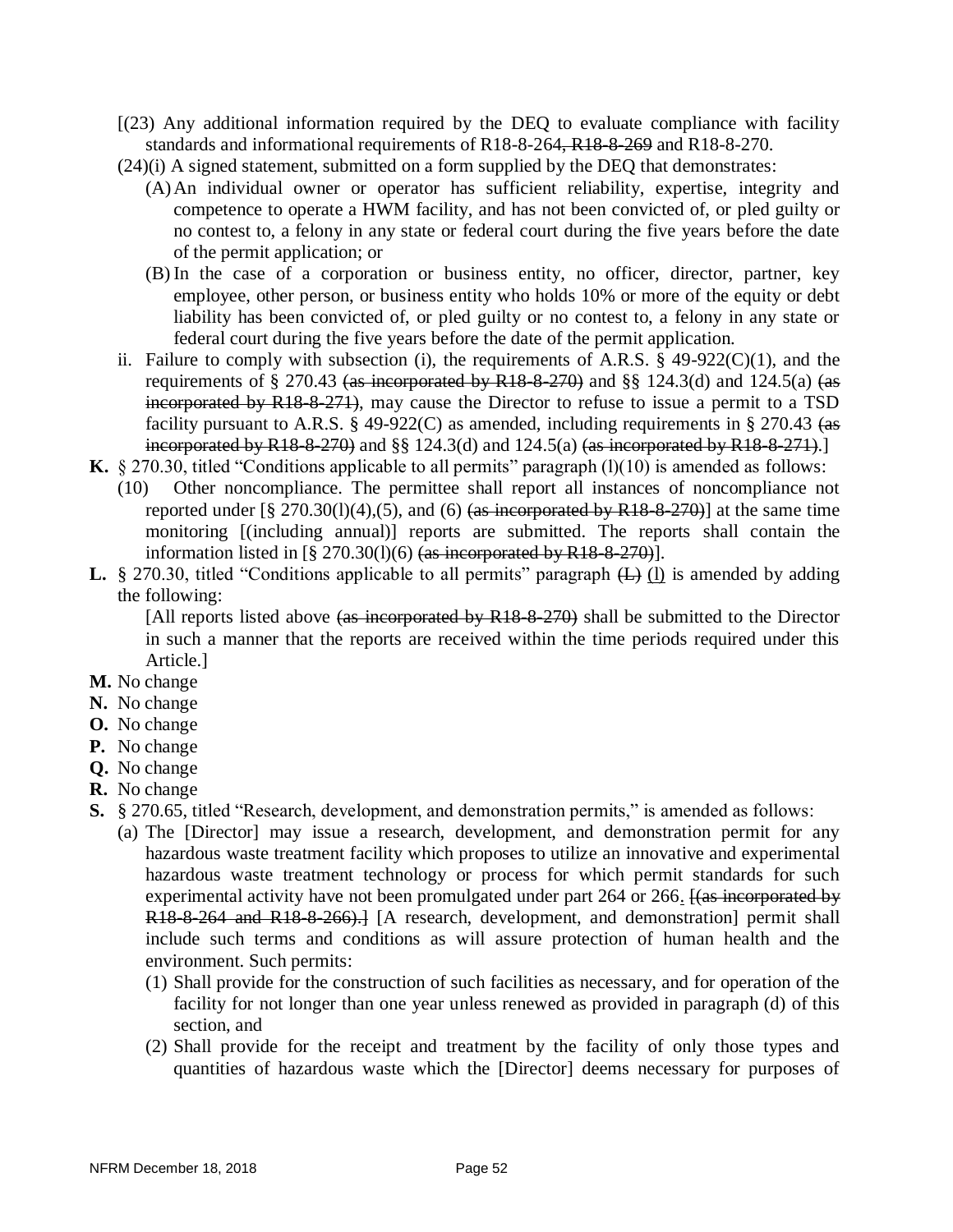determining the efficacy and performance capabilities of the technology or process and the effects of such technology or process on human health and the environment, and

- (3) Shall include such requirements as the [Director] deems necessary to protect human health and the environment [, including requirements regarding monitoring, operation, financial responsibility, closure, and remedial action, and such requirements as the Director] deems necessary regarding testing and providing of information [relevant] to the [Director] with respect to the operation of the facility.
- (b) For the purpose of expediting review and issuance of permits under this section, the [Director] may, consistent with the protection of human health and the environment, modify or waive permit application and permit issuance requirements [, or add conditions to the permit in accordance with the permitting procedures set forth in R18-8-270 and R18-8-271,] except that there may be no modification or waiver of regulations regarding financial responsibility (including insurance) or of procedures regarding public participation.
- (c) The [Director] may order an immediate termination of all operations at the facility at any time [the Director] determines that termination is necessary to protect human health and the environment.
- (d) Any permit issued under this section may be renewed not more than three times. Each such renewal shall be for a period of not more than one year.
- **T.** § 270.110, titled "What must I include in my application for a RAP?," is amended by adding paragraphs (j) and (k) as follows:
	- [(j) A signed statement, submitted on a form supplied by DEQ that demonstrates:
		- (1) An individual owner or operator has sufficient reliability, expertise, integrity and competence to operate a HWM facility, and has not been convicted of, or pled guilty or no contest to, a felony in any state or federal court during the five years before the date of the RAP application.
		- (2) In the case of a corporation or business entity, no officer, director, partner, key employee, other person or business entity who holds 10% or more of the equity or debt liability has been convicted of, or pled guilty or no contest to, a felony in any state or federal court during the five years before the date of the RAP application.
	- (k) Failure to comply with subsection (j), the requirements of A.R.S.  $\S$  49-922(C)(1), and the requirements of  $\S 270.43$  (as incorporated by R18-8-270) and  $\S \S 124.3$ (d) and 124.5(a) (as incorporated by R18-8-271), may cause the Director to refuse to issue a permit to a TSD facility pursuant to A.R.S.  $\S$  49-922(C) as amended, including requirements in  $\S$  270.43 (as incorporated by R18-8-270) and  $\S$  124.3(d) and 124.5(a) (as incorporated by R18-8-271).
- **U.** § 270.155 titled "May the decision to approve or deny my RAP application be administratively appealed?", paragraph (a), is amended as follows:
	- (a) Any commenter on the draft RAP or notice of intent to deny, or any participant in any public hearing(s) on the draft RAP, may appeal the Director's decision to approve or deny your RAP application [under Title 41, Chapter 6, Article 10, Arizona Revised Statutes.] Any person who did not file comments, or did not participate in any public hearing(s) on the draft RAP, may petition for administrative review only to the extent of the changes from the draft to the final RAP decision. Appeals of RAPs may be made to the same extent as for final permit decisions under § 124.15 of this chapter  $\frac{1}{a}$  incorporated by R18-8-271)] (or a decision under § 270.29  $\frac{1}{\tan \theta}$   $\frac{18-8-270}{\tan \theta}$  to deny a permit for the active life of a RCRA hazardous waste management facility or unit.)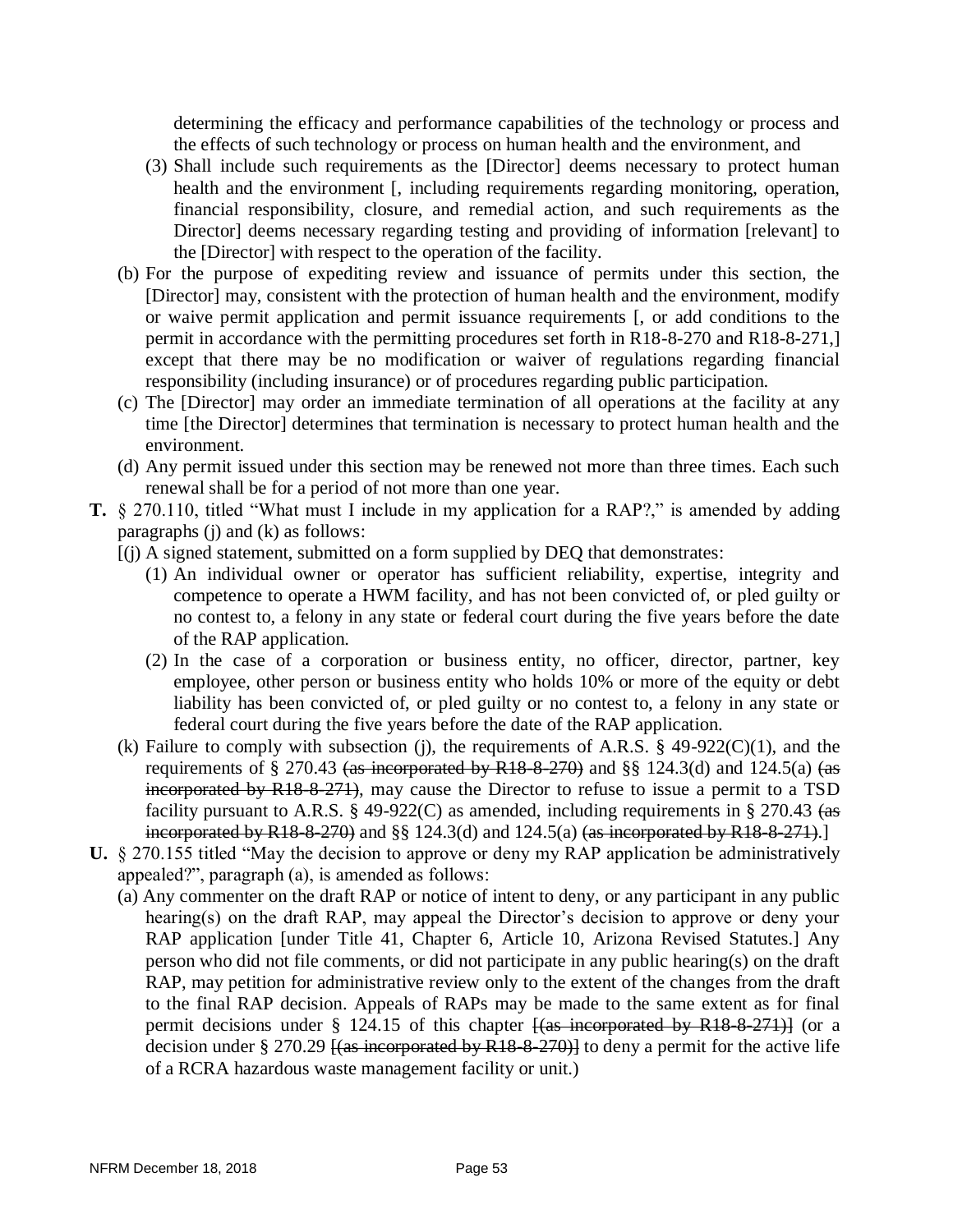### **R18-8-271. Procedures for Permit Administration**

- **A.** All of 40 CFR 124, revised as of July 1, 2013 2018, (and no future editions), with the exception of §§ 124.1 (b) through (e), 124.2, 124.4, 124.16, 124.20, 124.21, and subparts C, D, and G, and with the exception of the revisions for standardized permits as published at 70 FR 53419, is incorporated by reference, modified by the following subsections, and on file with the DEQ. Copies of 40 CFR 124 are available at www.gpoaccess.gov/cfr/index.html [https://www.eCFR.gov.](https://www.ecfr.gov/) Copies of the Federal Register are available at [https://www.federalregister.gov.](https://www.federalregister.gov/)
- **B.** § 124.1, titled "Purpose and scope," paragraph (a) is replaced by the following:

[This Section contains the DEQ procedures for issuing, modifying, revoking and reissuing, or terminating all hazardous waste management facility permits. This Section describes the procedures the DEQ shall follow in reviewing permit applications, preparing draft permits, issuing public notice, inviting public comment, and holding public hearings on draft permits. This Section also includes procedures for assembling an administrative record, responding to comments, issuing a final permit decision, and allowing for administrative appeal of the final permit decision. The procedures of this Section also apply to denial of a permit for the active life of a RCRA HWM facility or unit under § 270.29 (as incorporated by R18-8- $270(A).$ ]

**C.** § 124.3, titled "Application for a permit," is replaced by the following:

 $[(a)(1)$  Any person who requires a permit under this Article shall complete, sign, and submit to the Director an application for each permit required under  $\S 270.1$  (as incorporated by R18-8-270). Applications are not required for RCRA permits-by-rule in § 270.60 (as incorporated by R18-8-270).

(2) The Director shall not begin processing a permit until the applicant has fully complied with the application requirements for that permit. (Refer to  $\S$ § 270.10 and 270.13–as incorporated by R<sub>18</sub>-8-270).

(3) An applicant for a permit shall comply with the signature and certification requirements of  $\S 270.11$ , as incorporated by R18-8-270.

- (b) Reserved.
- (c) The Director shall review for completeness every application for a permit. Each application submitted by a new HWM facility shall be reviewed for completeness by the Director in the order of priority on the basis of hazardous waste capacity established in a list by the Director. The Director shall make the list available upon request. Upon completing the review, the Director shall notify the applicant in writing whether the application is complete. If the application is incomplete, the Director shall list the information necessary to make the application complete. When the application is for an existing HWM facility, the Director shall specify in the notice of deficiency a date for submitting the necessary information. The Director shall notify the applicant that the application is complete upon receiving this information. After the application is completed, the Director may request additional information from an applicant but only when necessary to clarify, modify, or supplement previously submitted material. Requests for additional information do not render an application incomplete.
- (d) If an applicant fails or refuses to correct deficiencies in the application, the permit may be denied and the Director may take appropriate enforcement actions against an existing HWM facility pursuant to A.R.S. §§ 49-923, 49-924 and 49-925.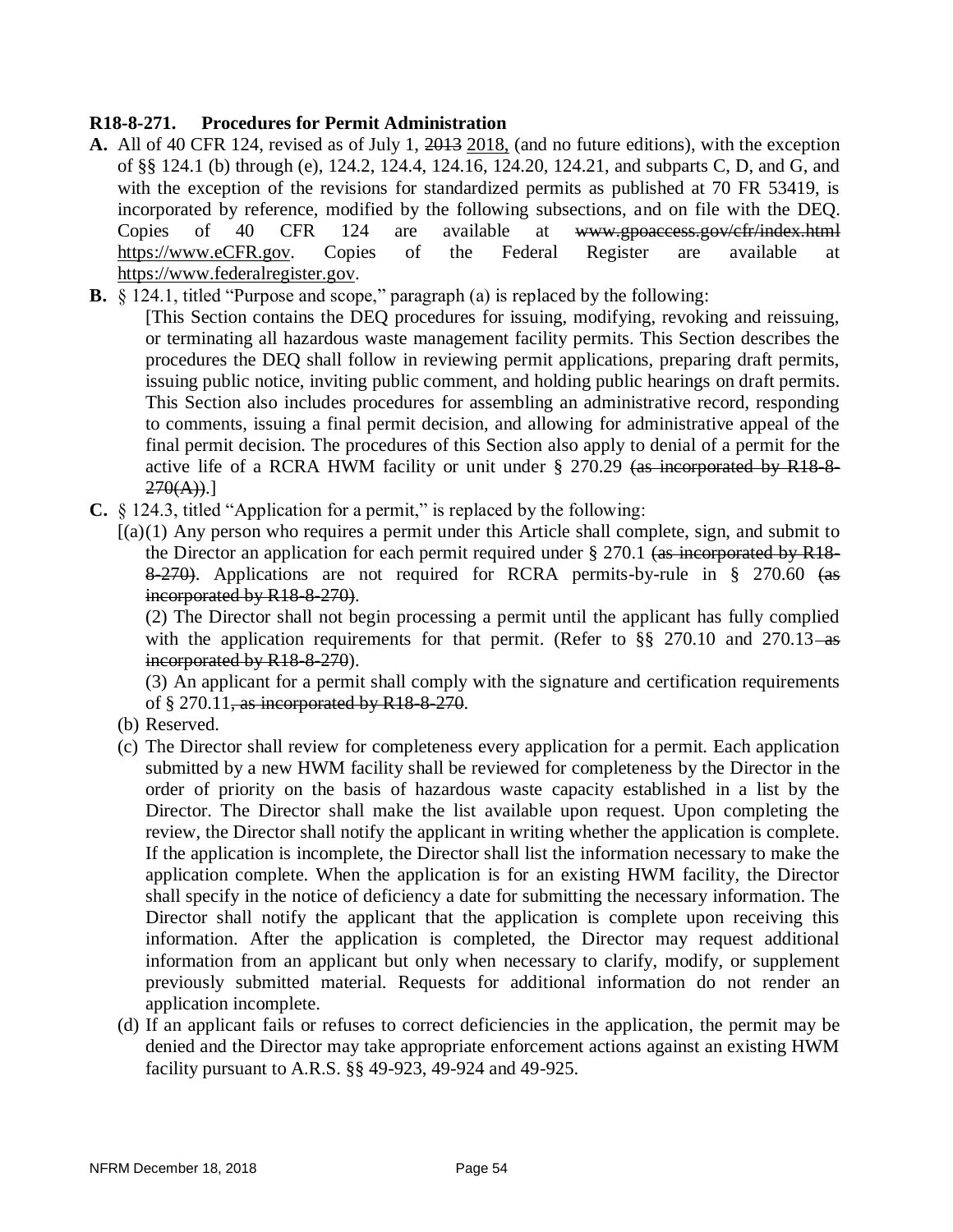- (e) If the Director decides that a site visit is necessary for any reason in conjunction with the processing of an application, the Director shall notify the applicant and schedule a date for a site visit.
- (f) The effective date of an application is the date on which the Director notifies the applicant that the application is complete as provided in paragraph (c) of this subsection.
- (g) For each application from a new HWM facility, the Director shall, no later than the effective date of the application, prepare and mail to the applicant a project decision schedule. The schedule shall specify target dates by which the Director intends to do the following:
	- (1) Prepare a draft permit or Notice of Intent to Deny;
	- (2) Give public notice;
	- (3) Complete the public comment period, including any public hearing;
	- (4) Make a decision to issue or deny a final permit; and
	- (5) Issue a final decision.
- **D.** § 124.5, titled "Modification, revocation and reissuance, or termination of permits," is replaced by the following:
	- [(a)Permits may be modified, revoked and reissued, or terminated either at the request of any interested person (including the permittee) or upon the Director's initiative. However, permits may only be modified, revoked and reissued, or terminated for the reasons specified in §§ 270.41 or 270.43  $\left($ as incorporated by R18-8-270). All requests shall be in writing and shall contain facts or reasons supporting the request.
	- (b) If the Director decides the request is not justified, the Director shall send the requester a brief written response giving a reason for the decision. Denials of requests for modification, revocation and reissuance, or termination are not subject to public notice, comment, or hearings.
	- (c) Modification, revocation or reissuance of permits procedures.
		- (1) If the Director tentatively decides to modify or revoke and reissue a permit under §§ 270.41 or  $270.42(c)$  (as incorporated by R18-8-270), the Director shall prepare a draft permit under § 124.6 (as incorporated by R18-8-271(E)), incorporating the proposed changes. The Director may request additional information and, in the case of a modified permit, may require the submission of an updated application. In the case of revoked and reissued permits, the Director shall require the submission of a new application.
		- (2) In a permit modification under this [subsection], only those conditions to be modified shall be reopened when a new draft permit is prepared. All other aspects of the existing permit shall remain in effect for the duration of the unmodified permit. The permit modification shall have the same expiration date as the unmodified permit. When a permit is revoked and reissued under this subsection, the entire permit is reopened just as if the permit had expired and was being reissued. During any revocation and reissuance proceeding the permittee shall comply with all conditions of the existing permit until a new final permit is reissued.
		- (3) "Classes 1 and 2 modifications" as defined in § 270.42 (as incorporated by R18-8-270) are not subject to the requirements of this subsection.
	- (d) If the Director tentatively decides to terminate a permit under § 270.43 (as incorporated by R18-8-270), the Director shall issue a notice of intent to terminate. A notice of intent to terminate is a type of draft permit which follows the same procedures as any draft permit prepared under  $\S$  124.6 (as incorporated by R18-8-271(E)). In the case of permits that are processed or issued jointly by both the DEQ and the EPA, a notice of intent to terminate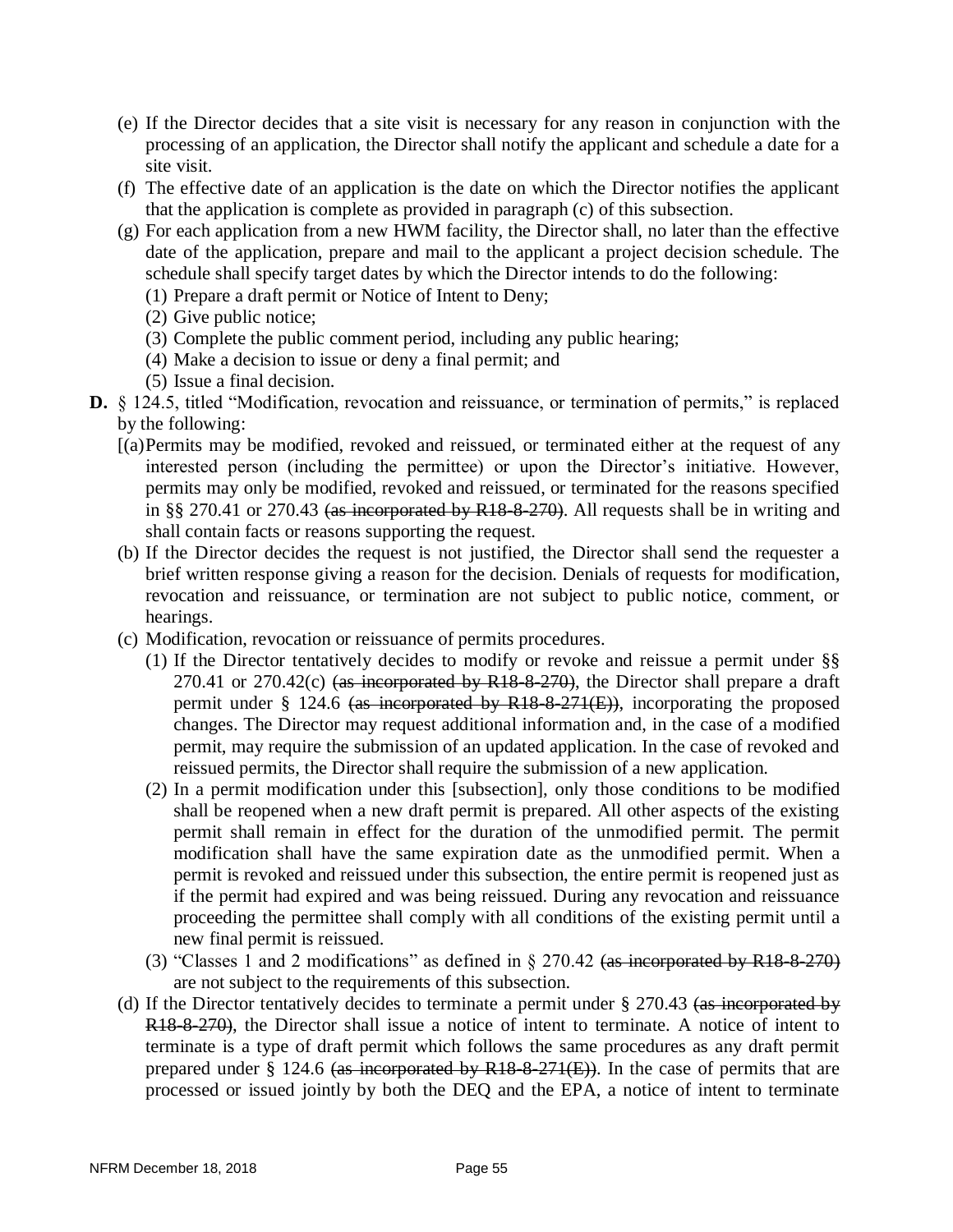shall not be issued if the Regional Administrator and the permittee agree to termination in the course of transferring permit responsibilities from the EPA to the state.

- (e) The Director shall base all draft permits, including notices of intent to terminate, prepared under this subsection on the administrative record as defined in § 124.9 (as incorporated by  $R18-8-271(H))$ .]
- **E.** § 124.6, titled "Draft permits," is replaced by the following:
	- (a) Once an application is complete, the Director shall tentatively decide whether to prepare a draft permit or to deny the application.
	- (b) If the Director tentatively decides to deny the permit application, the Director shall issue a notice of intent to deny. A notice of intent to deny the permit application is a type of draft permit which follows the same procedures as any draft permit prepared under (e) of this subsection.
	- (c) Reserved.
	- (d) If the Director decides to prepare a draft permit, the Director shall prepare a draft permit that contains the following information:
		- (1) All conditions under §§ 270.30 and 270.32 (as incorporated by R18-8-270), unless not required under 40 CFR 264 and 265 (as incorporated by R18-8-264 and R18-8-265);
		- (2) All compliance schedules under  $\S 270.33$  (as incorporated by R18-8-270);
		- (3) All monitoring requirements under § 270.31 (as incorporated by R18-8-270); and
		- (4) Standards for treatment, storage, and/or disposal and other permit conditions under § 270.30 (as incorporated by R18-8-270).
	- (e) All draft permits prepared by the DEQ under this subsection shall be accompanied by a statement of basis (§ 124.7, as incorporated by  $R18-8-271(F)$ ) or fact sheet (§ 124.8, as incorporated by R18-8-271(G)), and shall be based on the administrative record ( $\S$  124.9, as incorporated by R18-8-271(H)), publicly noticed (§ 124.10, as incorporated by R18-8-  $271(I)$ ) and made available for public comment (§ 124.11, as incorporated by R18-8-271(J)). The Director shall give notice of opportunity for a public hearing (§ 124.12, as incorporated by R18-8-271(K)), issue a final decision (§ 124.15, as incorporated by R18-8-271(N)) and respond to comments ( $\S$  124.17, as incorporated by R18-8-271(O)).
- **F.** § 124.7, titled "Statement of basis," is replaced by the following: The DEQ shall prepare a statement of basis for every draft permit for which a fact sheet under § 124.8, (as incorporated by R18-8-271(G)), is not prepared. The statement of basis shall briefly describe the derivation of the conditions of the draft permit and the reasons for them or, in the case of notices of intent to deny or terminate, reasons supporting the tentative decision. The statement of basis shall be sent to the applicant and, on request, to any other person.
- **G.** § 124.8, titled "Fact sheet," is replaced by the following:
	- (a) The DEQ shall prepare a fact sheet for every draft permit for a new HWM facility, and for every draft permit that the Director finds is the subject of widespread public interest or raises major issues. The fact sheet shall briefly set forth the principal facts and the significant factual, legal, methodological and policy questions considered in preparing the draft permit. The Director shall send this fact sheet to the applicant and, on request, to any other person.
		- (b) The fact sheet shall include, when applicable:
			- (1) A brief description of the type of facility or activity that is the subject of the draft permit;
			- (2) The type and quantity of wastes, that are proposed to be or are being treated, stored, or disposed;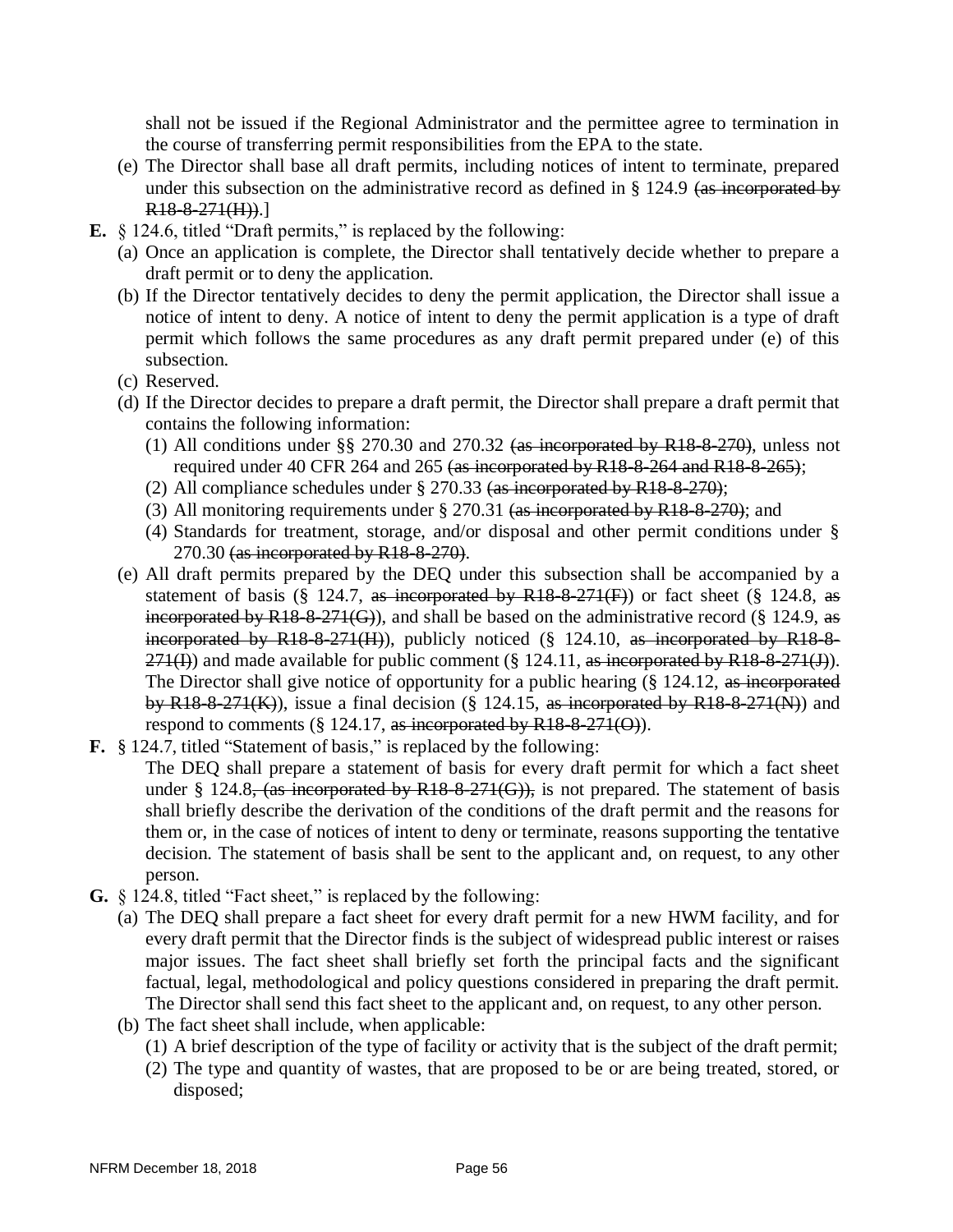(3) Reserved.

- (4) A brief summary of the basis for the draft permit conditions including references to applicable statutory or regulatory provisions and appropriate supporting references to the administrative record required by  $\S$  124.9, (as incorporated by R18-8-271(H));
- (5) Reasons why any requested variances or alternatives to required standards do or do not appear justified;
- (6) A description of the procedures for reaching a final decision on the draft permit including:
	- (i) The beginning and ending dates of the comment period under  $\S$ § 124.10 (as incorporated by R18-8-271(I)) and the address where comments will be received;
	- (ii) Procedures for requesting a hearing and the nature of that hearing; and
	- (iii)Any other procedures by which the public may participate in the final decision; and
- (7) Name and telephone number of a person to contact for additional information.
- (8) Reserved.
- **H.** § 124.9 titled "Administrative record for draft permits" is replaced by the following:
	- (a) The provisions of a draft permit prepared under  $\S$  124.6 (as incorporated by R18-8-271(E)) shall be based on the administrative record defined in this subsection.
	- (b) For preparing a draft permit under  $\S$  124.6 (as incorporated by R18-8-271(E)), the record consists of:
		- (1) The application, if required, and any supporting data furnished by the applicant, subject to paragraph (e) of this subsection;
		- (2) The draft permit or notice of intent to deny the application or to terminate the permit;
		- (3) The statement of basis under  $\S\S$  124.7 (as incorporated by R18-8-271(F)) or fact sheet under  $\S 124.8$  (as incorporated by R18-8-271(G));
		- (4) All documents cited in the statement of basis or fact sheet; and
		- (5) Other documents contained in the supporting file for the draft permit.
		- (6) Reserved.
	- (c) Material readily available at the DEQ or published material that is generally available, and that is included in the administrative record under paragraphs (b) and (c) of this subsection, need not be physically included with the rest of the record as long as it is specifically referred to in the statement of basis or the fact sheet.
	- (d) This subsection applies to all draft permits when public notice was given after the effective date of these rules.
	- (e) All items deemed confidential pursuant to A.R.S. § 49-928 shall be maintained separately and not disclosed to the public.
- **I.** § 124.10, titled "Public notice of permit actions and public comment period," is replaced by the following:

(a) Scope.

- (1) The Director shall give public notice that the following actions have occurred:
	- (i) A permit application has been tentatively denied under  $\S$  124.6(b) (as incorporated  $b \text{y} R18-8-271(E)$ ;
	- (ii) A draft permit has been prepared under  $\S$  124.6(d) (as incorporated by R18-8- $271(E)$ ; and
	- (iii) A hearing has been scheduled under  $\S$  124.12 (as incorporated by R18-8- $271(K)$ ).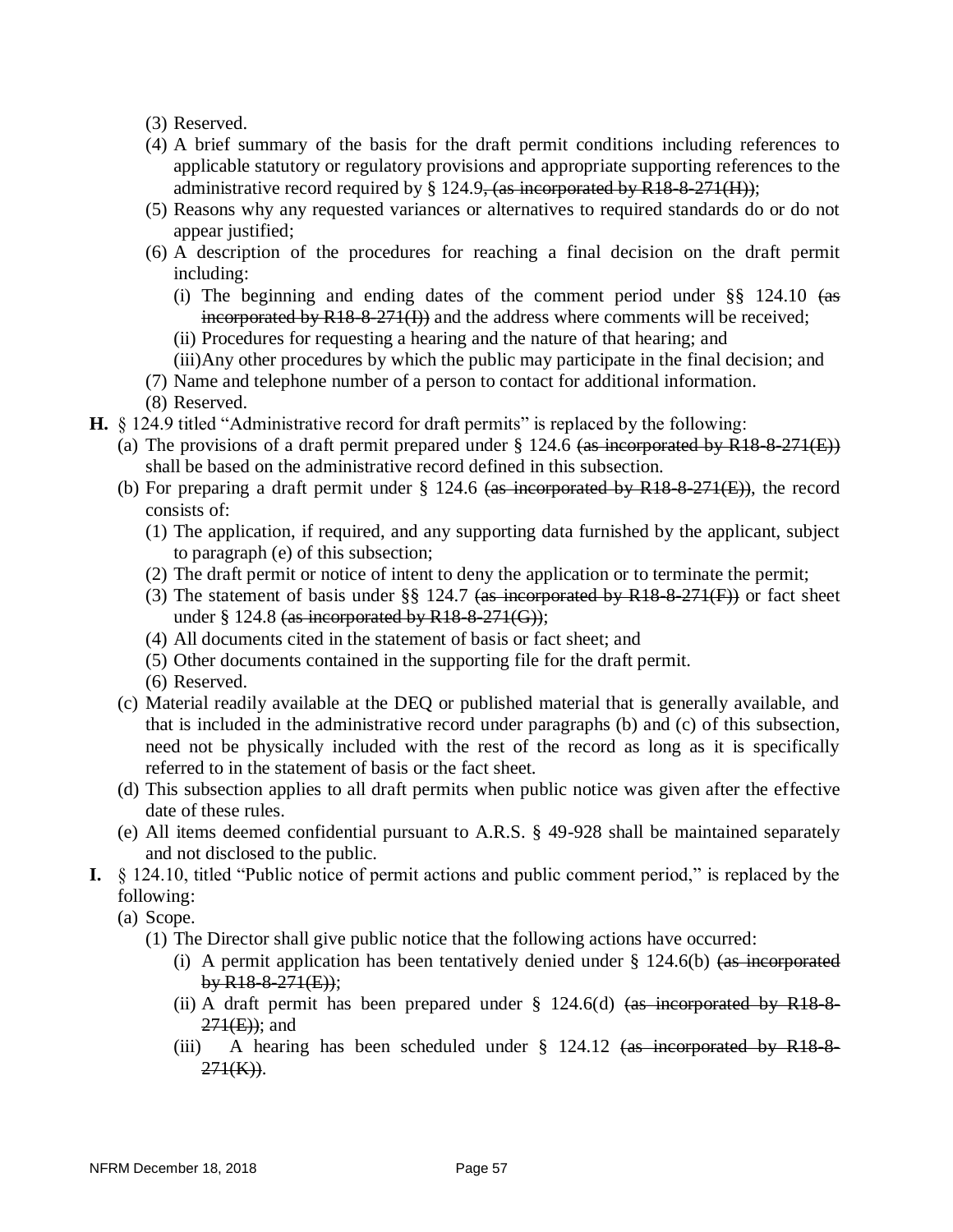- (2) No public notice is required when a request for permit modification, revocation and reissuance, or termination is denied under § 124.5(b) (as incorporated by R18-8-271(D)). Written notice of that denial shall be given to the requester and to the permittee.
- (3) Public notices may describe more than one permit or permit actions.
- (b) Timing.
	- (1) Public notice of the preparation of a draft permit (including a notice of intent to deny a permit application) required under paragraph (a) of this subsection shall allow at least 45 days for public comment.
	- (2) Public notice of a public hearing shall be given at least 30 days before the hearing. (Public notice of the hearing may be given at the same time as public notice of the draft permit and the two notices may be combined.)
- (c) Methods. Public notice of activities described in paragraph (a)(1) of this subsection shall be given by the following methods:
	- (1) By mailing a copy of a notice to the following persons (any person otherwise entitled to receive notice under this subparagraph may waive his or her rights to receive notice for any classes and categories of permits):
		- (i) An applicant;
		- (ii) Any other agency which the Director knows has issued or is required to issue a HWM facility permit or any other federal environmental permit for the same facility or activity;
		- (iii)Federal and state agencies with jurisdiction over fish, shellfish, and wildlife resources, the Advisory Council on Historic Preservation, State Historic Preservation Officers, including any affected states (Indian Tribes). For purposes of this paragraph, and in the context of the Underground Injection Control Program only, the term State includes Indian Tribes treated as States;
		- (iv)Reserved.
		- (v) Reserved.
		- (vi)Reserved.
		- (vii) Reserved.
		- (viii) For Class I injection well UIC permits only, state and local oil and gas regulatory agencies and state agencies regulating mineral exploration and recovery; Reserved.
		- (ix)Persons on a mailing list developed by:
			- (A)Including those who request in writing to be on the list;
			- (B) Soliciting persons for "area lists" from participants in past permit proceedings in that area; and
			- (C) Notifying the public of the opportunity to be put on the mailing list through periodic publication in the public press and in such publications as regional and state-funded newsletters, environmental bulletins, or state law journals. (The Director may update the mailing list from time to time by requesting written indication of continued interest from those listed. The Director may delete from the list the name of any person who fails to respond to the request.); and
		- (x) (A)To any unit of local government having jurisdiction over the area where the facility is proposed to be located; and
			- (B) To each state agency having any authority under state law with respect to the construction or operation of the facility;
	- (2) By newspaper publication and radio announcement broadcast, as follows: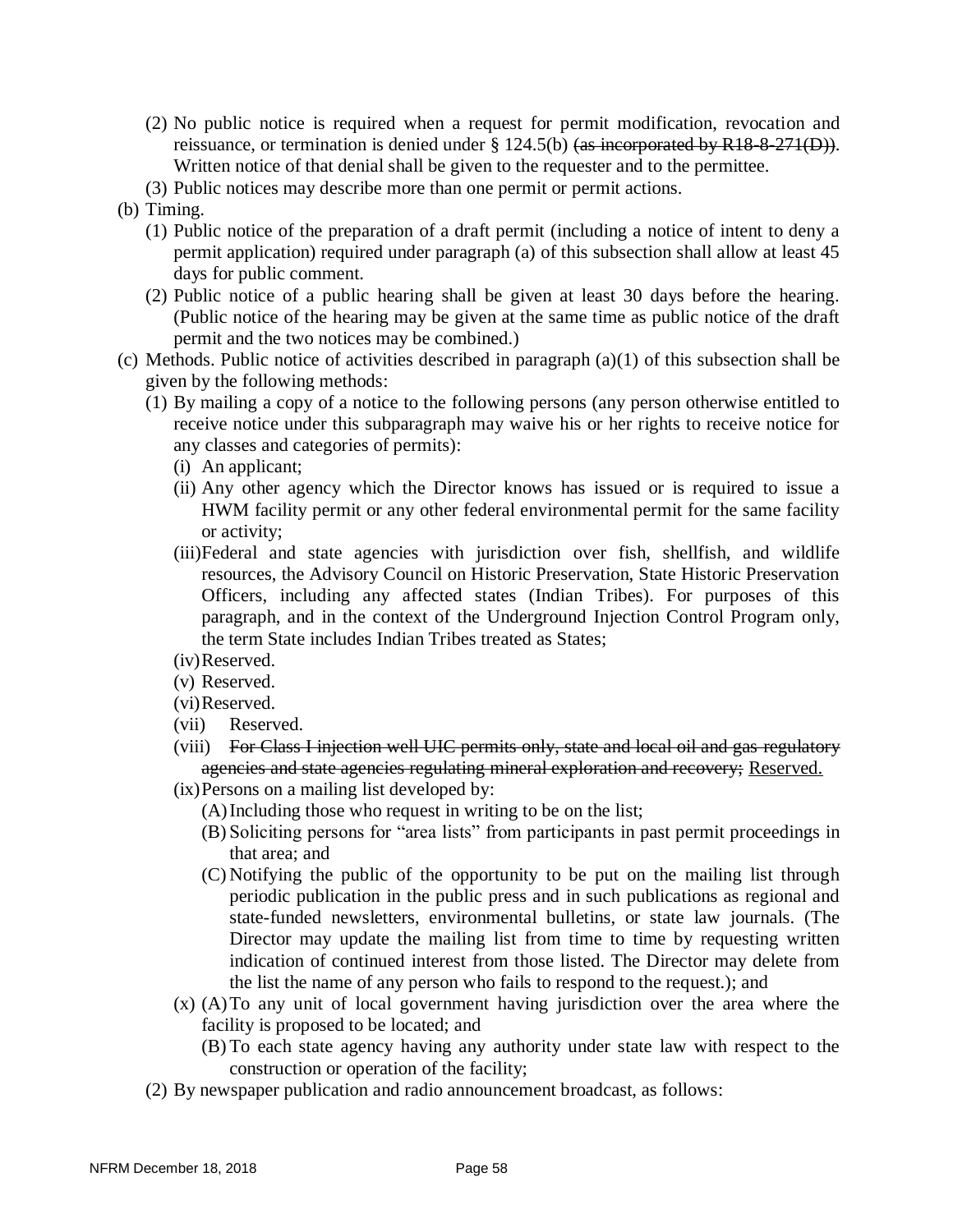- (i) Reserved.
- (ii) For all permits, publication of a notice in a daily or weekly major local newspaper of general circulation within the area affected by the facility or activity, at least once, and in accordance with the provisions of paragraph (b) of this subsection; and
- (iii) For all permits, a radio announcement broadcast over two local radio stations serving the affected area at least once during the period two weeks prior to the public hearing. The announcement shall contain:
	- (A)A brief description of the nature and purpose of the hearing;
	- (B) The information described in items (i), (ii), (iii), (iv), and (vii) of subparagraph  $(d)(1)$  of this subsection;
	- (C) The date, time, and place of the hearing; and
	- (D)Any additional information considered necessary or proper; or
- (3) Reserved.
- (4) Any other method reasonably calculated to give actual notice of the action in question to the persons potentially affected by it, including press releases or any other forum or medium to elicit public participation.
- (d) (1) Each public notice issued under this Article shall contain the following minimum information:
	- (i) Name and address of the office processing the permit action for which notice is being given;
	- (ii) Name and address of the permittee or permit applicant and, if different, of the facility or activity regulated by such permit;
	- (iii) A brief description of the business conducted at the facility or activity described in the permit application;
	- (iv)Name, address and telephone number of a person from whom interested persons may obtain further information, including copies of the statement of basis or fact sheet;
	- (v) A brief description of the comment procedures required by §§ 124.11 (as incorporated by  $R18-8-271(J)$  and  $124.12$  (as incorporated by  $R18-8-271(K)$ ) and the time and place of any hearing that shall be held, including a statement of procedures to request a hearing (unless a hearing has already been scheduled) and other procedures by which the public may participate in the final permit decision;
	- (vi)The location of the administrative record required by § 124.9 (as incorporated by R<sub>18-8-271</sub>(H)), the times at which the record will be open for public inspection, and a statement that all data submitted by the applicant (except for confidential information pursuant to A.R.S. § 49-928) is available as part of the administrative record;
	- (vii) The locations where a copy of the application and the draft permit may be inspected and the times at which these documents are available for public review; and
	- (viii) Reserved.
	- (ix)Any additional information considered necessary or proper.
	- (2) Public notices for hearings. In addition to the general public notice described in paragraph (d)(1) of this subsection, the public notice of a hearing under  $\S$  124.12 (as  $\frac{1}{2}$  incorporated by R18-8-271(K)) shall contain the following information:
		- (i) Reference to the date of previous public notices relating to the permit;
		- (ii) Date, time, and place of the hearing; and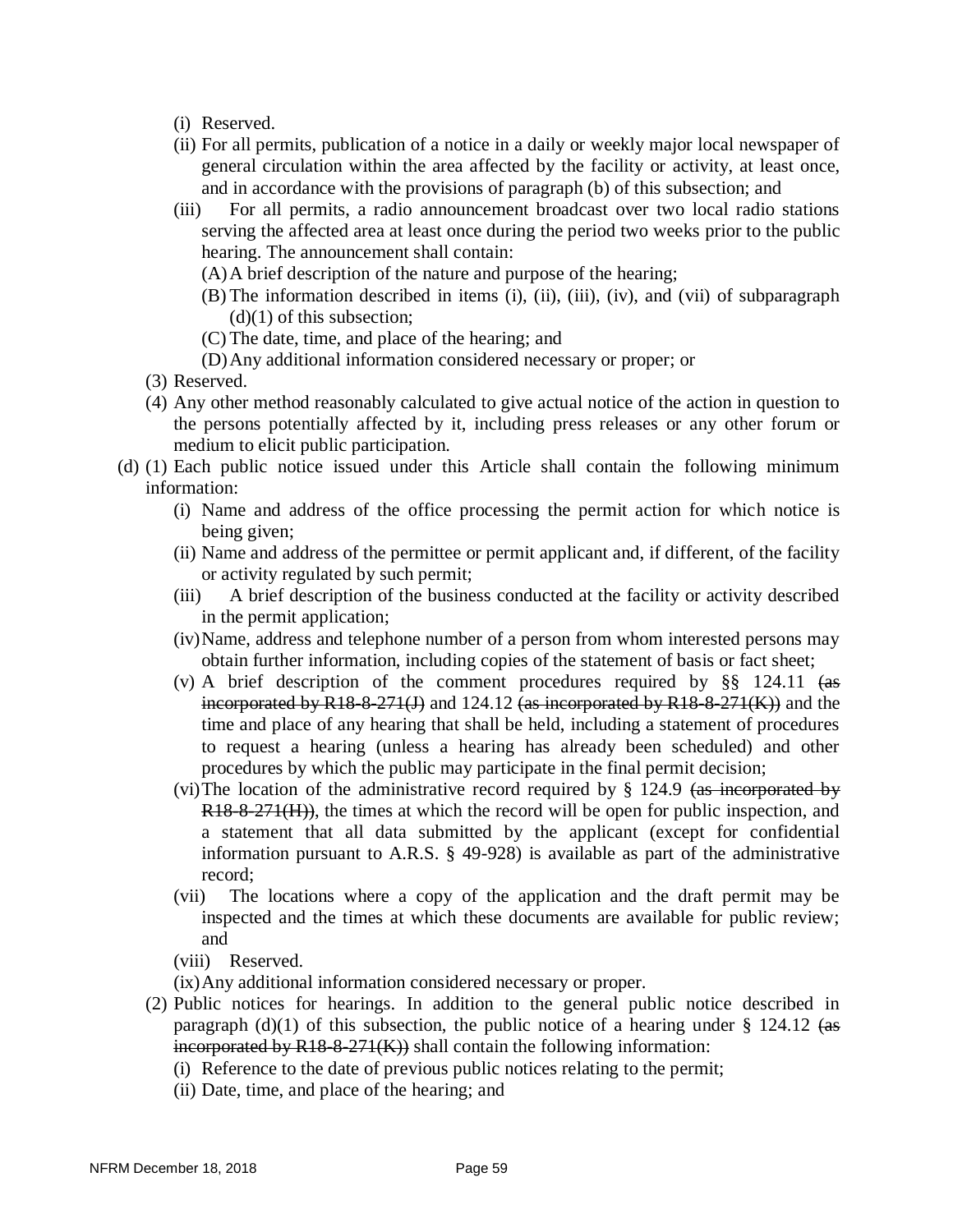- (iii) A brief description of the nature and purpose of the hearing, including the applicable rules and procedures.
- (iv)Reserved.
- (e) In addition to the general public notice described in paragraph  $(d)(1)$  of this subsection, all persons identified in paragraphs  $(c)(1)(i)$ ,  $(ii)$ , and  $(iii)$  of this subsection shall be mailed a copy of the fact sheet or statement of basis, the permit application (if any), and the draft permit (if any).
- **J.** § 124.11, titled "Public comments and requests for public hearings," is replaced by the following:

During the public comment period provided under § 124.10 (as incorporated by R18-8- $271(I)$ ), any person may submit written comments on the draft permit and may request a public hearing, if no hearing has already been scheduled. A request for a public hearing shall be in writing and shall state the nature of the issues proposed to be raised in the hearing. All comments shall be considered in making the final decision and shall be answered as provided in § 124.17  $\frac{4}{\text{as incorporated by R18-8-271(0)}}$ .

- **K.** § 124.12, titled "Public hearings," is replaced by the following:
	- $[(a)(1)$  The Director shall hold a public hearing whenever the Director finds, on the basis of requests, a significant degree of public interest in a draft permit.
	- (2) The Director may also hold a public hearing at the Director's discretion whenever, for instance, such a hearing might clarify one or more issues involved in the permit decision.
	- (3) The Director shall hold a public hearing whenever written notice of opposition to a draft permit and a request for a hearing has been received within 45 days of public notice under § 124.10(b)(1) (as incorporated by R18-8-271(I)). Whenever possible the Director shall schedule a hearing under this subsection at a location convenient to the nearest population center to the proposed facility.
	- (4) Public notice of the hearing shall be given as specified in  $\S$  124.10 (as incorporated by  $R18-8-271(I)$ ).
	- (b) Reserved.
	- (c) Any person may submit oral or written statements and data concerning the draft permit. Reasonable limits may be set upon the time allowed for oral statements, and the submission of statements in writing may be required. The public comment period under § 124.10 (as incorporated by  $R18-8-271(I)$ ) shall automatically be extended to the close of any public hearing under this subsection. The hearing officer may also extend the comment period by so stating at the hearing.
	- (d) A tape recording or written transcript of the hearing shall be made available to the public.
	- (e) Reserved.]
- **L.** § 124.13, titled "Obligation to raise issues and provide information during the public comment period," is replaced by the following:

[All persons, including applicants, who believe any condition of a draft permit is inappropriate or that the Director's tentative decision to deny an application, terminate a permit, or prepare a draft permit is inappropriate, shall raise all reasonably ascertainable issues and submit all reasonably available arguments supporting their position by the close of the public comment period (including any public hearing) under § 124.10, (as incorporated by R18-8-271(I)). Any supporting materials that a commenter submits shall be included in full and shall not be incorporated by reference, unless they are already part of the administrative record in the same proceeding or consist of state or federal statutes and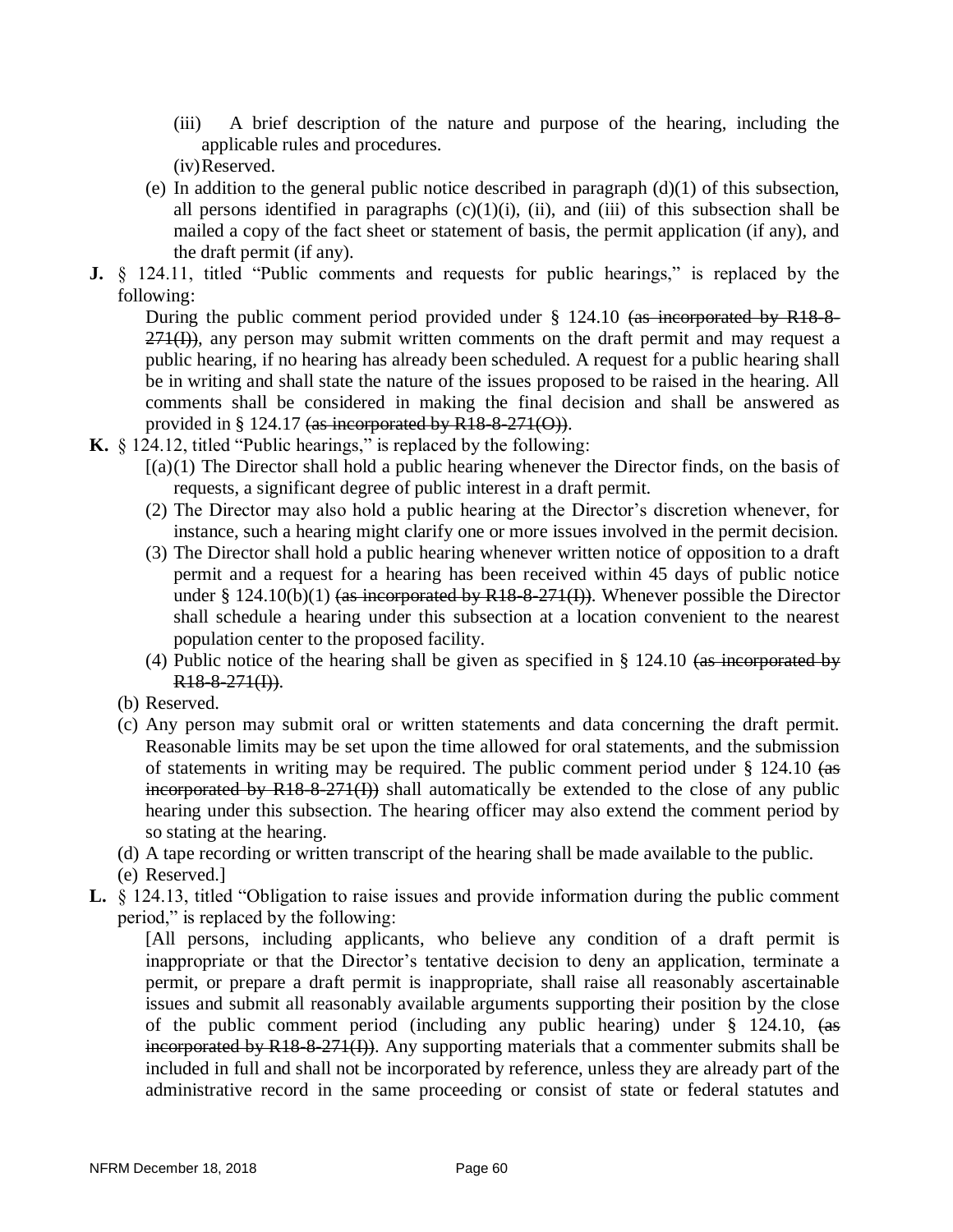regulations, EPA documents of general applicability, or other generally available reference materials. Commenters shall make supporting material not already included in the administrative record available to the DEQ as directed by the Director.]

- **M.** § 124.14, titled "Reopening of the public comment period," is replaced by the following:
	- (a) (1) The Director may order the public comment period reopened if the procedures of this paragraph could expedite the decision-making process. When the public comment period is reopened under this paragraph, all persons, including applicants, who believe any condition of a draft permit is inappropriate or that the Director's tentative decision to deny an application, terminate a permit, or prepare a draft permit is inappropriate, must submit all reasonably available factual grounds supporting their position, including all supporting material, by a date, not less than 60 days after public notice under paragraph (a)(2) of this subsection, set by the Director. Thereafter, any person may file a written response to the material filed by any other person, by a date, not less than 20 days after the date set for filing of the material, set by the Director.
		- (2) Public notice of any comment period under this paragraph shall identify the issues to which the requirements of  $\S 124.14(a)$  (as incorporated by R18-8-271(M)) apply.
		- (3) On the Director's own motion or on the request of any person, the Director may direct that the requirements of paragraph  $(a)(1)$  of this subsection shall apply during the initial comment period where it reasonably appears that issuance of the permit will be contested and that applying the requirements of paragraph (a)(1) of this subsection will substantially expedite the decision-making process. The notice of the draft permit shall state whenever this has been done.
		- (4) A comment period of longer than 60 days will often be necessary in complicated proceedings to give commenters a reasonable opportunity to comply with the requirements of this subsection. Commenters may request longer comment periods and they shall be granted under  $\S 124.10$  (as incorporated by R18-8-271(I)) to the extent they appear necessary.
	- (b) If any data, information, or arguments submitted during the public comment period, including information or arguments required under § 124.13 (as incorporated by R18-8-  $271(L)$ ), appear to raise substantial new questions concerning a permit, the Director may take one or more of the following actions:
		- (1) Prepare a new draft permit, appropriately modified, under §§ 124.6 (as incorporated by R18-8-271(E));
		- (2) Prepare a revised statement of basis under  $\S 124.7$  (as incorporated by R18-8-271(F)), a fact sheet or revised fact sheet under this § 124.8 (as incorporated by R18-8-271(G)), and reopen the comment period under this subsection; or,
		- (3) Reopen or extend the comment period under  $\S 124.10$  (as incorporated by R18-8-271(I)) to give interested persons an opportunity to comment on the information or arguments submitted.
	- (c) Comments filed during the reopened comment period shall be limited to the substantial new questions that caused its reopening. The public notice under § 124.10 (as incorporated by R18-8-271(I)) shall define the scope of the reopening.
	- (d) Reserved.
	- (e) Public notice of any of the above actions shall be issued under §§ 124.10 (as incorporated by R18-8-271(I)).
- **N.** § 124.15, titled "Issuance and effective date of permit," is replaced by the following: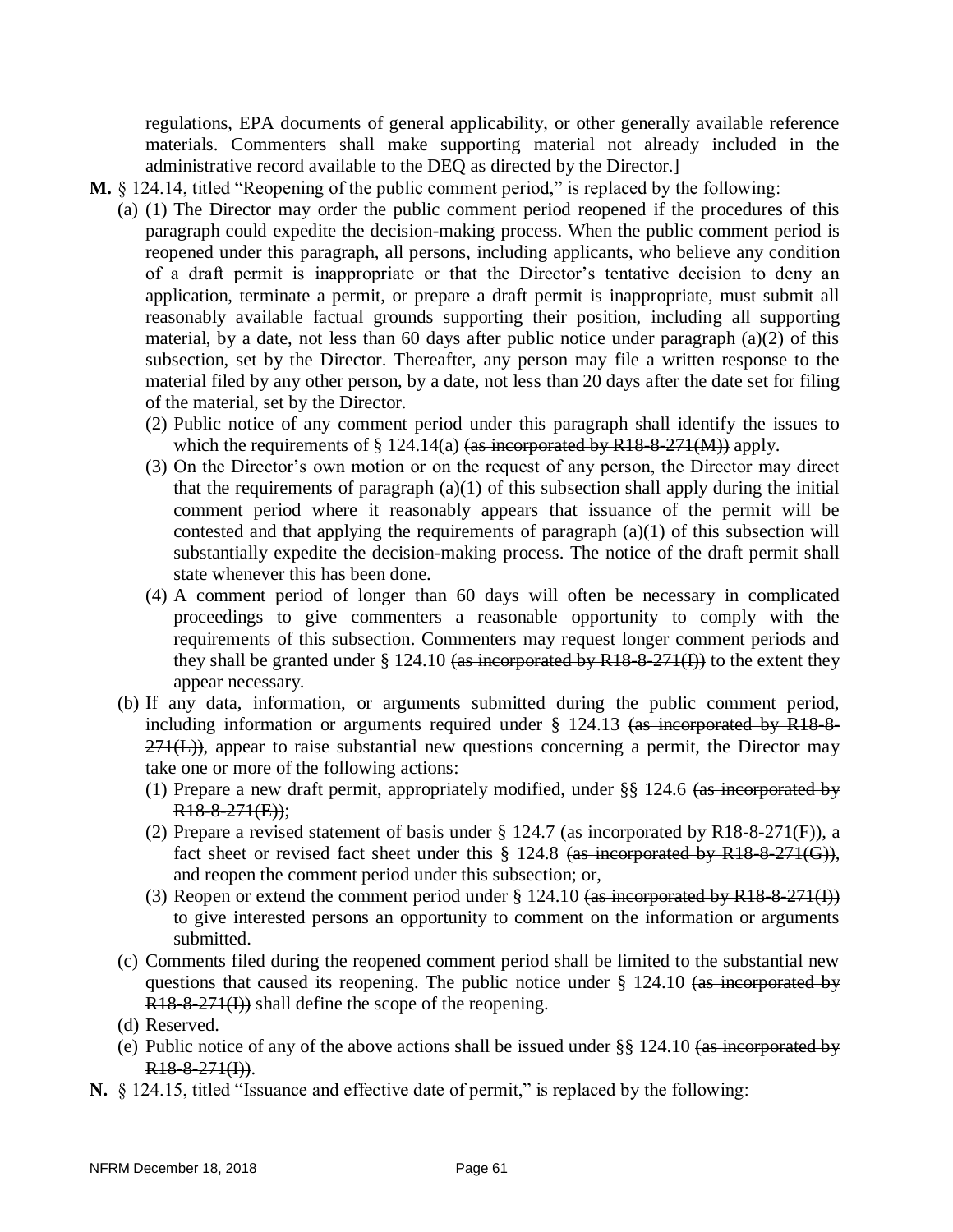- (a) After the close of the public comment period under  $\S$  124.10 (as incorporated by R18-8- $271(I)$ ) on a draft permit, the Director shall issue a final permit decision or a decision to deny a permit for the active life of a RCRA hazardous waste management facility or unit under § 270.29 (as incorporated by R18-8-270(A)). The Director shall notify the applicant and each person who has submitted written comments or requested notice of the final permit decision. This notice shall include reference to the procedures for appealing a decision on a permit or a decision to terminate a permit. For purposes of this subsection, a final permit decision means a final decision to issue, deny, modify, revoke and reissue, or terminate a permit.
- (b) A final permit decision or a decision to deny a permit for the active life of a RCRA hazardous waste management facility or unit under § 270.29 (as incorporated by R18-8- $270(A)$ ) becomes effective on the date specified by the Director in the final permit notice.
	- (1) Reserved.
	- (2) Reserved.
	- (3) Reserved.
- **O.** § 124.17, titled "Response to comments," is replaced by the following:
	- (a) At the time that any final decision to issue a permit is made under § 124.15 (as incorporated by R18-8-271(N)), the Director shall issue a response to comments. This response shall:
		- (1) Specify which provisions, if any, of the draft permit have been changed in the final permit decision, and the reasons for the change; and
		- (2) Briefly describe and respond to all significant comments on the draft permit raised during the public comment period, or during any hearing.
	- (b) Any documents cited in the response to comments shall be included in the administrative record for the final permit decision as defined in § 124.18 (as incorporated by R18-8-  $271(P)$ ). If new points are raised or new material supplied during the public comment period, the DEQ may document its response to those matters by adding new materials to the administrative record.
	- (c) The response to comments shall be available to the public.
- **P.** § 124.18, titled "Administrative record for final permit" is replaced by the following:
	- (a) The Director shall base final permit decisions under § 124.15 (as incorporated by R18-8-  $271(N)$ ) on the administrative record defined in this subsection.
	- (b) The administrative record for any final permit shall consist of the administrative record for the draft permit, and:
		- (1) All comments received during the public comment period provided under § 124.10 (as incorporated by  $R18-8-271(f)$ ), including any extension or reopening under § 124.14,  $\left( \text{as} \right)$ incorporated by R18-8-271(M));
		- (2) The tape or transcript of any hearing(s) held under  $\S$  124.12 (as incorporated by R18-8- $271(K)$ ;
		- (3) Any written materials submitted at such a hearing;
		- (4) The response to comments required by § 124.17 (as incorporated by R18-8-271(O)) and any new material placed in the record under that subsection;
		- (5) Reserved.
		- (6) Other documents contained in the supporting file for the permit; and
		- (7) The final permit.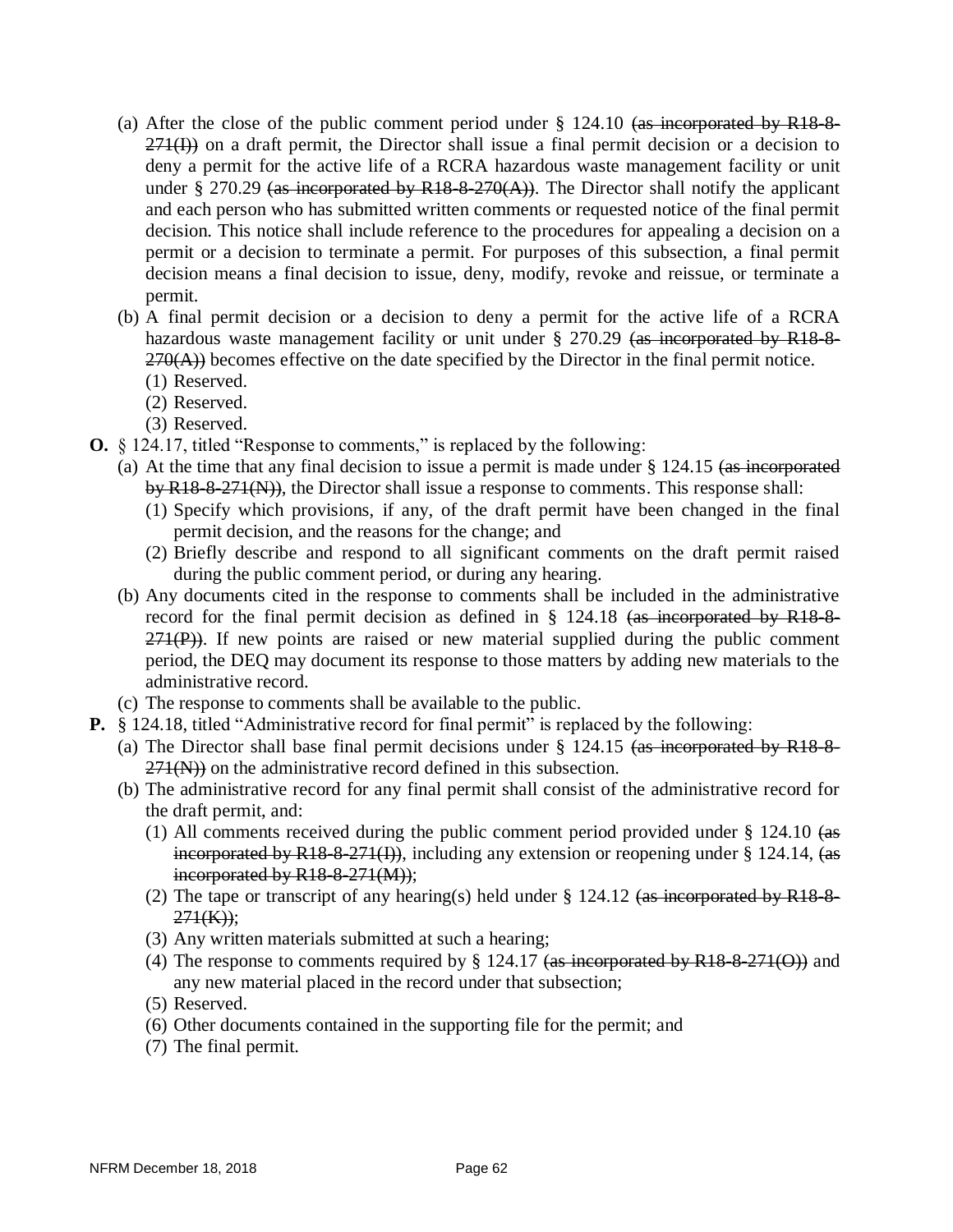- (c) The additional documents required under (b) of this subsection shall be added to the record as soon as possible after their receipt or publication by the DEQ. The record shall be complete on the date the final permit is issued.
- (d) This subsection applies to all final permits when the draft permit was subject to the administrative record requirement of  $\S 124.9$  (as incorporated by R18-8-271(H)).
- (e) Material readily available at the DEQ, or published materials which are generally available and which are included in the administrative record under the standards of this subsection or of § 124.17 (as incorporated by R18-8-271(O)), ("Response to comments"), need not be physically included in the same file as the rest of the record as long as the materials and their location are specifically identified in the statement of basis or fact sheet or in the response to comments.
- **Q.** § 124.19, titled "Appeal of RCRA, UIC, and PSD permits," is replaced by the following:
	- A final permit decision (or a decision under § 270.29 (as incorporated by R18-8-270(A)) to deny a permit for the active life of a RCRA hazardous waste management facility or unit issued under § 124.15 (as incorporated by  $R18-8-271(N)$ ) is an appealable agency action as defined in A.R.S. § 41-1092 and is subject to appeal under A.R.S. Title 41, Ch. 6, Art. 10.
- **R.** No change
- **S.** No change
- **T.** No change

### **R18-8-273. Standards for Universal Waste Management**

- **A.** All of 40 CFR 273, revised as of July 1, 2013 2018 (and no future editions), is incorporated by reference and on file with the DEQ. Copies of 40 CFR 273 are available at www.gpoaccess.gov/cfr/index.html [https://www.eCFR.gov.](https://www.ecfr.gov/)
- **B.**  $\&$  273.13, titled "Waste management", paragraphs  $(c)(2)(iii)$  and  $(c)(2)(iv)$  are amended as follows:
	- (iii)Ensures that a mercury clean-up system is readily available to immediately transfer any mercury resulting from spills or leaks from broken ampules from that containment device to a container that meets the requirements of [40 CFR 262.15 and 40 CFR 262.16;]
	- (iv)Immediately transfers any mercury resulting from spills or leaks from broken ampules from the containment device to a container that meets the requirements of [40 CFR 262.15 and 40 CFR 262.16;]
- **C.** § 273.33, titled "Waste management", paragraphs  $(c)(2)(iii)$  and  $(c)(2)(iv)$  are amended as follows:
	- (iii)Ensures that a mercury clean-up system is readily available to immediately transfer any mercury resulting from spills or leaks [from] broken ampules from that containment device to a container that meets the requirements of [40 CFR 262.15 and 40 CFR 262.16;]
	- (iv)Immediately transfers any mercury resulting from spills or leaks from broken ampules from the containment device to a container that meets the requirements of [40 CFR 262.15 and 40 CFR 262.16;]

### **R18-8-280. Compliance**

- **A.** No change
	- 1. No change
	- 2. No change